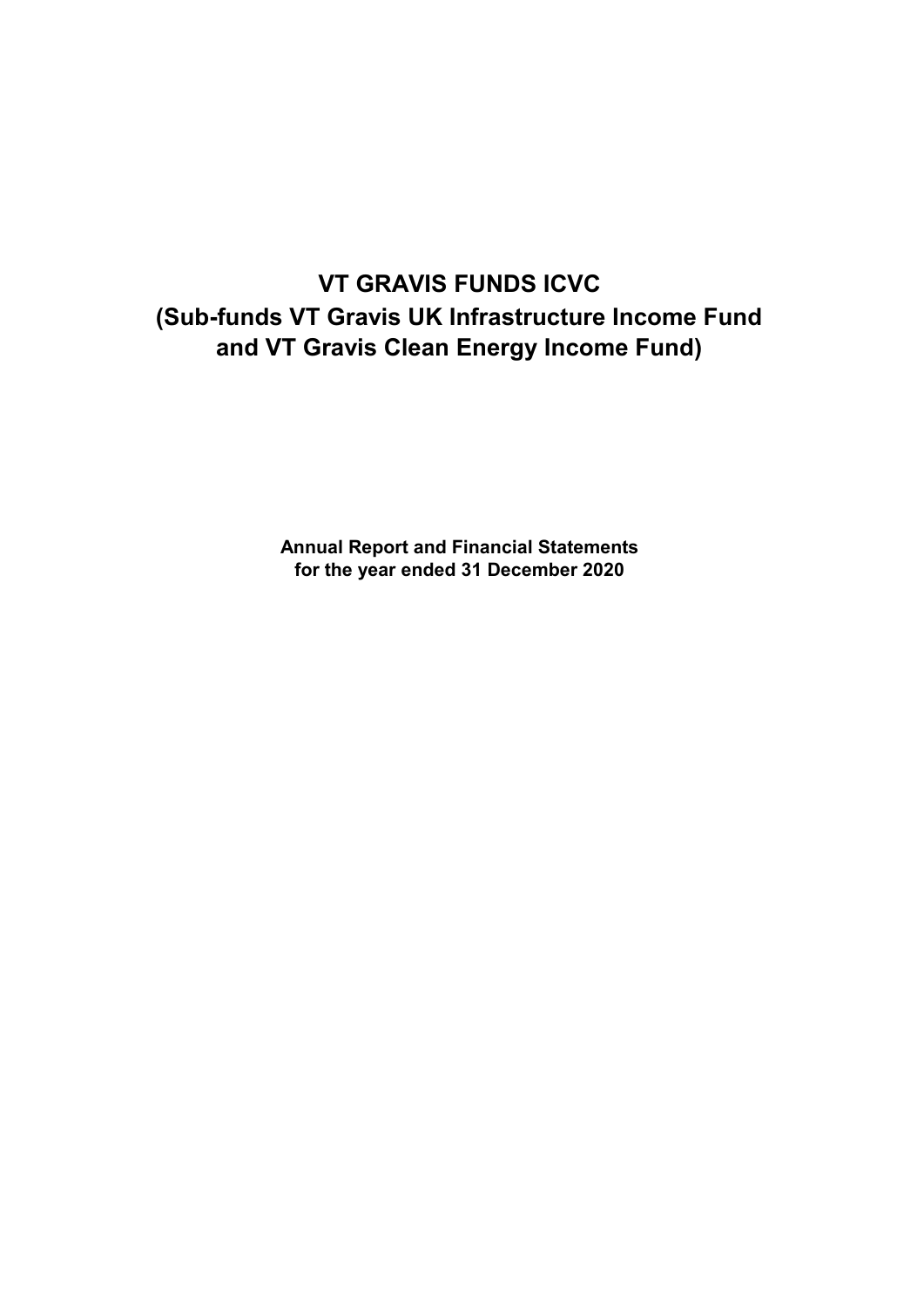| Contents                                                                    | Page           |
|-----------------------------------------------------------------------------|----------------|
| <b>Company Overview</b>                                                     | 1              |
| Statement of the Authorised Corporate Director's (ACD's) Responsibilities   | $\overline{c}$ |
| Statement of the Depositary's Responsibilities and Report of the Depositary | 3              |
| Independent Auditor's Report to the Shareholders of                         |                |
| VT Gravis Funds ICVC (Sub-funds VT Gravis UK Infrastructure Income Fund and |                |
| VT Gravis Clean Energy Income Fund)                                         | 4              |
| VT Gravis UK Infrastructure Income Fund                                     |                |
| Sub-fund Overview                                                           | 8              |
| <b>Investment Adviser's Review</b>                                          | 9              |
| Performance Record                                                          | 10             |
| <b>Portfolio Statement</b>                                                  | 16             |
| Summary of Material Portfolio Changes                                       | 17             |
| <b>Statement of Total Return</b>                                            | 18             |
| Statement of Changes in Net Assets Attributable to Shareholders             | 18             |
| <b>Balance Sheet</b>                                                        | 19             |
| Notes to the Financial Statements                                           | 20             |
| <b>Distribution Tables</b>                                                  | 29             |
| VT Gravis Clean Energy Income Fund                                          |                |
| Sub-fund Overview                                                           | 32             |
| <b>Investment Adviser's Review</b>                                          | 33             |
| Performance Record                                                          | 35             |
| <b>Portfolio Statement</b>                                                  | 38             |
| Summary of Material Portfolio Changes                                       | 39             |
| <b>Statement of Total Return</b>                                            | 40             |
| Statement of Changes in Net Assets Attributable to Shareholders             | 40             |
| <b>Balance Sheet</b>                                                        | 41             |
| Notes to the Financial Statements                                           | 42             |
| <b>Distribution Tables</b>                                                  | 50             |
| Information for Investors                                                   | 52             |
| Corporate Directory                                                         | 53             |
| End subsection                                                              |                |

| Assessment of Value-VT Gravis UK Infrastructure Income Fund |       |
|-------------------------------------------------------------|-------|
| Assessment of Value-VT Gravis Clean Energy Income Fund      | $1-5$ |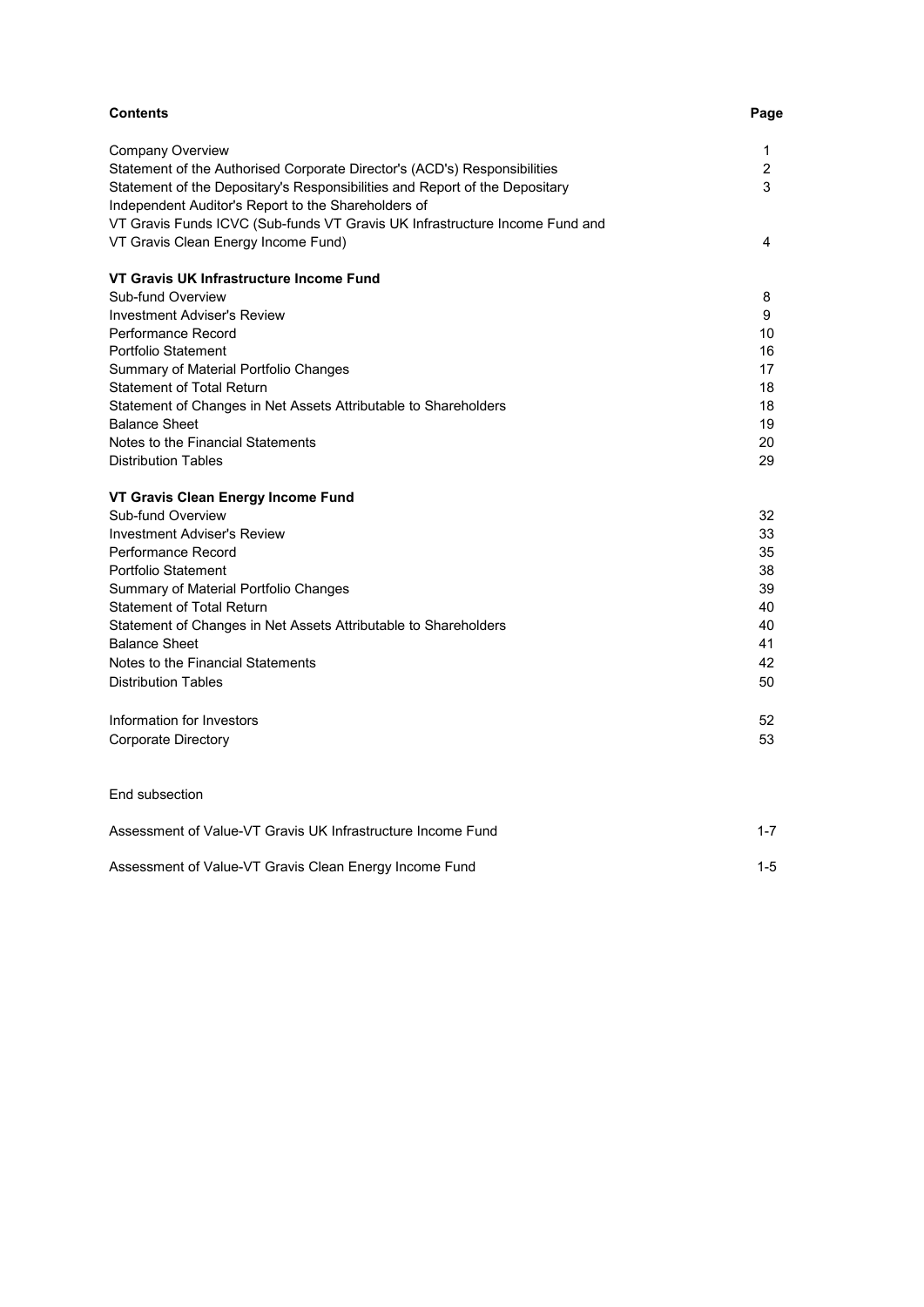### **Type of Company**

VT Gravis Funds ICVC (the Company) is an open-ended investment company with variable capital incorporated in England and Wales under regulation 12 (Authorisation) of the Open Ended Investment Companies (OEIC) Regulations 2001 further to a Financial Conduct Authority ("FCA") authorisation order dated 21 December 2015. The Company is incorporated under registration number IC001055. It is a UCITS scheme complying with the investment and borrowing powers rules in the Collective Investment Schemes Sourcebook ("COLL") issued by the FCA. Each Subfund would be a UCITS scheme if they had separate authorisation orders.

The Company has been set up as an umbrella company. The Company has currently two Subfunds available for investment, the VT Gravis UK Infrastructure Income Fund and the VT Gravis Clean Energy Income Fund.

Shareholders are not liable for the debts of the Sub-funds.

A shareholder is not liable to make any further payment to the Company after they have paid the price on the purchase of the shares.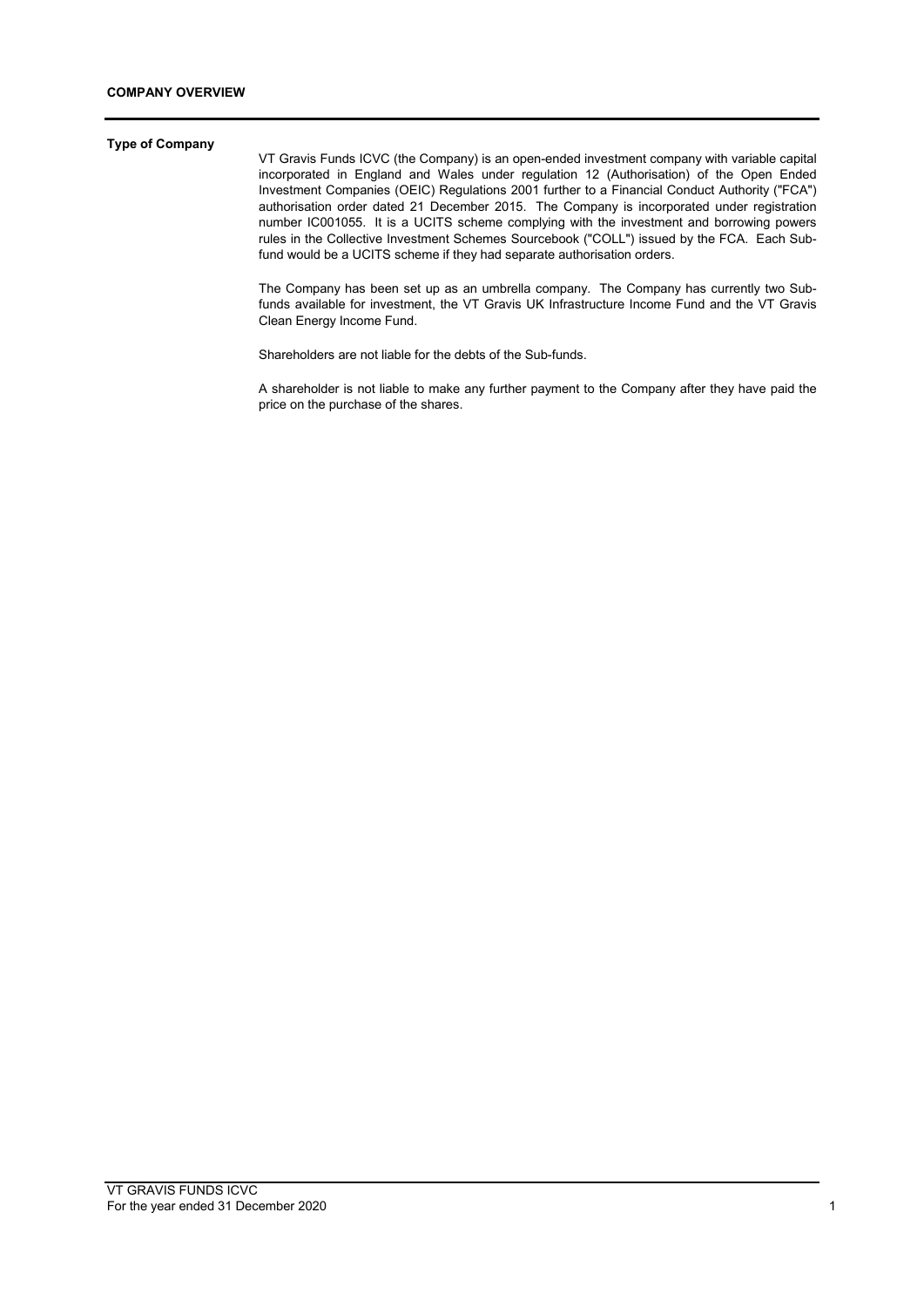### STATEMENT OF THE AUTHORISED CORPORATE DIRECTOR'S (ACD'S) RESPONSIBILITIES

The rules of the Financial Conduct Authority's Collective Investment Schemes Sourcebook require the Authorised Corporate Director to prepare financial statements for each accounting year which give a true and fair view of the financial position of the Company at the end of the financial year and its net revenue and net capital gains/(losses) for the year. In preparing these financial statements the Authorised Corporate Director is required to:

> comply with the Prospectus, the Statement of Recommended Practice for Authorised Funds issued by the Investment Association in May 2014, the Instrument of Incorporation, generally accepted accounting principles and applicable accounting standards, subject to any material departures which are required to be disclosed and explained in the financial statements.

> select suitable accounting policies and then apply them consistently.

> make judgements and estimates that are reasonable and prudent.

> prepare the financial statements on a going concern basis unless it is inappropriate to presume that the Company will continue in operation for the foreseeable future.

The Authorised Corporate Director is required to keep proper accounting records and manage the Company in accordance with the COLL regulations, the Instrument of Incorporation, and the Prospectus. The Authorised Corporate Director is responsible for taking reasonable steps for the prevention and detection of fraud and other irregularities.

#### **DIRECTOR'S STATEMENT**

In accordance with the requirements of the Financial Conduct Authority's Collective Investment Scheme's Sourcebook, we hereby certify the annual report.

Ano A Cay<br>Anne A Laing CA<br>David E Sm

David E. Smith MA

Valu-Trac Investment Management Limited Authorised Corporate Director

Date 28 April 2021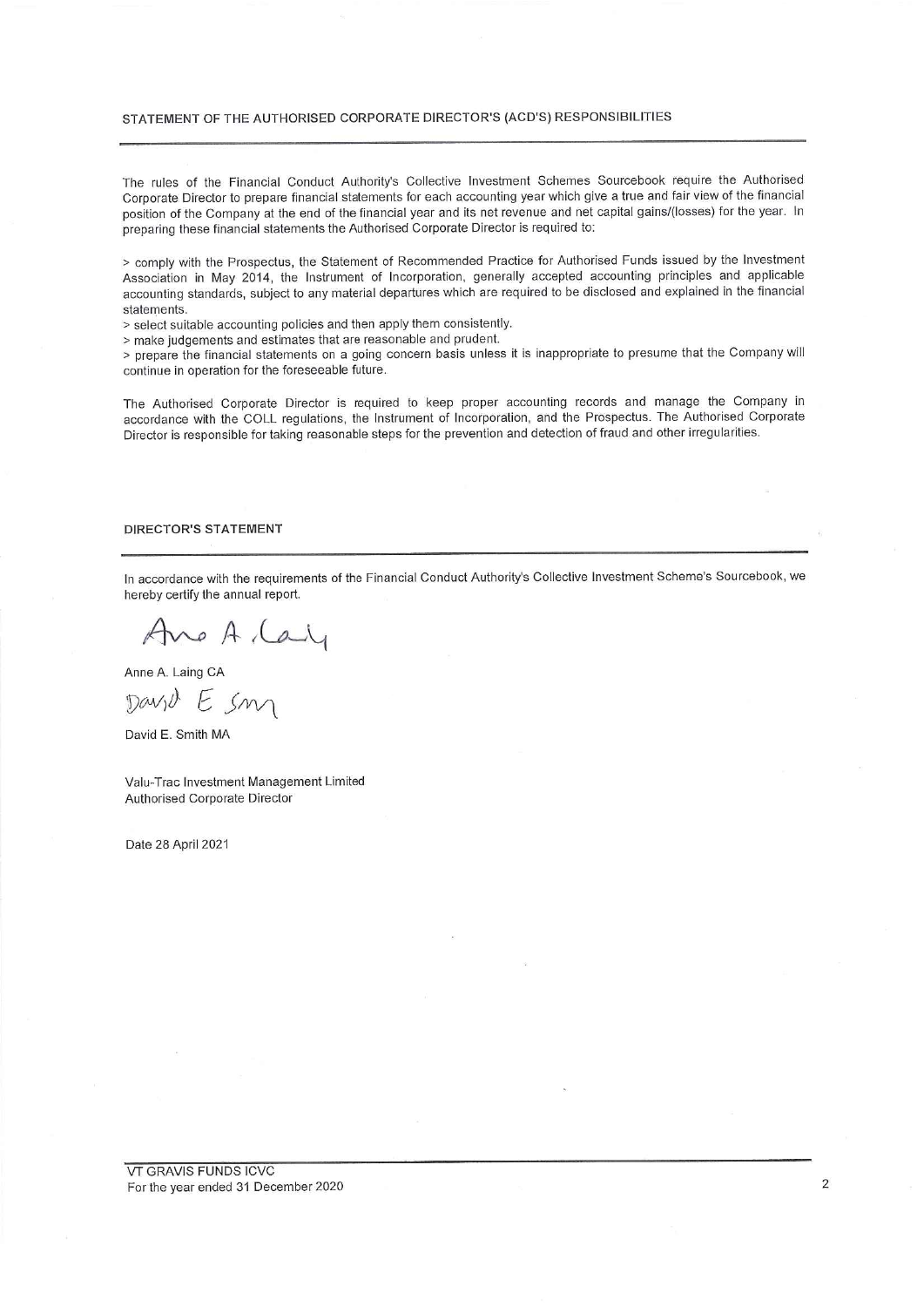### **STATEMENT OF THE DEPOSITARY'S RESPONSIBILITIES AND REPORT OF THE DEPOSITARY**

The Depositary must ensure that the Company is managed in accordance with the Financial Conduct Authority's Collective Investment Schemes Sourcebook, the Open-Ended Investment Companies Regulations 2001 (SI 2001/1228) (the OEIC Regulations), as amended, the Financial Services and Markets Act 2000, as amended, (together "the Regulations"), the Company's Instrument of Incorporation and Prospectus (together "the Scheme documents") as detailed below.

The Depositary must in the context of its role act honestly, fairly, professionally, independently and in the interests of the Company and its investors.

The Depositary is responsible for the safekeeping of all custodial assets and maintaining a record of all other assets of the Company in accordance with the Regulations.

The Depositary must ensure that:

> the Company's cash flows are properly monitored and that cash of the Company is booked into the cash accounts in accordance with the Regulations;

> the sale, issue, redemption and cancellation of shares are carried out in accordance with the Regulations;

> the value of shares in the Company is calculated in accordance with the Regulations;

> any consideration relating to transactions in the Company's assets is remitted to the Company within the usual time limits;

> the Company's income is applied in accordance with the Regulations; and

> the instructions of the Authorised Fund Manager ("the AFM") are carried out (unless they conflict with the Regulations).

The Depositary also has a duty to take reasonable care to ensure that the Company is managed in accordance with the Regulations and the Scheme documents in relation to the investment and borrowing powers applicable to the Company.

Having carried out such procedures as we consider necessary to discharge our responsibilities as Depositary of the Company, it is our opinion, based on the information available to us and the explanations provided, that in all material respects the Company, acting through the AFM:

i) has carried out the issue, sale, redemption and cancellation, and calculation of the price of the Company's shares and application of the Company's income in accordance with the Regulations and the Scheme documents of the Company, and ii) has observed the Investment and borrowing powers and restrictions applicable to the Company.

NatWest Trustee and Depositary Services Limited 01 January 2021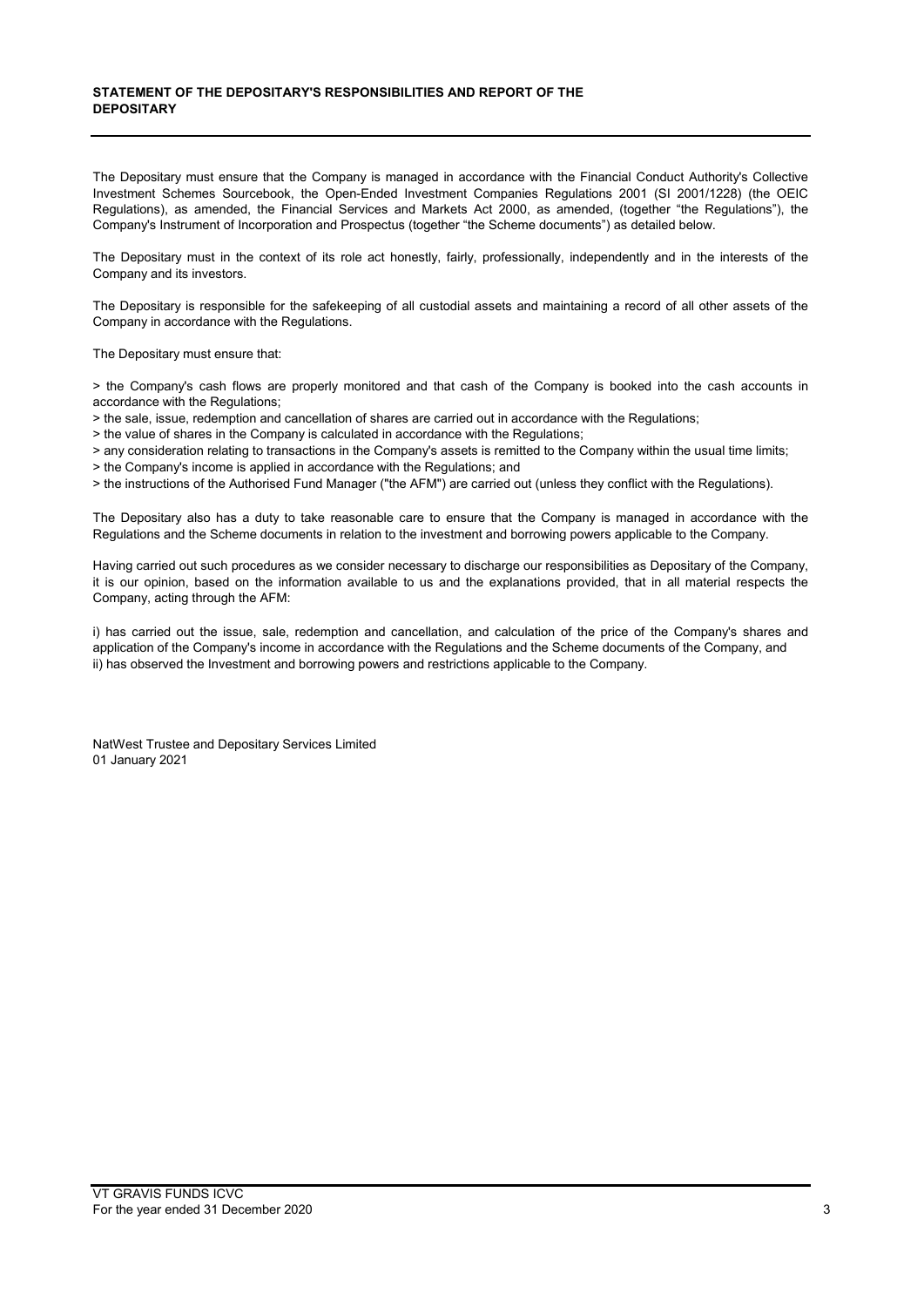### **INDEPENDENT AUDITOR'S REPORT TO THE SHAREHOLDERS OF VT GRAVIS FUNDS ICVC (SUB-FUNDS VT GRAVIS UK INFRASTRUCTURE INCOME FUND AND VT GRAVIS CLEAN ENERGY INCOME FUND)**

### **Opinion**

We have audited the financial statements of VT Gravis Funds ICVC ("the Company") for the year ended 31 December 2020 which comprise the Statement of Total Return, Statement of Changes in Net Assets Attributable to Shareholders, Balance Sheet, the related Notes to the Financial Statements, including a summary of significant accounting policies and the Distribution Tables. The financial reporting framework that has been applied in their preparation is applicable law and United Kingdom Generally Accepted Accounting Practice including FRS 102 "The Financial Reporting Standard applicable in the UK and Republic of Ireland".

In our opinion the financial statements:

> give a true and fair view of the financial position of the Company at 31 December 2020 and of the net revenue and the net capital gains/(losses) on the scheme property of the Company for the year then ended; and

> have been properly prepared in accordance with the IA Statement of Recommended Practice for Authorised Funds, the rules of the Collective Investment Schemes Sourcebook of the Financial Conduct Authority and the Instrument of Incorporation.

### **Basis for opinion**

We conducted our audit in accordance with International Standards on Auditing (UK) (ISAs (UK)) and applicable law. Our responsibilities under those standards are described further in the auditor's responsibilities for the audit of the financial statements section of our report. We are independent of the Company in accordance with the ethical requirements that are relevant to our audit of the financial statements in the UK, including the FRC's Ethical Standard, and we have fulfilled our other ethical responsibilities in accordance with these requirements. We believe that the audit evidence we have obtained is sufficient and appropriate to provide a basis for our opinion.

### **Conclusions relating to going concern**

In auditing the financial statements, we have concluded that the Authorised Corporate Director's use of the going concern basis of accounting in the preparation of the financial statements is appropriate.

Based on the work we have performed, we have not identified any material uncertainties relating to events or conditions that, individually or collectively, may cast significant doubt on the Company's ability to continue as a going concern for a period of at least 12 months from when the financial statements are authorised for issue.

Our responsibilities and the responsibilities of the Authorised Corporate Director with respect to going concern are described in the relevant sections of this report.

#### **Other information**

The other information comprises the information included in the annual report, other than the financial statements and our auditor's report thereon. The Authorised Corporate Director is responsible for the other information contained within the annual report. Our opinion on the financial statements does not cover the other information and, except to the extent otherwise explicitly stated in our report, we do not express any form of assurance conclusion thereon. Our responsibility is to read the other information and, in doing so, consider whether the other information is materially inconsistent with the financial statements or our knowledge obtained in the course of the audit or otherwise appears to be materially misstated. If we identify such material inconsistencies or apparent material misstatements, we are required to determine whether this gives rise to a material misstatement in the financial statements themselves. If, based on the work we have performed, we conclude that there is a material misstatement of this other information, we are required to report that fact.

We have nothing to report in this regard.

### **Opinion on other matters prescribed by the COLL Regulations**

In our opinion, based on the work undertaken in the course of the audit:

> Proper accounting records for the Company have been kept and the accounts are in agreement with those records;

> We have received all the information and explanations which, to the best of our knowledge and belief, are necessary for the purposes of our audit; and

> The information given in the report of the Authorised Corporate Director and in the report of the authorised fund manager for the year is consistent with the financial statements.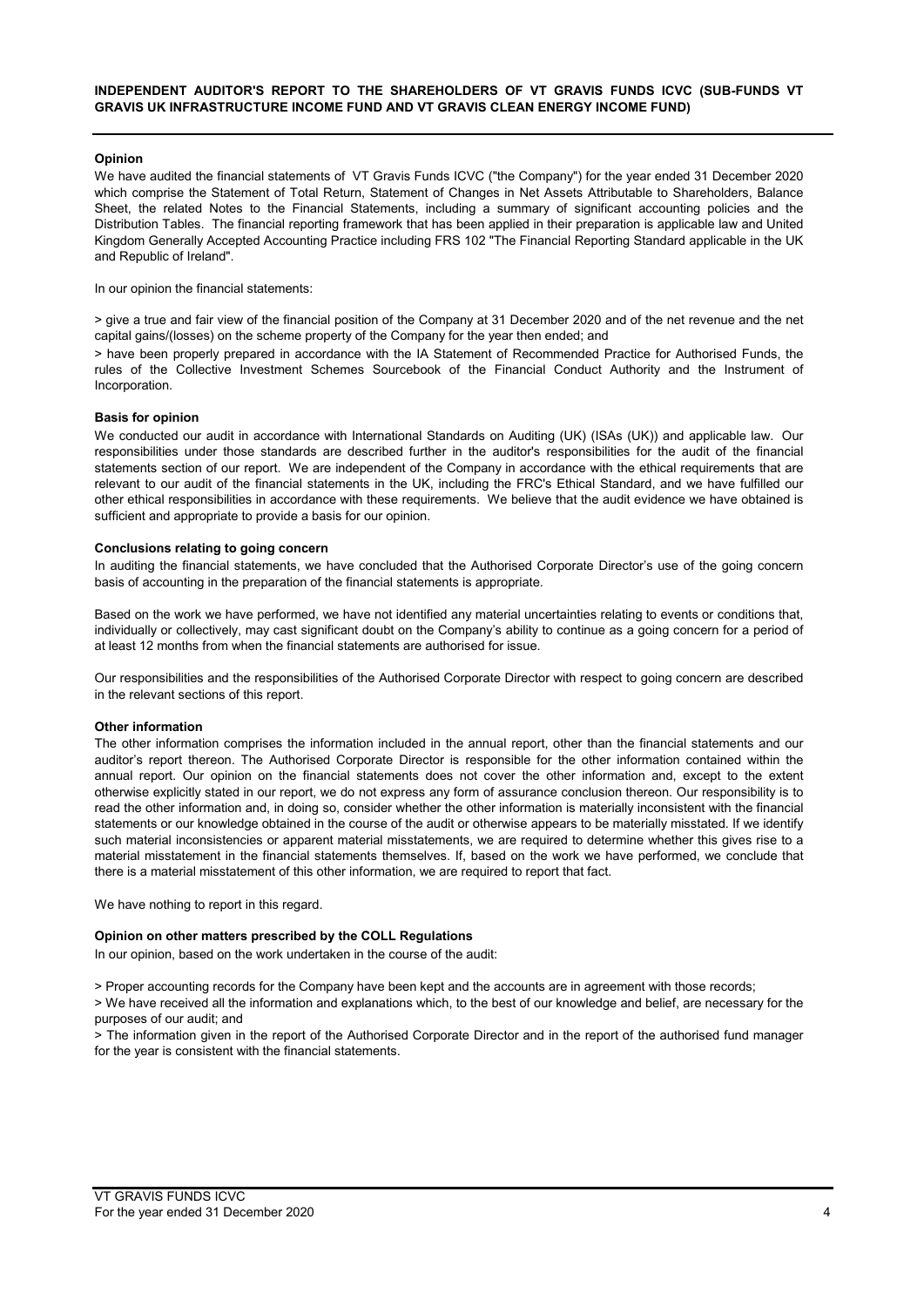### **Responsibilities of the Authorised Corporate Director**

As explained more fully in the Authorised Corporate Director's Responsibilities Statement set out on page 2, the Authorised Corporate Director is responsible for the preparation of the financial statements and for being satisfied that they give a true and fair view and for such internal controls as the Authorised Corporate Director determines is necessary to enable the preparation of financial statements that are free from material misstatement, whether due to fraud or error.

In preparing the financial statements, the Authorised Corporate Director is responsible for assessing the Company's ability to continue as a going concern, disclosing, as applicable, matters related to going concern and using the going concern basis of accounting unless the Authorised Corporate Director either intends to liquidate the Company or to cease operations, or has no realistic alternative but to do so.

#### **Auditor's responsibilities for the audit of the financial statements**

Our objectives are to obtain reasonable assurance about whether the financial statements as a whole are free from material misstatement, whether due to fraud or error, and to issue an auditor's report that includes our opinion. Reasonable assurance is a high level of assurance, but is not a guarantee that an audit conducted in accordance with ISAs (UK) will always detect a material misstatement when it exists. Misstatements can arise from fraud or error and are considered material if, individually or in the aggregate, they could reasonably be expected to influence the economic decisions of users taken on the basis of these financial statements. As part of an audit in accordance with ISAs (UK), we exercise professional judgement and maintain professional scepticism throughout the audit. We also:

> Identify and assess the risks of material misstatement of the financial statements, whether due to fraud or error, design and perform audit procedures responsive to those risks, and obtain audit evidence that is sufficient and appropriate to provide a basis for our opinion. The risk of not detecting material misstatement resulting from fraud is higher than for one resulting from error, as fraud may involve collusion, forgery, intentional omissions, misrepresentations, or the override of internal control.

>Obtain an understanding of internal control relevant to the audit in order to design audit procedures that are appropriate in the circumstances, but not for the purpose of expressing an opinion on the effectiveness of the Company's internal control. > Evaluate the appropriateness of accounting policies used and the reasonableness of accounting estimates and related disclosures made by the Authorised Corporate Director.

> Conclude on the appropriateness of the Authorised Corporate Director's use of the going concern basis of accounting and, based on the audit evidence obtained, whether a material uncertainty exists related to events or conditions that may cast significant doubt on the Company's ability to continue as a going concern. If we conclude that a material uncertainty exists, we are required to draw attention in our auditor's report to the related disclosures in the financial statements or, if such disclosures are inadequate, to modify our opinion. Our conclusions are based on the audit evidence obtained up to the date of our auditor's report. However, future events or conditions may cause the Company to cease to continue as a going concern.

> Evaluate the overall presentation, structure and content of the financial statements, including the disclosures, and whether the financial statements represent the underlying transactions and events in a manner that achieves fair presentation.

We communicate with those charged with governance regarding, among other matters, the planned scope and timing of the audit and significant audit findings, including any significant deficiencies in internal control that we identify during our audit.

### **Explanation as to what extent the audit was considered capable of detecting irregularities, including fraud**

Irregularities, including fraud, are instances of non-compliance with laws and regulations. We design procedures in line with our responsibilities, outlined above, to detect material misstatements in respect of irregularities, including fraud. The extent to which our procedures are capable of detecting irregularities, including fraud is detailed below:

We assessed the risks of material misstatement of the financial statements, whether due to fraud or error, and then designed and performed audit procedures responsive to those risks, including obtaining audit evidence that is sufficient and appropriate to provide the basis for our opinion. We planned and conducted our audit so as to obtain reasonable assurance of detecting any material misstatements in the financial statements resulting from irregularities or fraud.

All engagement team members were briefed on relevant laws and regulations and potential fraud risks at the planning stage of the audit. However, the primary responsibility for the prevention and detection of fraud rest with the Authorised Corporate **Director** 

We evaluated management's incentives for fraudulent activity and determined the key risk of fraud to be management override of controls in order to manipulate the financial statements. We determined that the principal risks in this regard were in relation inappropriate journal entries to increase net revenue or to increase the net asset value.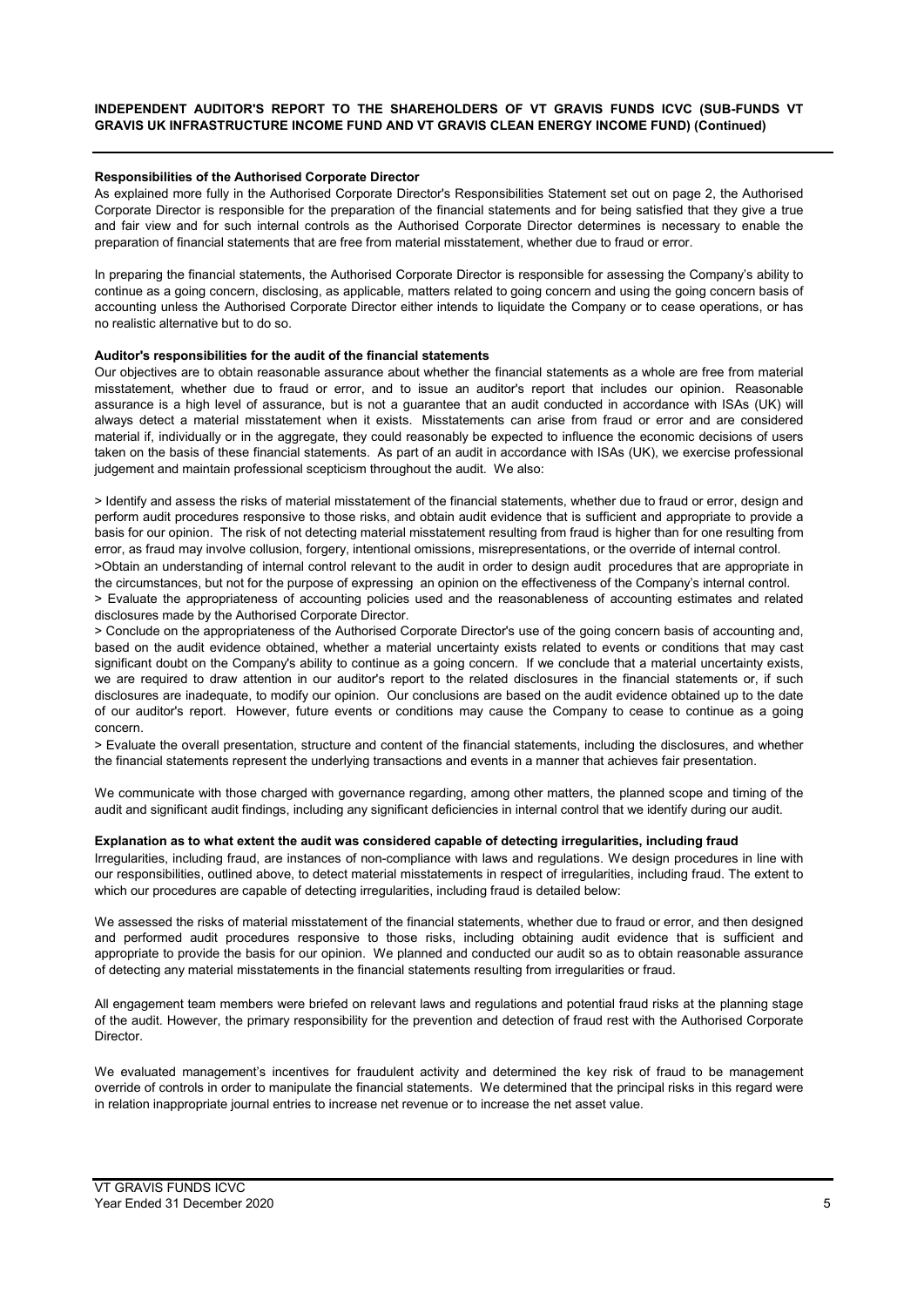### **INDEPENDENT AUDITOR'S REPORT TO THE SHAREHOLDERS OF VT GRAVIS FUNDS ICVC (SUB-FUNDS VT GRAVIS UK INFRASTRUCTURE INCOME FUND AND VT GRAVIS CLEAN ENERGY INCOME FUND) (Continued)**

### **Explanation as to what extent the audit was considered capable of detecting irregularities, including fraud (continued)**

We considered the principal risks of non-compliance with laws and regulations and we considered the extent to which noncompliance might have a material effect on the financial statements. The most significant risk in relation to non-compliance with laws and regulations was deemed to be compliance with the Collective Investment Schemes Sourcebook and the Company's Prospectus.

Audit procedures performed in response to these risks included:

• Evaluation of the control environment designed to prevent and detect irregularities which the Authorised Corporate Director has in place;

• Discussions with the Authorised Corporate Director, including consideration of known or suspected instances of noncompliance with laws and regulation and fraud;

• Assessed the susceptibility of the Company's financial statements to material misstatement, including how fraud might occur around the key risks of valuation and ownership of investments, and revenue recognition;

• Review of material journal entries during the year;

• Review of a pre sign-off Net Asset Valuation (NAV) statement for any unexpected activity that may indicate management override in the Company's financial statements; and

• Assessing the Company's compliance with the key requirements of the Collective Investment Schemes Sourcebook and its Prospectus.

There are inherent limitations in the audit procedures described above and the further removed non-compliance with laws and regulations is from the events and transactions reflected in the financial statements, the less likely we would become aware of it. Also the risk of not detecting a material misstatement due to fraud is higher than the risk of not detecting one resulting from error, as fraud may involve deliberate concealment by, for example, forgery or intentional misrepresentations, or through collusion.

### **Use of our report**

This report is made solely to the Company's shareholders, as a body, in accordance with Rule 4.5.12 of the Collective Investment Schemes sourcebook ("the COLL Rules") issued by the Financial Conduct Authority under the Open-Ended Investment Companies Regulations 2001. Our audit work has been undertaken so that we might state to the Company's shareholders those matters we are required to state to them in an auditor's report and for no other purpose. To the fullest extent permitted by law, we do not accept or assume responsibility to anyone other than the Company and the Company's shareholders as a body, for our audit work, for this report, or for the opinions we have formed.

Carichard LLP

Johnston Carmichael LLP Chartered Accountants Statutory Auditor **Elgin** 

Date 30 April 2021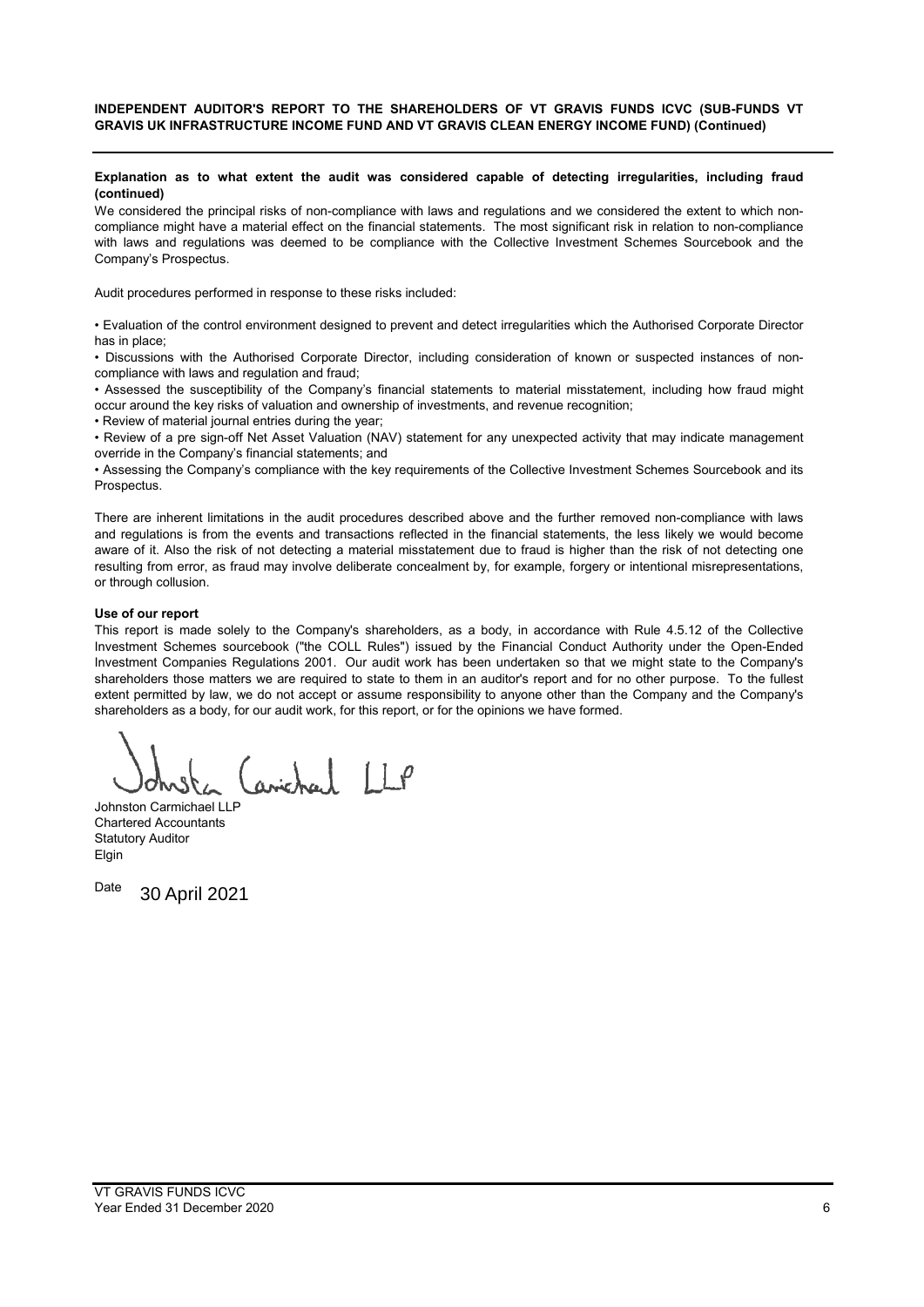### **SUB-FUND OVERVIEW**

| <b>Size of Sub-fund</b>                             | £698,525,971                                                                                                                                                                                                                                                                                                                                                                                                                                                                  |
|-----------------------------------------------------|-------------------------------------------------------------------------------------------------------------------------------------------------------------------------------------------------------------------------------------------------------------------------------------------------------------------------------------------------------------------------------------------------------------------------------------------------------------------------------|
| Launch date                                         | 25 January 2016                                                                                                                                                                                                                                                                                                                                                                                                                                                               |
| Sub-fund objective and policy                       | The investment objective of the VT Gravis UK Infrastructure Income Fund is to<br>generate income and preserve capital with potential for capital growth.                                                                                                                                                                                                                                                                                                                      |
|                                                     | The Sub-fund will aim to meet its objectives by investing primarily (at least 70%)<br>in equities (which are mainly listed in the United Kingdom and whose primary<br>activity is in the wider infrastructure sector of the United Kingdom). In addition to<br>investing in equities, the Sub-fund may also invest in other transferable<br>securities, bonds, collective investment schemes, money market instruments,<br>deposits, cash and near cash.                      |
|                                                     | The Sub-fund will have a specific focus on investments denominated in Sterling,<br>which are themselves invested in Sterling assets and which have most or all<br>their activities within the UK. Other than as noted in the policy there is no<br>emphasis on any geographical area or industry or economic sector.                                                                                                                                                          |
| <b>Benchmark</b>                                    | The Sub-fund is not managed to or constrained by a benchmark, and nor does<br>the ACD use a benchmark in order to assess performance.<br>However, the performance of the Sub-fund can be compared to that of the MSCI<br>UK Index.                                                                                                                                                                                                                                            |
|                                                     | The performance of the Sub-fund can be compared against that of the<br>benchmark. This benchmark has been selected as it is considered that this index<br>most closely reflects the investments which the Sub-fund will make (and its<br>risk/return objectives) at the current time. For the avoidance of doubt, the<br>Investment Manager is not bound or influenced by the index when making its<br>decisions and can make investments that are not included in the index. |
| <b>Authorised Corporate Director (ACD)</b>          | Valu-Trac Investment Management Limited                                                                                                                                                                                                                                                                                                                                                                                                                                       |
| <b>Ex-distribution dates</b>                        | 31 March, 30 June, 30 September, 31 December                                                                                                                                                                                                                                                                                                                                                                                                                                  |
| <b>Distribution dates</b>                           | 30 April, 31 July, 31 October, 31 January                                                                                                                                                                                                                                                                                                                                                                                                                                     |
| <b>Individual Savings Account (ISA)</b>             | The Sub-fund is a qualifying investment for inclusion in an ISA.                                                                                                                                                                                                                                                                                                                                                                                                              |
| <b>Minimum investment</b><br>Lump sum subscription: | Class $C = £1,000$<br>Class $I = £5,000,000$                                                                                                                                                                                                                                                                                                                                                                                                                                  |
| Top-up:                                             | Class $C = £500$<br>Class $I = £10,000$                                                                                                                                                                                                                                                                                                                                                                                                                                       |
| Holding:                                            | Class $C = £1,000$<br>Class $I = £5,000,000$                                                                                                                                                                                                                                                                                                                                                                                                                                  |
| Redemption:                                         | N/A (provided minimum holding is maintained)                                                                                                                                                                                                                                                                                                                                                                                                                                  |
| Switching:                                          | N/A (provided minimum holding is maintained)                                                                                                                                                                                                                                                                                                                                                                                                                                  |
| Initial charges                                     | 4%                                                                                                                                                                                                                                                                                                                                                                                                                                                                            |
| Redemption and switching charges                    | Nil                                                                                                                                                                                                                                                                                                                                                                                                                                                                           |

The ACD may waive the minimum levels (and initial charge) at its discretion.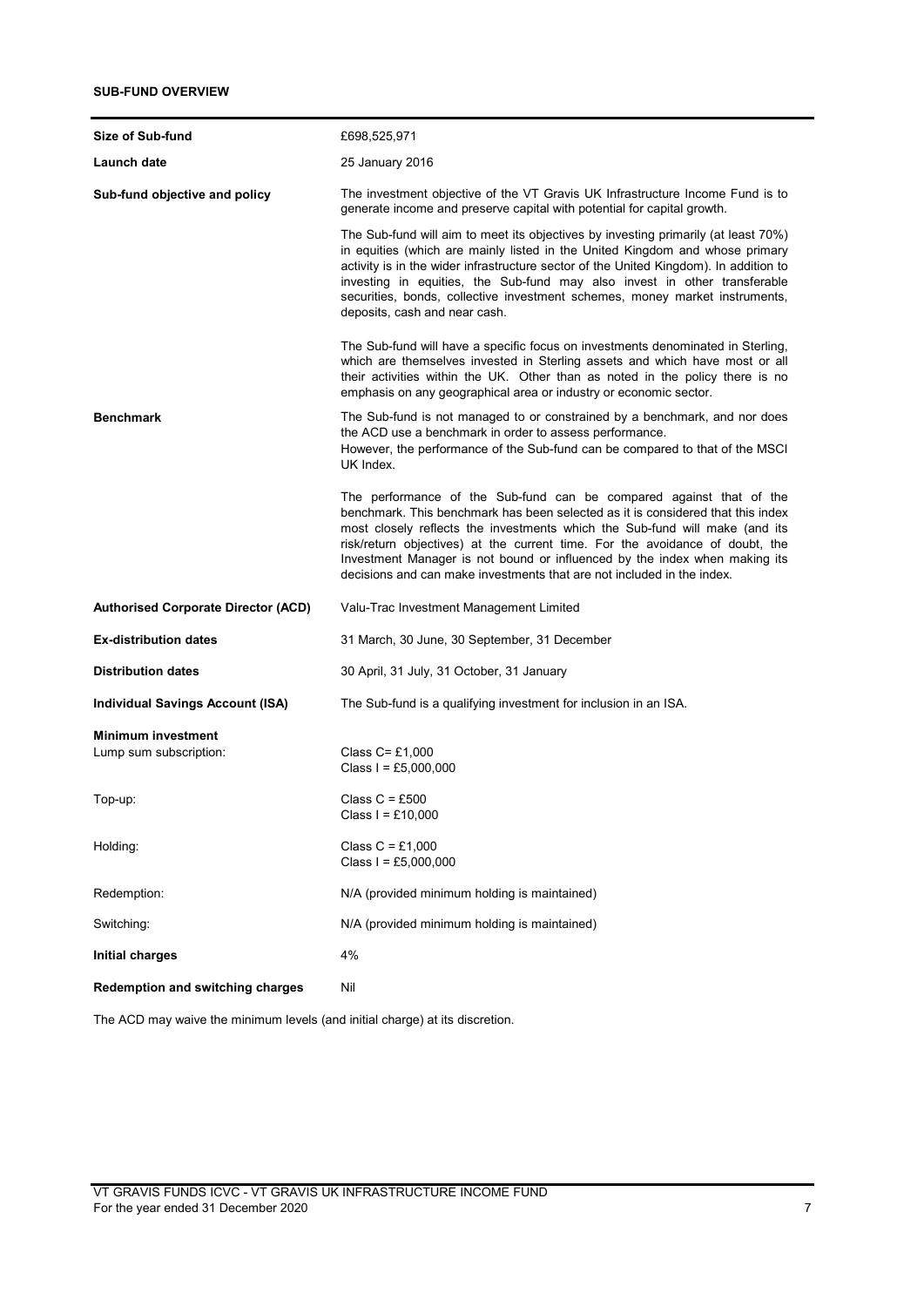#### **ACD charges**

The annual management charge (AMC) is as follows:

In respect of the Class C shares, it is equal to 0.75% per annum of the net asset value of the Class C shares.

In respect of the Class I shares it is equal to 0.65% per annum of the net asset value of the Class I shares.

The Investment Manager aims to ensure that ongoing charges figure (OCF) are maintained at a low level relative to the industry average for actively managed collective investment schemes. In order to achieve such objective, the Investment Adviser has, with the agreement of the ACD, undertaken that if the total OCF of the Sub-fund in respect of the Sub-fund (as calculated at the end of the relevant accounting period but excluding underlying fund holding charges and dealing costs from EMX and Calastone) exceeds 0.75% in the case of Class C shares and 0.65% in the case of Class I shares, the Investment Adviser shall reimburse the Sub-fund for an amount which, when deducted from the operating costs incurred by the Sub-fund during the relevant accounting period, would result in the Sub-fund having a total OCF equal to the stated AMC for each share class e.g. 0.75% in the case of Class C shares and 0.65% in the case of Class I shares in the relevant accounting period.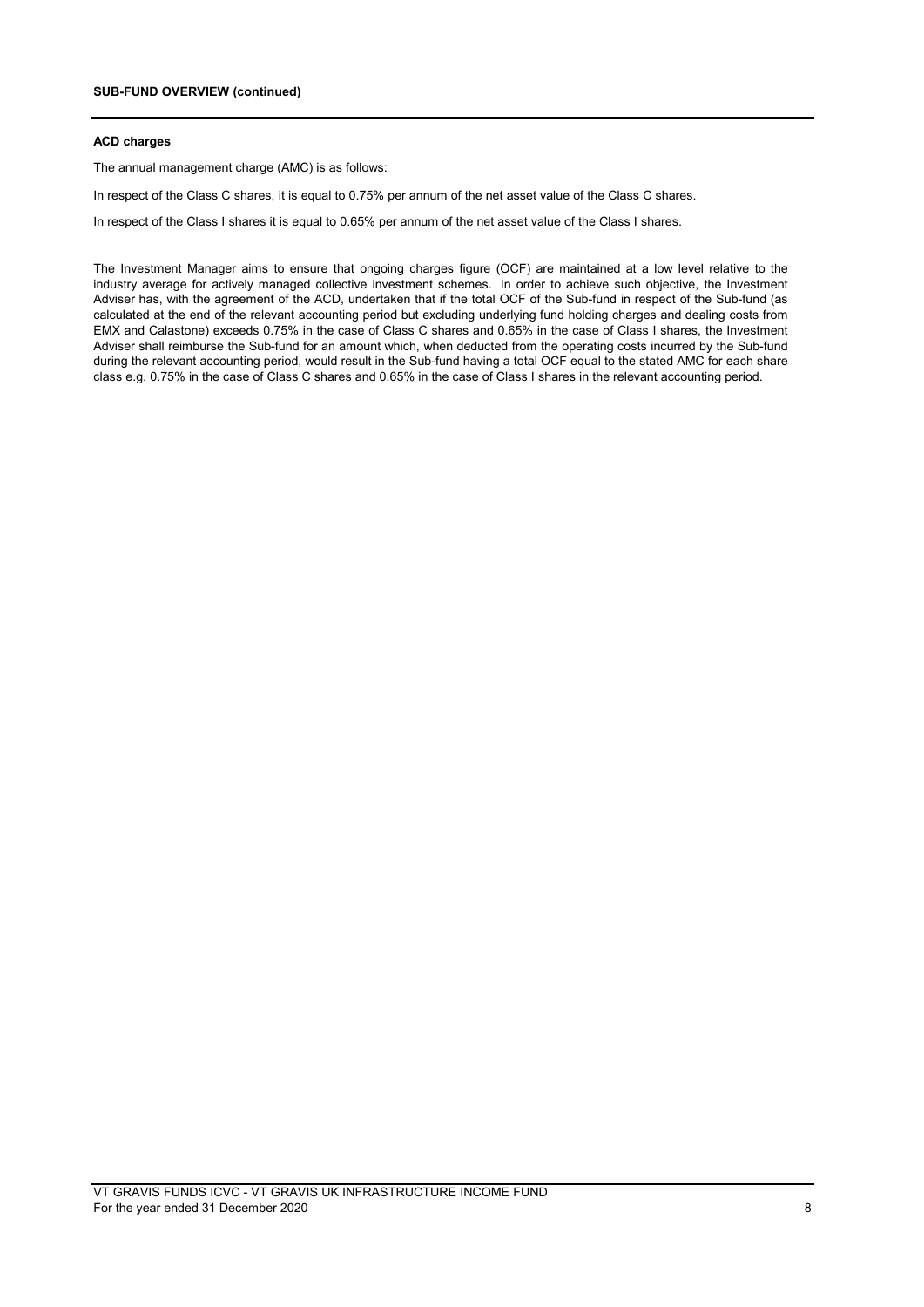#### **INVESTMENT ADVISER'S REVIEW**

This report is a review of the performance of the VT Gravis UK Infrastructure Income Fund (the "Fund") during the twelve-month period ending 31st December 2020.

The performance objectives of the Fund are:

a. to deliver a 5% income, via quarterly dividend payments; b. to preserve investors' capital throughout market cycles; and c. to offer the potential for capital growth and protection from inflation

The Fund seeks to achieve these objectives by investing in a portfolio of securities providing exposure to the UK listed infrastructure sector. The Fund invests in a range of security types, namely Closed End Investment Companies, REITs, Bonds and publicly listed Equities. In the latter case, the companies owned by the Fund are typically utilities or enterprises that provide similarly highly regulated services.

The Fund aims to achieve its objectives by investing in a diversified portfolio of holdings with a minimum of 22 underlying positions. At the end of December 2020, the Fund was comprised of 29 holdings and this number ranged between 27 and 29 during the review period. Many of these holdings represent companies, which in turn are exposed to a diverse spread of infrastructure assets thereby providing greater portfolio diversification at a disaggregated level.

The Fund will typically seek to maintain a stable and consistent approach to portfolio construction. The Adviser believes that a properly constructed portfolio will perform throughout market cycles and that excessive levels of portfolio turnover will detract from performance. During the period under review portfolio turnover remained low and is consistent with the Adviser's expectation that turnover should not typically exceed 20% per annum.

The COVID-19 pandemic and resultant economic hiatus caused significant disruption to capital markets and a sharp rise in volatility during the early stages of the review period. The C net Accumulation GBP Class shares were priced at 136.5160p on 31st December 2020, which represents a total return of (3.36%) over the period and reflects continued performance recovery during the second half of 2020. The Fund has delivered a compound annual growth rate of 6.50% since launch (C Net Accumulation GBP), which is broadly consistent with the longer term aims of the strategy.

Importantly, the critical nature of the services and facilities provided by the infrastructure projects owned by the companies held within the Fund meant that many assets continued to operate despite the impact of 'lockdown' and reduced levels of economic activity. As a result, cash flows maintained a high level of continuity and the portfolio continued to generate and distribute attractive levels of income during the period. Dividends, announced in March, June, September and December totalled 5.1884p per share for the I Net Income GBP Class (2019 = 5.1665p) and 5.1441p per share for the C Net Income GBP Class (2019 = 5.5472p). The income accrued during the year equated to an approximate 4.4% net yield based on the Fund's net asset value at the start of the period. Such an outcome is in line with guidance provided at the start of 2020, in which the Adviser noted the challenges in achieving a 5% yield in 2020. Since yield is a function of price, the modest capital loss suffered over the review period has resulted in an expansion in the Fund's trailing 12-month net yield, which stands at 4.83% and 4.79% for the I Net Income Class and C Net Income Class, respectively.

The Adviser believes that the UK listed infrastructure sector has demonstrated resilience in the face of unprecedented disruption to economic activity throughout much of the review period and that the returns delivered by the Fund are acceptable in the context of the investment environment. The sharp rebound in the Fund's net asset value immediately following the worst of the market downturn was typical of the defensive characteristics displayed by the listed infrastructure sector and this outcome was in stark contrast to the behaviour of UK equity markets.

While some areas of the listed infrastructure sector remain challenged – particularly assets impacted by travel restrictions and those sensitive to volumes-of-use - the portfolio's commitment to maintaining high levels of exposure towards operational infrastructure assets which attract availability-type payments backed by either government cash flows or a regulatory framework means that exposure to the most distressed areas of the infrastructure market remains limited. In the Adviser's view, valuations across the UK listed infrastructure sector are reasonable and this provides a solid basis from which the Fund's net asset value may continue to recover going forward.

Gravis Advisory Limited Investment Adviser to the Fund 25 February 2021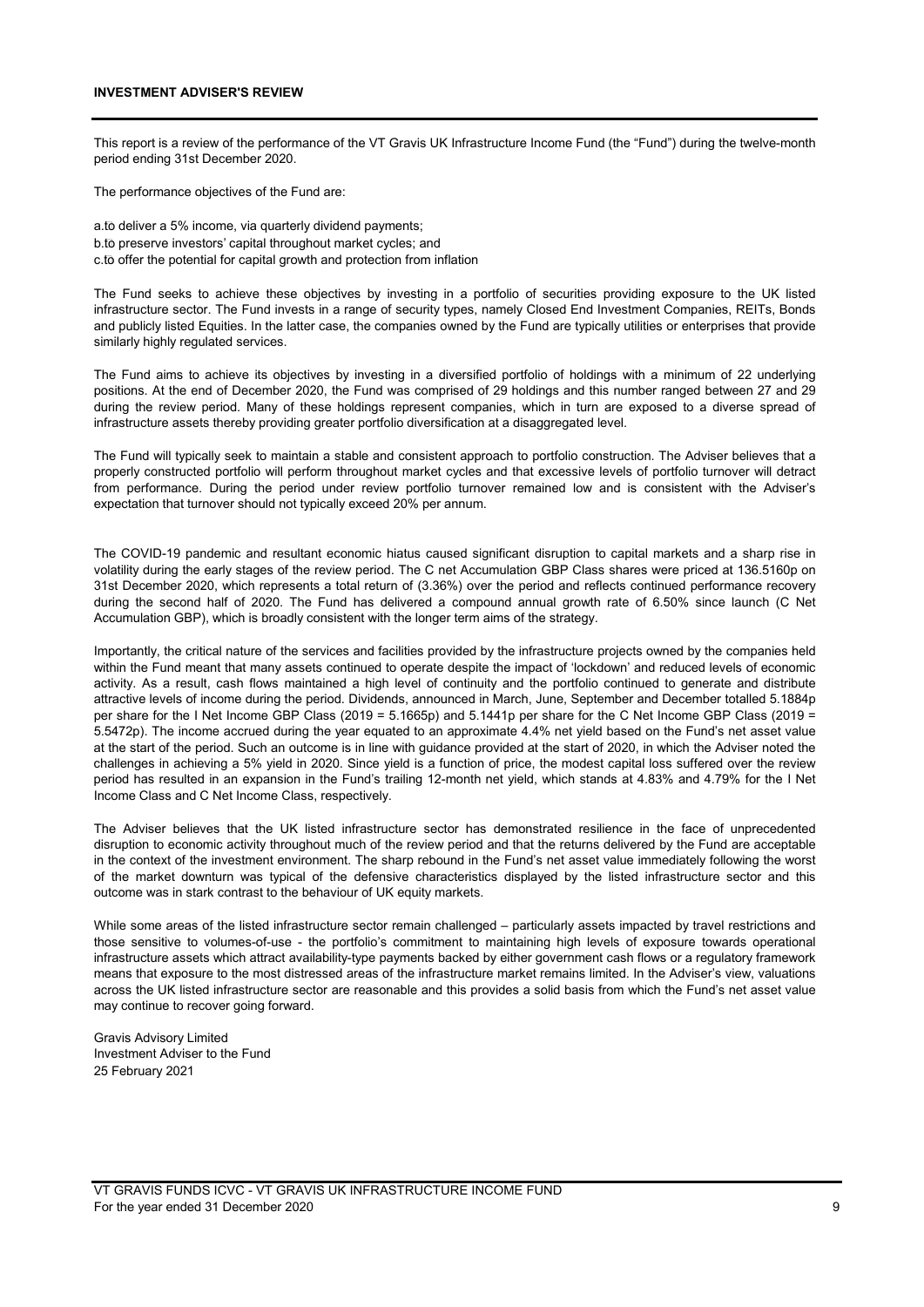### **Financial Highlights**

### **Class C Net Income GBP**

|                                     |                                      | Year to 31  | Year to 31                                | Year to 31  |
|-------------------------------------|--------------------------------------|-------------|-------------------------------------------|-------------|
|                                     |                                      |             | December 2020 December 2019 December 2018 |             |
| Changes in net assets per unit      |                                      | GBp         | GBp                                       | GBp         |
|                                     | Opening net asset value per unit     | 116.5786    | 102.2354                                  | 106.2184    |
|                                     | Return before operating charges      | (2.2468)    | 20.7188                                   | 2.6140      |
|                                     | Operating charges (note 1)           | (1.8584)    | (0.8284)                                  | (0.7817)    |
|                                     | Return after operating charges *     | (4.1052)    | 19.8904                                   | 1.8323      |
|                                     | Distribution on income units         | (5.1441)    | (5.5472)                                  | (5.8153)    |
|                                     | Closing net asset value per unit     | 107.3293    | 116.5786                                  | 102.2354    |
|                                     | *after direct transactions costs of: | 0.0904      | 0.0985                                    | 0.0625      |
| Performance                         |                                      |             |                                           |             |
|                                     | Return after charges                 | $(3.52\%)$  | 19.46%                                    | 1.73%       |
| Other information                   |                                      |             |                                           |             |
|                                     | Closing net asset value              | £82,070,176 | £69,328,565                               | £41,493,360 |
|                                     | Closing number of units              | 76,465,782  | 59,469,352                                | 40,586,086  |
|                                     | Operating charges (note 2)           | 1.66%       | 0.75%                                     | 0.75%       |
|                                     | Direct transaction costs             | 0.08%       | 0.09%                                     | 0.06%       |
| Prices                              |                                      |             |                                           |             |
|                                     | Highest unit price                   | 117.8244    | 118.08                                    | 107.17      |
|                                     | Lowest unit price                    | 86.6435     | 102.24                                    | 99.32       |
| <b>Class C Net Accumulation GBP</b> |                                      |             |                                           |             |
|                                     |                                      | Year to 31  | Year to 31                                | Year to 31  |

|                                |                                                |                 | December 2020 December 2019 December 2018 |                 |
|--------------------------------|------------------------------------------------|-----------------|-------------------------------------------|-----------------|
|                                |                                                |                 |                                           |                 |
| Changes in net assets per unit | Opening net asset value per unit               | GBp<br>141.2695 | GBp<br>118.3698                           | GBp<br>116.2285 |
|                                | Return before operating charges                | (2.4479)        | 23.8756                                   | 3.0210          |
|                                | Operating charges (note 1)                     | (2.3056)        | (0.9759)                                  | (0.8797)        |
|                                | Return after operating charges *               | (4.7535)        | 22.8997                                   | 2.1413          |
|                                | Closing net asset value per unit               | 136.5160        | 141.2695                                  | 118.3698        |
|                                | Retained distributions on<br>accumulated units | 6.3535          | 6.0238                                    | 6.3512          |
|                                | *after direct transactions costs of:           | 0.1121          | 0.1168                                    | 0.0704          |
| Performance                    |                                                |                 |                                           |                 |
|                                | Return after charges                           | (3.36%)         | 19.35%                                    | 1.84%           |
| Other information              |                                                |                 |                                           |                 |
|                                | Closing net asset value                        | £154,620,994    | £145,319,401                              | £70,540,352     |
|                                | Closing number of units                        | 113,262,146     | 102,866,811                               | 59,593,176      |
|                                | Operating charges (note 2)                     | 1.66%           | 0.75%                                     | 0.75%           |
|                                | Direct transaction costs                       | 0.08%           | 0.09%                                     | 0.06%           |
| Prices                         |                                                |                 |                                           |                 |
|                                | Highest unit price                             | 142.78          | 141.49                                    | 120.58          |
|                                | Lowest unit price                              | 104.99          | 118.37                                    | 109.44          |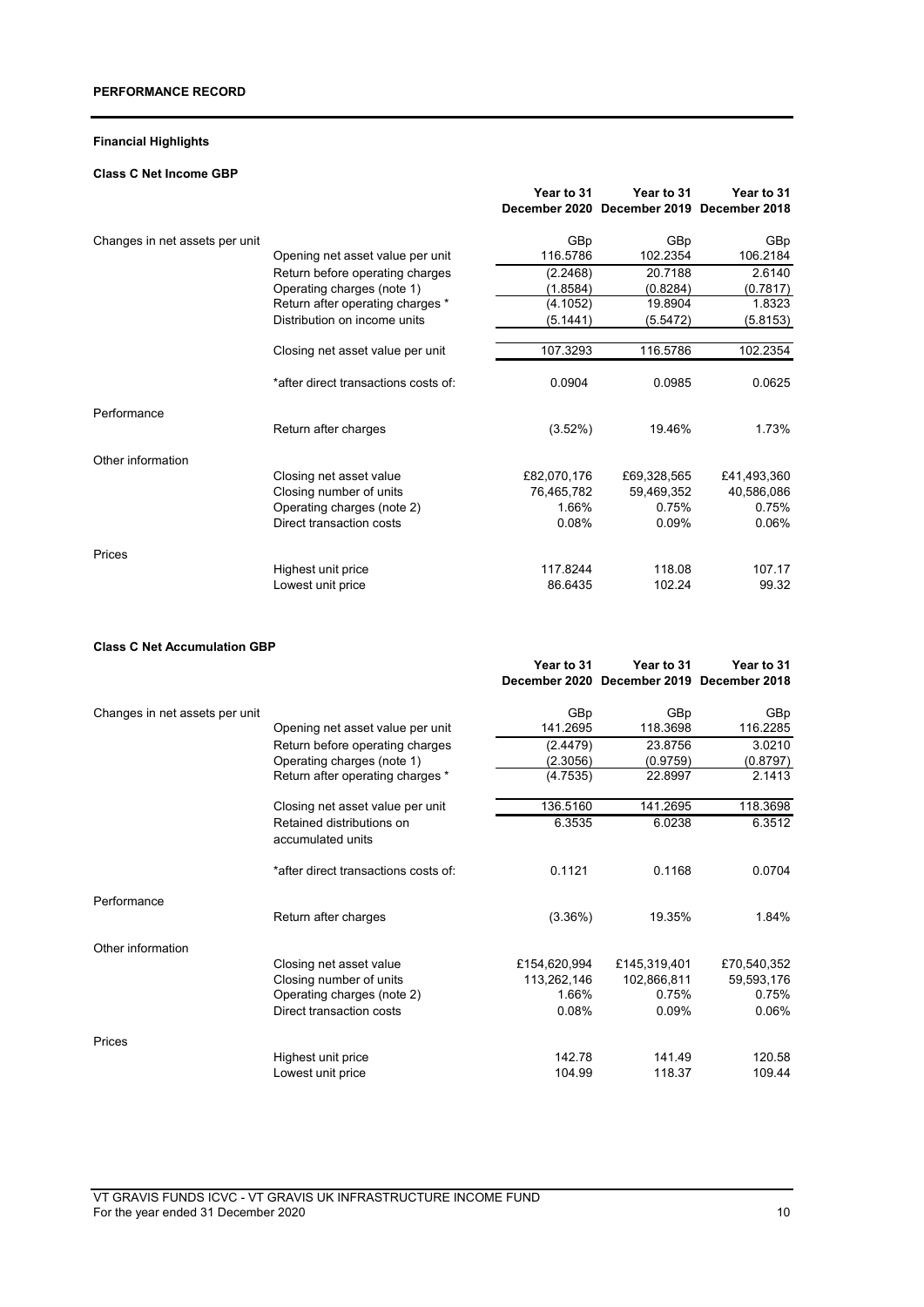### **Financial Highlights (Continued)**

| Class C Net Income EUR (Hedged) |                                      | Year to 31  | Year to 31<br>December 2020 December 2019 December 2018 | Year to 31  |
|---------------------------------|--------------------------------------|-------------|---------------------------------------------------------|-------------|
| Changes in net assets per unit  |                                      | <b>EURc</b> | <b>EURc</b>                                             | <b>EURc</b> |
|                                 | Opening net asset value per unit     | 101.9890    | 90.5207                                                 | 95.0649     |
|                                 | Return before operating charges      | (2.6269)    | 16.0759                                                 | 0.6426      |
|                                 | Operating charges (note 1)           | (1.6250)    | (0.7291)                                                | (0.6959)    |
|                                 | Return after operating charges *     | (4.2519)    | 15.3468                                                 | (0.0533)    |
|                                 | Distribution on income units         | (3.9462)    | (3.8785)                                                | (4.4909)    |
|                                 | Closing net asset value per unit     | 93.7909     | 101.9890                                                | 90.5207     |
|                                 | *after direct transactions costs of: | 0.0790      | 0.0866                                                  | 0.0557      |
| Performance                     |                                      |             |                                                         |             |
|                                 | Return after charges                 | (4.17%)     | 16.95%                                                  | $(0.06\%)$  |
| Other information               |                                      |             |                                                         |             |
|                                 | Closing net asset value              | €326,798    | €282,906                                                | €96,877     |
|                                 | Closing number of units              | 348.433     | 277.388                                                 | 107,022     |
|                                 | Operating charges (note 2)           | 1.66%       | 0.75%                                                   | 0.75%       |
|                                 | Direct transaction costs             | 0.08%       | 0.09%                                                   | 0.06%       |
| Prices                          |                                      |             |                                                         |             |
|                                 | Highest unit price                   | 103.0095    | 103.32                                                  | 95.90       |
|                                 | Lowest unit price                    | 75.9185     | 90.52                                                   | 88.62       |

### **Class C Net Accumulation EUR (Hedged)**

|                                |                                                | <b>Year to 31</b> | <b>Year to 31</b>                         | Year to 31  |
|--------------------------------|------------------------------------------------|-------------------|-------------------------------------------|-------------|
|                                |                                                |                   | December 2020 December 2019 December 2018 |             |
|                                |                                                | <b>EURc</b>       | <b>EURc</b>                               | <b>EURc</b> |
| Changes in net assets per unit | Opening net asset value per unit               | 115.9661          | 98.4294                                   | 97.7968     |
|                                |                                                |                   |                                           | 1.3684      |
|                                | Return before operating charges                | (2.2796)          | 18.3432                                   |             |
|                                | Operating charges (note 1)                     | (1.8904)          | (0.8065)                                  | (0.7358)    |
|                                | Return after operating charges *               | (4.1700)          | 17.5367                                   | 0.6326      |
|                                | Closing net asset value per unit               | 111.7961          | 115.9661                                  | 98.4294     |
|                                | Retained distributions on<br>accumulated units | 4.5551            | 4.2338                                    | 4.7044      |
|                                | *after direct transactions costs of:           | 0.0919            | 0.0965                                    | 0.0589      |
| Performance                    |                                                |                   |                                           |             |
|                                | Return after charges                           | $(3.60\%)$        | 17.82%                                    | 0.65%       |
| Other information              |                                                |                   |                                           |             |
|                                | Closing net asset value                        | €334,038          | €238,844                                  | €79,255     |
|                                | Closing number of units                        | 298,792           | 205,961                                   | 80,519      |
|                                | Operating charges (note 2)                     | 1.66%             | 0.75%                                     | 0.75%       |
|                                | Direct transaction costs                       | 0.08%             | 0.09%                                     | 0.06%       |
| Prices                         |                                                |                   |                                           |             |
|                                | Highest unit price                             | 117.13            | 116.17                                    | 100.35      |
|                                | Lowest unit price                              | 86.32             | 98.43                                     | 91.85       |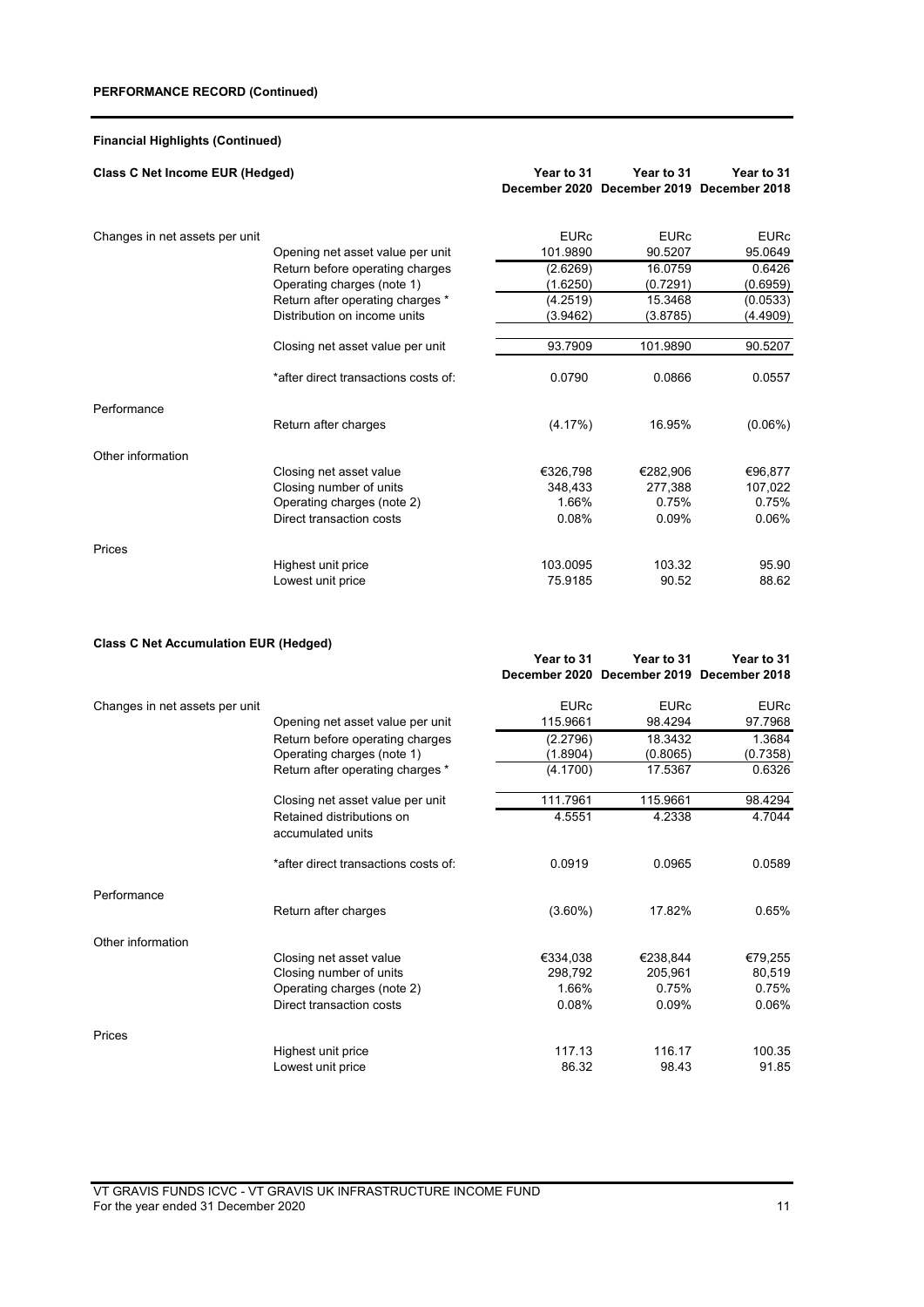| <b>Financial Highlights (Continued)</b>      |                                                                                                                                                                                                        |                                                                                |                                                               |                                                             |
|----------------------------------------------|--------------------------------------------------------------------------------------------------------------------------------------------------------------------------------------------------------|--------------------------------------------------------------------------------|---------------------------------------------------------------|-------------------------------------------------------------|
| <b>Class C Net Accumulation USD (Hedged)</b> |                                                                                                                                                                                                        | Period 31<br>January 2020 to<br>31 December<br>2020^                           |                                                               |                                                             |
| Changes in net assets per unit               | Opening net asset value per unit<br>Return before operating charges<br>Operating charges (note 1)<br>Return after operating charges *<br>Closing net asset value per unit<br>Retained distributions on | <b>USDc</b><br>100.0000<br>0.8329<br>(1.5165)<br>(0.6836)<br>99.3164<br>3.2451 |                                                               |                                                             |
|                                              | accumulated units<br>*after direct transactions costs of:                                                                                                                                              | 0.0805                                                                         |                                                               |                                                             |
| Performance                                  | Return after charges                                                                                                                                                                                   | (0.68%)                                                                        |                                                               |                                                             |
| Other information                            | Closing net asset value<br>Closing number of units<br>Operating charges (note 2)<br>Direct transaction costs                                                                                           | \$121,804<br>122,642<br>1.66%<br>0.08%                                         |                                                               |                                                             |
| Prices                                       | Highest unit price<br>Lowest unit price                                                                                                                                                                | 101.93<br>75.78                                                                |                                                               |                                                             |
| ^ launched 31 January 2020                   |                                                                                                                                                                                                        |                                                                                |                                                               |                                                             |
| <b>Class I Net Income GBP</b>                |                                                                                                                                                                                                        | Year to 31                                                                     | Year to 31<br>December 2020 December 2019 December 2018       | Year to 31                                                  |
| Changes in net assets per unit               | Opening net asset value per unit<br>Return before operating charges<br>Operating charges (note 1)<br>Return after operating charges *<br>Distribution on income units                                  | GBp<br>116.5344<br>(2.2496)<br>(1.7463)<br>(3.9959)<br>(5.1884)                | GBp<br>102.1243<br>20.2941<br>(0.7175)<br>19.5766<br>(5.1665) | GBp<br>105.9131<br>2.7105<br>(0.6761)<br>2.0344<br>(5.8232) |
|                                              | Closing net asset value per unit                                                                                                                                                                       | 107.3501                                                                       | 116.5344                                                      | 102.1243                                                    |
|                                              | *after direct transactions costs of:                                                                                                                                                                   | 0.0904                                                                         | 0.0984                                                        | 0.0624                                                      |
| Performance                                  | Return after charges                                                                                                                                                                                   | (3.43%)                                                                        | 0.1917                                                        | 0.0192                                                      |
| Other information                            | Closing net asset value<br>Closing number of units<br>Operating charges (note 2)<br>Direct transaction costs                                                                                           | £155,670,235<br>145,011,790<br>1.56%<br>0.08%                                  | £128,284,459<br>110,082,920<br>0.65%<br>0.0009                | £80,923,829<br>79,240,500<br>0.65%<br>0.0006                |

Lowest unit price

Highest unit price 117.79 118.063 106.87<br>
Lowest unit price 118.063 102.1243 99.03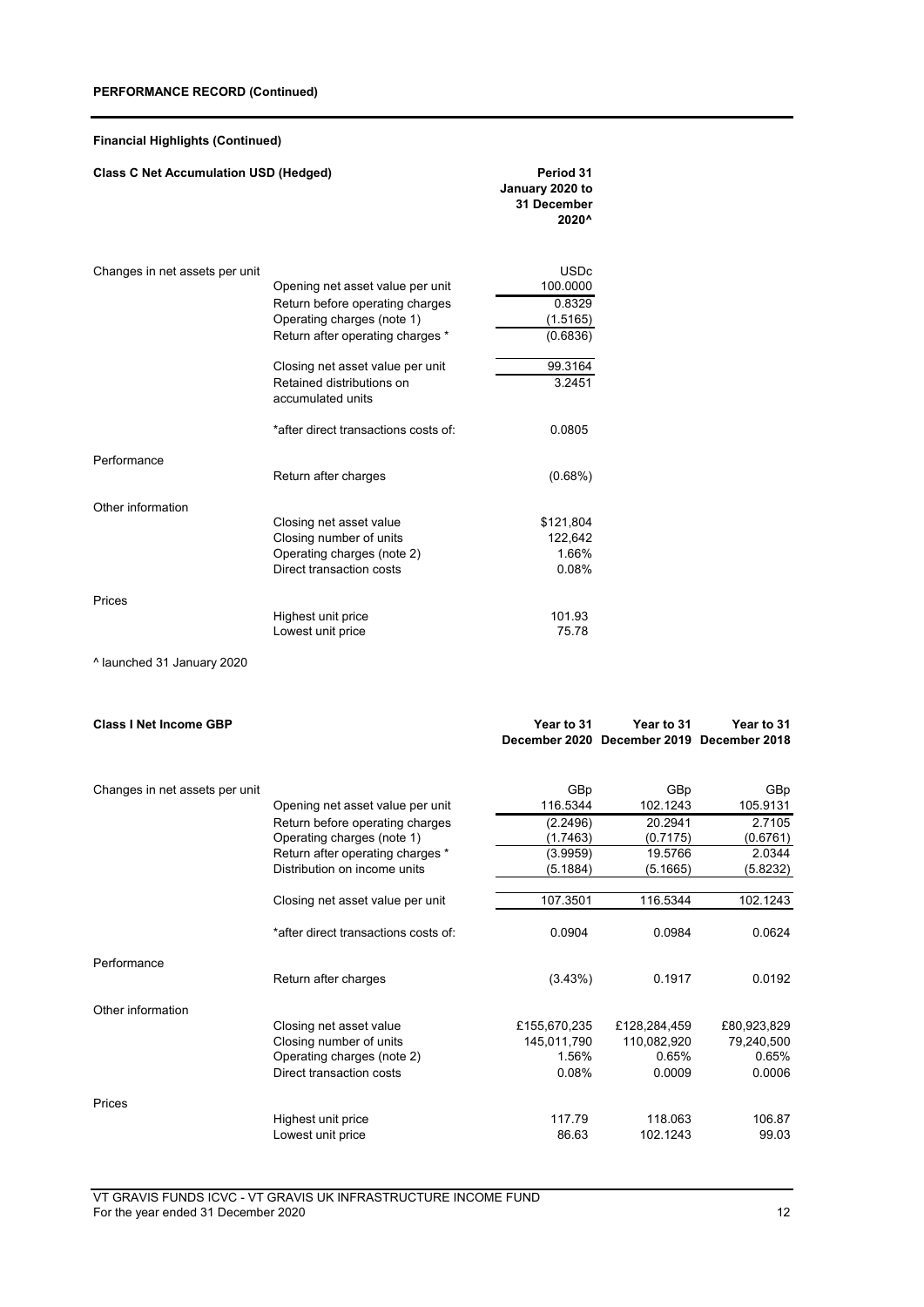| Class I Net Income USD (Hedged) |                                      | Year to 31                                                | Year to 31<br>December 2020 December 2019 December 2018 | Year to 31              |
|---------------------------------|--------------------------------------|-----------------------------------------------------------|---------------------------------------------------------|-------------------------|
| Changes in net assets per unit  | Opening net asset value per unit     | <b>USDc</b><br>122.7785                                   | <b>USDc</b><br>105.8287                                 | <b>USDc</b><br>108.2925 |
|                                 | Return before operating charges      | (1.5718)                                                  | 21.9584                                                 | 2.7598                  |
|                                 | Operating charges (note 1)           | (1.8550)                                                  | (0.7505)                                                | (0.6959)                |
|                                 | Return after operating charges *     | (3.4268)                                                  | 21.2079                                                 | 2.0639                  |
|                                 | Distribution on income units         | (4.3067)                                                  | (4.2581)                                                | (4.5277)                |
|                                 | Closing net asset value per unit     | 115.0450                                                  | 122.7785                                                | 105.8287                |
|                                 | *after direct transactions costs of: | 0.0960                                                    | 0.1029                                                  | 0.0642                  |
| Performance                     |                                      |                                                           |                                                         |                         |
|                                 | Return after charges                 | (2.79%)                                                   | 20.04%                                                  | 1.91%                   |
| Other information               |                                      |                                                           |                                                         |                         |
|                                 | Closing net asset value              | \$345,135                                                 | \$368,336                                               | \$317,486               |
|                                 | Closing number of units              | 300,000                                                   | 300,000                                                 | 300,000                 |
|                                 | Operating charges (note 2)           | 1.56%                                                     | 0.65%                                                   | 0.65%                   |
|                                 | Direct transaction costs             | 0.08%                                                     | 0.09%                                                   | 0.06%                   |
| Prices                          |                                      |                                                           |                                                         |                         |
|                                 | Highest unit price                   | 124.18                                                    | 124.43                                                  | 109.29                  |
|                                 | Lowest unit price                    | 92.11                                                     | 105.83                                                  | 101.55                  |
| Class I Net Income EUR (Hedged) |                                      | Period 12 May<br>2020 to 31<br><b>December</b><br>$2020+$ |                                                         |                         |
| Changes in net assets per unit  |                                      | <b>EURc</b>                                               |                                                         |                         |
|                                 | Opening net asset value per unit     | 100.0000                                                  |                                                         |                         |
|                                 | Return before operating charges      | 6.1381                                                    |                                                         |                         |
|                                 | Operating charges (note 1)           | (0.9863)                                                  |                                                         |                         |
|                                 | Return after operating charges *     | 5.1518                                                    |                                                         |                         |
|                                 | Distribution on income units         | (2.8351)                                                  |                                                         |                         |
|                                 | Closing net asset value per unit     | 102.3167                                                  |                                                         |                         |
|                                 |                                      |                                                           |                                                         |                         |
|                                 | *after direct transactions costs of: | 0.0817                                                    |                                                         |                         |
| Performance                     |                                      |                                                           |                                                         |                         |
|                                 | Return after charges                 | 5.15%                                                     |                                                         |                         |
| Other information               |                                      |                                                           |                                                         |                         |
|                                 | Closing net asset value              | €363,205                                                  |                                                         |                         |
|                                 | Closing number of units              | 354,981                                                   |                                                         |                         |
|                                 | Operating charges (note 2)           | 1.56%                                                     |                                                         |                         |
|                                 | Direct transaction costs             | 0.08%                                                     |                                                         |                         |
| Prices                          |                                      |                                                           |                                                         |                         |
|                                 | Highest unit price                   | 105.34                                                    |                                                         |                         |
|                                 | Lowest unit price                    | 98.54                                                     |                                                         |                         |
|                                 |                                      |                                                           |                                                         |                         |

+ launched 12 May 2020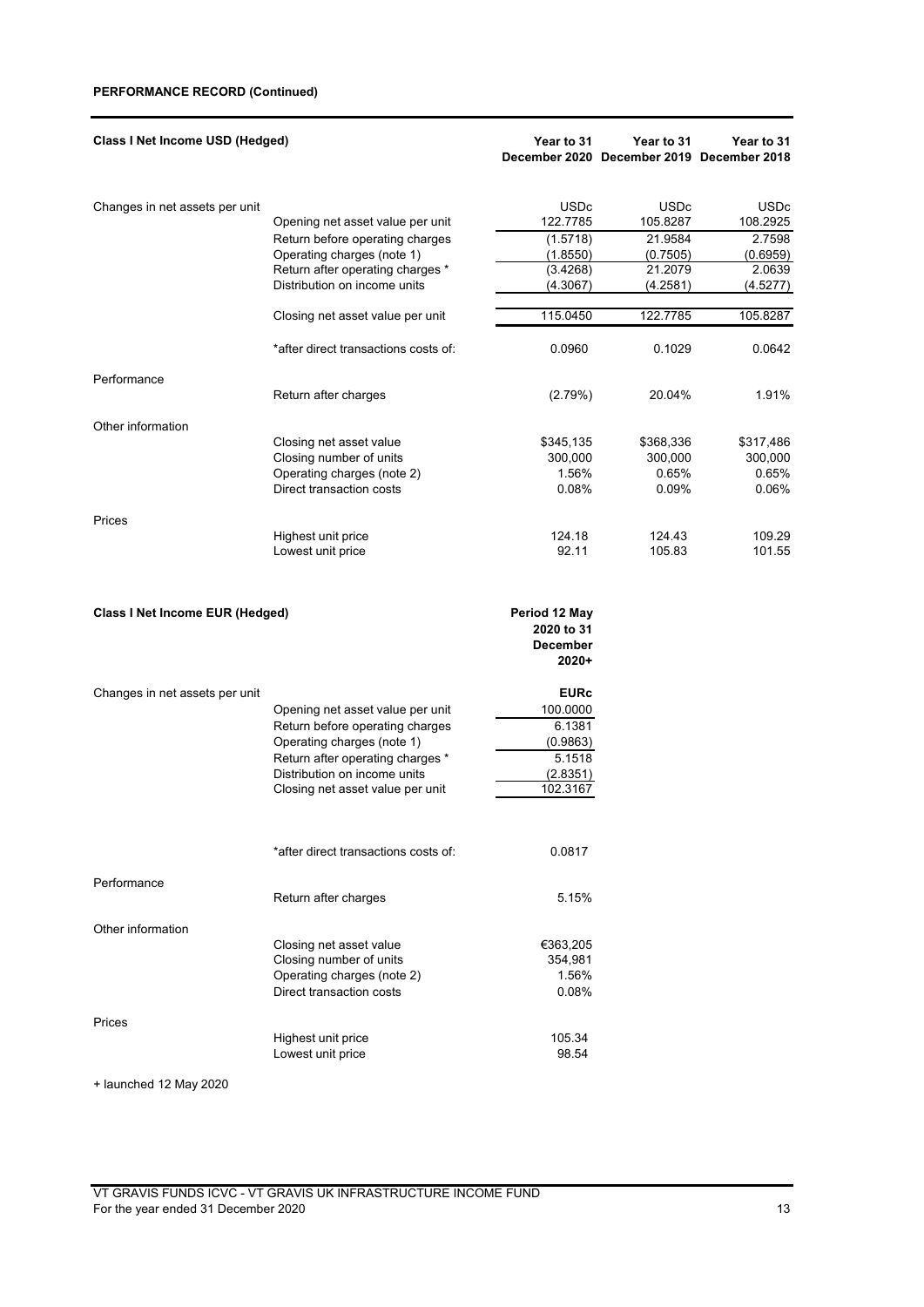### **Financial Highlights (Continued)**

| <b>Class I Net Accumulation GBP</b>          |                                                                | Year to 31                                      | Year to 31<br>December 2020 December 2019 December 2018 | Year to 31  |
|----------------------------------------------|----------------------------------------------------------------|-------------------------------------------------|---------------------------------------------------------|-------------|
| Changes in net assets per unit               |                                                                | GBp                                             | GBp                                                     | GBp         |
|                                              | Opening net asset value per unit                               | 142.1217                                        | 118.9399                                                | 116.5548    |
|                                              | Return before operating charges                                | (2.4638)                                        | 24.0323                                                 | 3.1505      |
|                                              | Operating charges (note 1)                                     | (2.1809)                                        | (0.8505)                                                | (0.7654)    |
|                                              | Return after operating charges *                               | (4.6447)                                        | 23.1818                                                 | 2.3851      |
|                                              | Closing net asset value per unit                               | 137.4770                                        | 142.1217                                                | 118.9399    |
|                                              | Retained distributions on<br>accumulated units                 | 6.4448                                          | 6.1164                                                  | 6.6152      |
|                                              | *after direct transactions costs of:                           | 0.1129                                          | 0.1175                                                  | 0.0706      |
| Performance                                  | Return after charges                                           | (3.27%)                                         | 19.49%                                                  | 2.05%       |
|                                              |                                                                |                                                 |                                                         |             |
| Other information                            | Closing net asset value                                        | £306,774,852                                    | £228,266,749                                            | £94,789,492 |
|                                              | Closing number of units                                        | 223,146,302                                     | 160,613,570                                             | 79,695,309  |
|                                              | Operating charges (note 2)                                     | 1.56%                                           | 0.65%                                                   | 0.65%       |
|                                              | Direct transaction costs                                       | 0.08%                                           | 0.09%                                                   | 0.06%       |
| Prices                                       |                                                                |                                                 |                                                         |             |
|                                              | Highest unit price                                             | 143.65                                          | 142.35                                                  | 121.14      |
|                                              | Lowest unit price                                              | 105.65                                          | 118.94                                                  | 109.80      |
| <b>Class I Net Accumulation USD (Hedged)</b> |                                                                | Period 10 July<br>2020 to 31<br><b>December</b> |                                                         |             |
|                                              |                                                                | 2020*                                           |                                                         |             |
| Changes in net assets per unit               |                                                                | <b>USDc</b>                                     |                                                         |             |
|                                              | Opening net asset value per unit                               | 100.0000                                        |                                                         |             |
|                                              | Return before operating charges                                | 4.1170                                          |                                                         |             |
|                                              | Operating charges (note 1)<br>Return after operating charges * | (0.7930)<br>3.3240                              |                                                         |             |
|                                              | Closing net asset value per unit                               | 103.3240                                        |                                                         |             |
|                                              | Retained distributions on<br>accumulated units                 | 1.0113                                          |                                                         |             |
|                                              | *after direct transactions costs of:                           | 0.0821                                          |                                                         |             |
| Performance                                  |                                                                |                                                 |                                                         |             |
|                                              | Return after charges                                           | 3.32%                                           |                                                         |             |
| Other information                            | Closing net asset value                                        | \$57,192                                        |                                                         |             |
|                                              | Closing number of units                                        | 55,352                                          |                                                         |             |
|                                              | Operating charges (note 2)                                     | 1.56%                                           |                                                         |             |
|                                              | Direct transaction costs                                       | 0.08%                                           |                                                         |             |
| Prices                                       |                                                                |                                                 |                                                         |             |
|                                              | Highest unit price                                             | 104.02                                          |                                                         |             |
|                                              | Lowest unit price                                              | 99.46                                           |                                                         |             |

\* launched 10 July 2020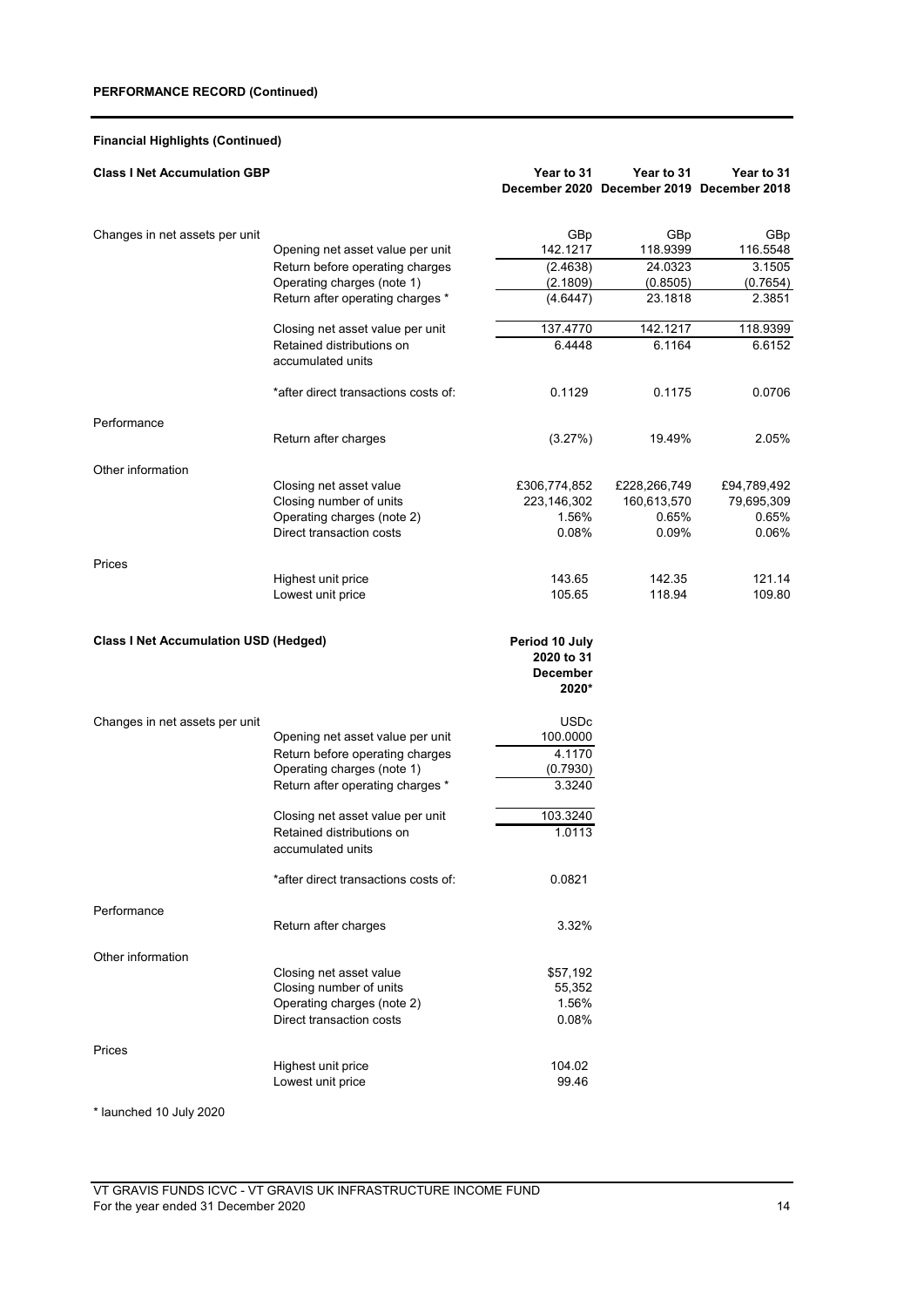1. The operating charges per unit figure is calculated by applying the operating charges percentage to the average net asset valuation per share throughout the period.

2. The operating charges percentage is based on the expenses incurred during the period annualised, as a proportion of the average net asset value of the Sub-fund plus the costs of the underlying investment trusts costs. Note the 2020 operating charges percentage includes the underlying costs of closed ended funds following the latest IA guidance issued in 2020 while the 2019 and 2018 operating charges excludes the underlying costs of closed ended funds. The operating charges before the underlying costs for 2020 would be: Class C share classes: 0.75%, Class I share classes 0.65%.

#### **Risk Profile**

Based on past data, the Sub-fund is ranked a '4' on the synthetic risk and reward indicator scale (of 1 to 7) as described fully in the Key Investor Information Document. The Sub-fund is ranked 4 because historical performance data indicates that it has experienced average rises and falls in market prices historically.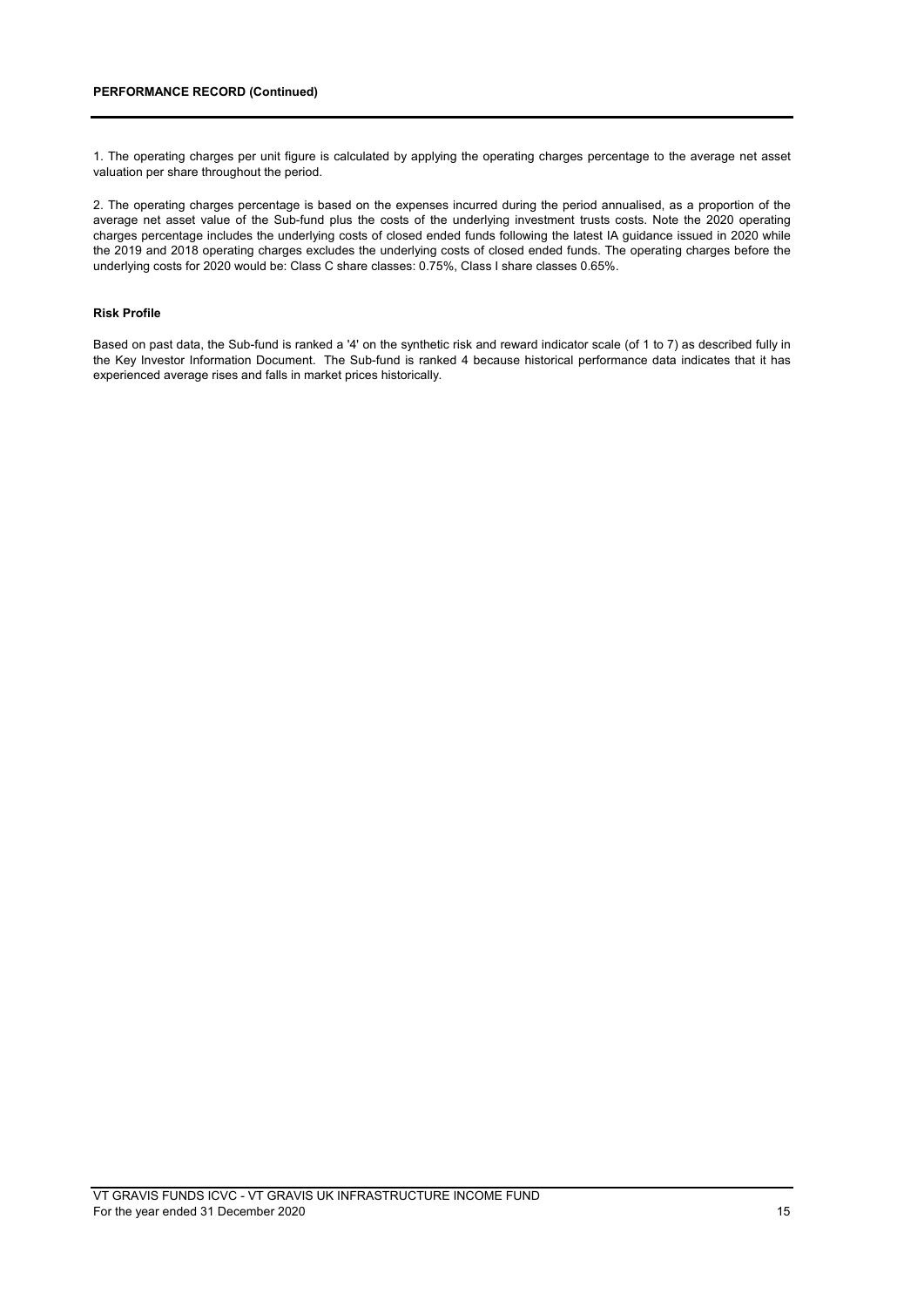As at 31 December 2020

| Holding    |                                                                         |              | % of net                 |
|------------|-------------------------------------------------------------------------|--------------|--------------------------|
|            | <b>EQUITIES (2019: 93.10%)</b>                                          | Value £      | assets                   |
| 6,799,632  | 3i Infrastructure PLC                                                   | 21,027,862   | 3.01                     |
| 694,183    | <b>BBGI SICAV SA</b>                                                    | 1,212,044    | 0.17                     |
| 22,493,574 | <b>Bluefield Solar Income Fund Limited</b>                              | 29,129,178   | 4.17                     |
| 27,608,619 | Foresight Solar Fund Limited                                            | 28,229,813   | 4.04                     |
| 40,531,984 | GCP Asset Backed Income Fund Limited                                    | 37,370,489   | 5.35                     |
| 42,507,604 | <b>GCP Infrastructure Investments Ltd</b>                               | 46, 163, 258 | 6.61                     |
| 13,105,373 | <b>GCP Student Living PLC</b>                                           | 18,648,946   | 2.67                     |
| 22,301,010 | Greencoat UK WIND PLC                                                   | 29,749,547   | 4.26                     |
| 12,251,399 | Gresham House Energy Storage Fund PLC                                   | 13,782,824   | 1.97                     |
| 19,715,970 | <b>HICL Infrastructure Fund Limited</b>                                 | 34,226,924   | 4.90                     |
| 17,740,504 | Impact Healthcare REIT PLC                                              | 19,204,096   | 2.75                     |
| 37,118,324 | John Laing Environmental Assets Group Limited                           | 42,222,094   | 6.04                     |
| 3,215,021  | John Laing Group PLC                                                    | 10,587,064   | 1.52                     |
| 2,363,387  | National Grid PLC                                                       | 20,325,128   | 2.91                     |
| 28,391,107 | NextEnergy Solar Fund Limited                                           | 30,208,138   | 4.32                     |
| 2,027,296  | Pennon Group PLC                                                        | 19,147,811   | 2.74                     |
| 20,730,736 | Primary Health Properties PLC                                           | 31,282,681   | 4.48                     |
| 42,670,002 | Renewables Infrastructure Group Limited                                 | 54,318,913   | 7.78                     |
| 14,517,869 | <b>Residential Secure Income PLC</b>                                    | 13,008,011   | 1.86                     |
| 3,267,216  | RM Secured Direct Lending PLC                                           | 2,826,142    | 0.40                     |
| 13,333,604 | SDCL Energy Efficiency Income Trust PLC                                 | 14,266,956   | 2.04                     |
| 52,655,615 | Sequoia Economic Infrastructure Income Fund Ltd                         | 58,184,455   | 8.33                     |
| 20,375,003 | <b>Target Healthcare REIT Limited</b>                                   | 23,146,003   | 3.31                     |
| 9,994,878  | Tritax Big Box REIT PLC                                                 | 16,786,398   | 2.40                     |
| 1,366,000  | United Utilities Group PLC                                              | 12,247,555   | 1.75                     |
| 17,768,617 | Vodafone Group PLC                                                      | 21,519,571   | 3.08                     |
|            | <b>TOTAL EQUITIES</b>                                                   | 648,821,901  | 92.86                    |
|            | <b>CORPORATE BONDS (2019: 2.15%)</b>                                    |              |                          |
|            | 1,019,000 Heathrow Airport, 5.75% 2025                                  | 1,100,698    | 0.16                     |
|            | 500,000 Peterborough Progress Health Plc. 5.581% 02/10/2042 GBP         | 504,730      | 0.07                     |
|            | 12,228,000 Thames Water 5.875% 2022                                     | 12,783,090   | 1.83                     |
|            |                                                                         | 14,388,518   | 2.06                     |
|            |                                                                         |              |                          |
|            | Currency hedges (2019:0.00%)                                            | (8,528)      | $\overline{\phantom{a}}$ |
|            | Portfolio of investments (2018: 95.25%)                                 | 663,201,891  | 94.92                    |
|            | Net other assets (2019:5.06%)                                           | 37,145,550   | 5.32                     |
|            | Adjustment to revalue assets from mid to bid prices<br>$(2019:(0.31\%)$ | (1,821,470)  | (0.25)                   |
|            |                                                                         | 698,525,971  | 99.99                    |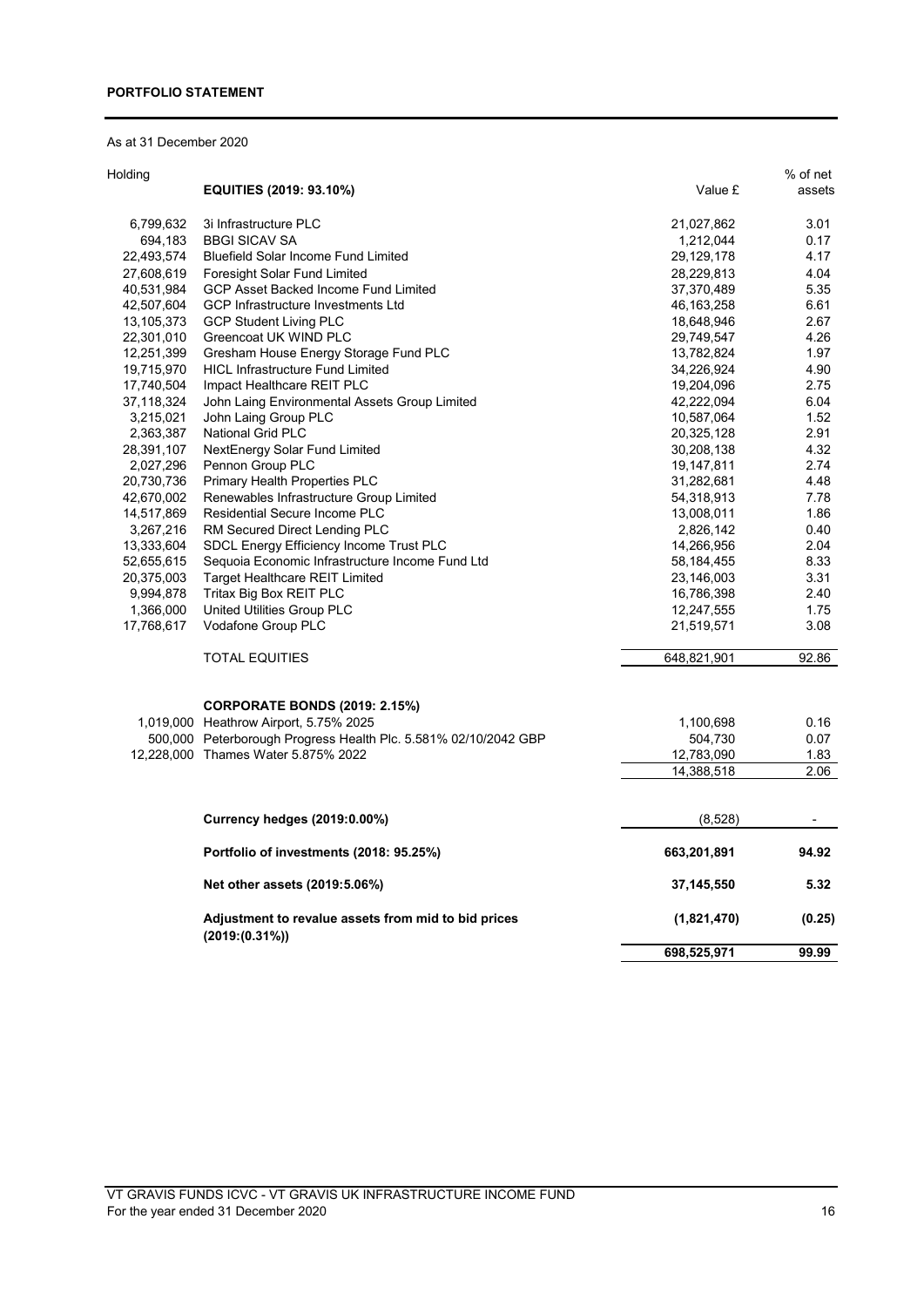### **SUMMARY OF MATERIAL PORTFOLIO CHANGES**

| Total sales for the year (note 14)                                 | 12,614,468 |
|--------------------------------------------------------------------|------------|
| <b>GCP Student Living PLC</b>                                      | 3.146.834  |
| <b>HICL Infrastructure Company Ltd</b>                             | 4,135,151  |
| National Grid PLC                                                  | 2,198,897  |
| Renewables Infrastructure Group Ltd                                | 1,164,431  |
| Sequoia Economic Infrastructure Income Fund Ltd (Corporate Action) | 146.226    |
| Stobart Group Ltd                                                  | 1.822.929  |

|                                                                    | £           |
|--------------------------------------------------------------------|-------------|
| Total purchases for the year (note 14)                             | 178,557,882 |
| 3i Infrastructure PLC                                              | 9,544,575   |
| <b>BBGI SICAV SA</b>                                               | 1,124,450   |
| <b>Bluefield Solar Income Fund Ltd</b>                             | 4,389,383   |
| Foresight Solar Fund Ltd                                           | 6,539,140   |
| <b>GCP Asset Backed Income Fund Ltd</b>                            | 6,746,523   |
| <b>GCP Infrastructure Investments Ltd</b>                          | 9,230,394   |
| <b>GCP Student Living PLC</b>                                      | 3,979,575   |
| <b>Greencoat UK Wind PLC</b>                                       | 13,374,447  |
| Gresham House Energy Storage Fund PLC                              | 2,100,000   |
| <b>HICL Infrastructure Company Ltd</b>                             | 10,551,813  |
| Impact Healthcare REIT PLC                                         | 854,678     |
| JLEN Environmental Assets Group Limited                            | 9,363,777   |
| John Laing Group PLC                                               | 5,800,588   |
| National Grid PLC                                                  | 6,591,435   |
| NextEnergy Solar Fund Ltd                                          | 7,684,143   |
| Pennon Group PLC                                                   | 11,279,660  |
| Primary Health Properties PLC                                      | 5,982,325   |
| Renewables Infrastructure Group Ltd                                | 12,149,913  |
| <b>SDCL Energy Efficiency Income Trust PLC</b>                     | 2,086,597   |
| Sequoia Economic Infrastructure Income Fund Ltd                    | 9,114,351   |
| Sequoia Economic Infrastructure Income Fund Ltd (Corporate Action) | 13,720,000  |
| <b>Target Healthcare REIT Ltd</b>                                  | 106,809     |
| Thames Water 5.875% 15-7-2022                                      | 2,060,064   |
| Tritax Big Box REIT PLC                                            | 3,322,627   |
| United Utilities Group PLC                                         | 11,815,171  |
| Vodafone Group PLC                                                 | 9,045,444   |

The above purchases and sales represent all of the purchases and sales during the year.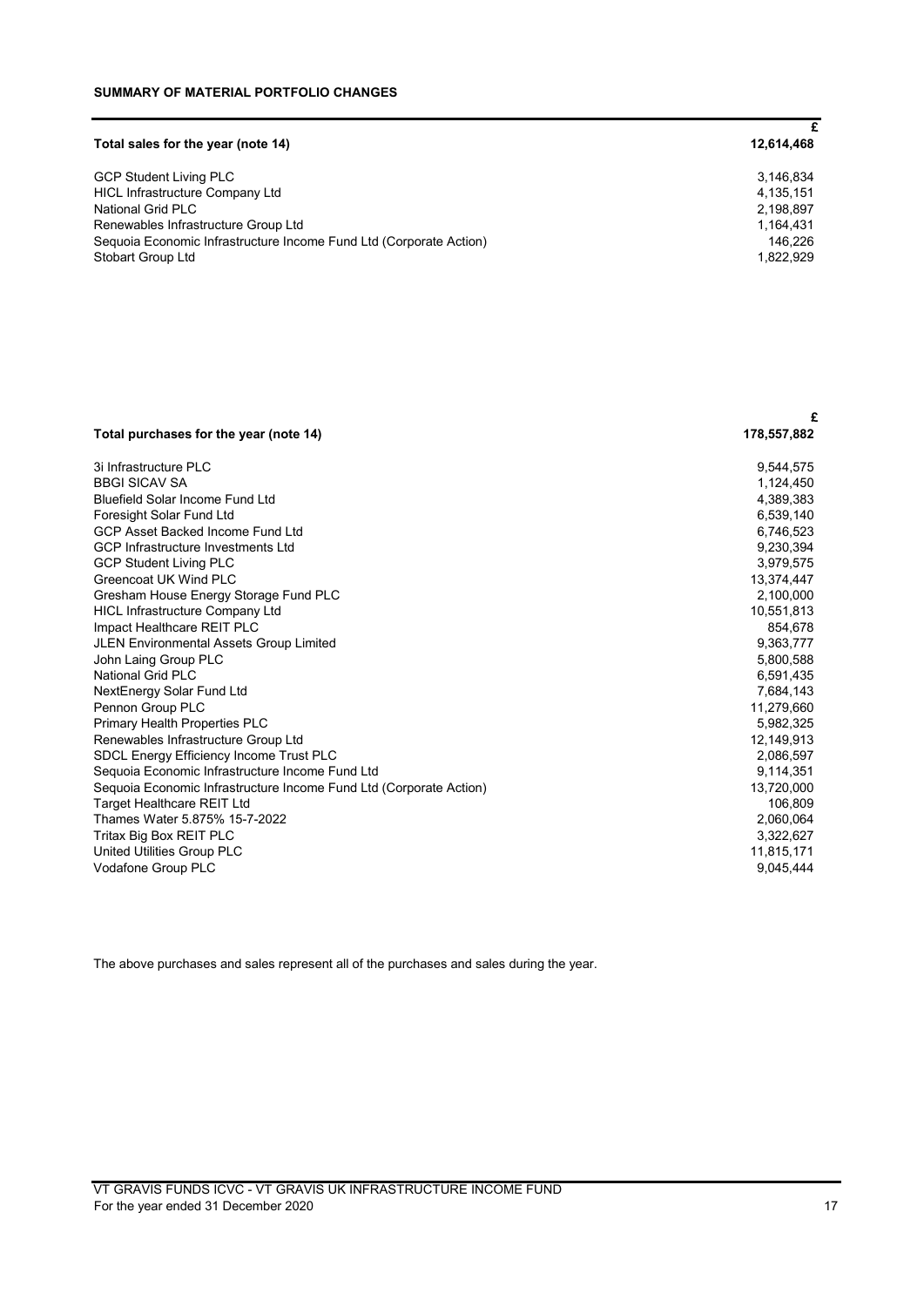### **STATEMENT OF TOTAL RETURN**

| For the year ended 31 December 2020                                              |                                      |              |             |                |             |                |
|----------------------------------------------------------------------------------|--------------------------------------|--------------|-------------|----------------|-------------|----------------|
|                                                                                  |                                      | <b>Notes</b> | £           | 2020<br>£      | £           | 2019<br>£      |
| Income                                                                           | Net capital (losses)/gains           | $\mathbf{2}$ |             | (45, 746, 211) |             | 55,893,582     |
| Revenue                                                                          |                                      | 3            | 32,902,084  |                | 23,380,604  |                |
| <b>Expenses</b>                                                                  |                                      | 4            | (4,608,728) |                | (3,237,683) |                |
|                                                                                  | Interest payable and similar charges | 6            | (57,050)    |                |             |                |
|                                                                                  | Net revenue before taxation          |              | 28,236,306  |                | 20,142,921  |                |
| Taxation                                                                         |                                      | 5            | (93, 136)   |                |             |                |
| Net revenue after taxation                                                       |                                      |              |             | 28, 143, 170   |             | 20,142,921     |
| Total return before distributions                                                |                                      |              |             | (17,603,041)   |             | 76,036,503     |
| Finance costs: distributions                                                     |                                      | 6            |             | (29, 329, 330) |             | (20, 142, 921) |
| Changes in net assets attributable to<br>shareholders from investment activities |                                      |              |             | (46, 932, 371) |             | 55,893,582     |

### **STATEMENT OF CHANGES IN NET ASSETS ATTRIBUTABLE TO SHAREHOLDERS**

| For the year ended 31 December 2020                                                          |                 |                 |  |  |  |
|----------------------------------------------------------------------------------------------|-----------------|-----------------|--|--|--|
|                                                                                              | 2020<br>£       | 2019<br>£       |  |  |  |
|                                                                                              |                 |                 |  |  |  |
| Opening net assets attributable to shareholders                                              | 570,167,170     | 286,934,794     |  |  |  |
| Scheme of arrangement                                                                        |                 | 2,893,059       |  |  |  |
| Amounts receivable on creation of shares                                                     | 362,455,041     | 353,296,002     |  |  |  |
| Amounts payable on cancellation of shares                                                    | (207, 416, 633) | (142, 476, 167) |  |  |  |
| Dilution levy                                                                                |                 | 3,673,891       |  |  |  |
| Dividend reinvested                                                                          | 20,252,764      | 9,952,009       |  |  |  |
| Changes in net assets attributable to shareholders from<br>investment activities (see above) | (46,932,371)    | 55,893,582      |  |  |  |
| Closing net assets attributable to shareholders                                              | 698,525,971     | 570,167,170     |  |  |  |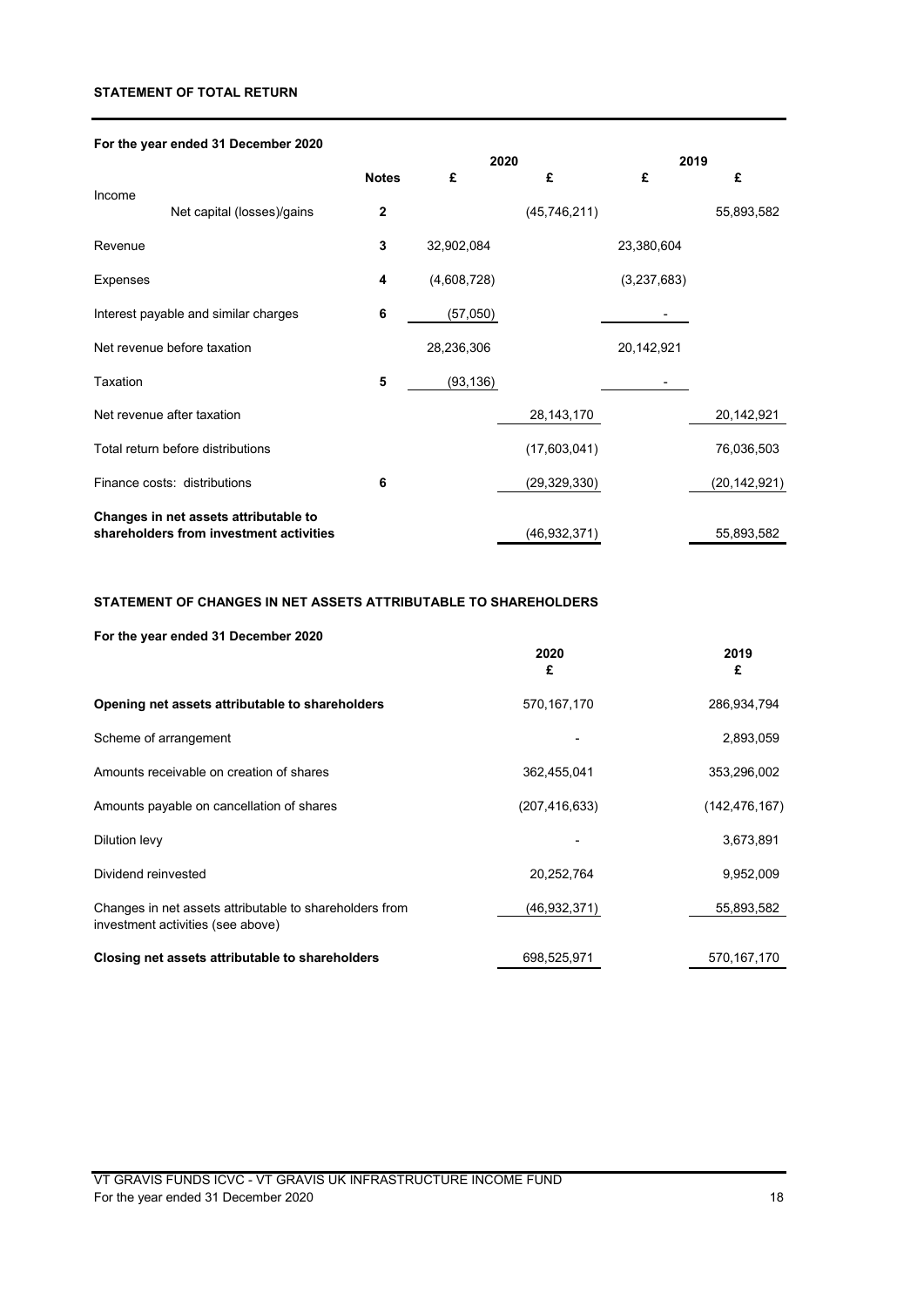### **BALANCE SHEET**

| As at 31 December 2020                                                               | 31.12.20     |                             | 31.12.19    |                           |             |
|--------------------------------------------------------------------------------------|--------------|-----------------------------|-------------|---------------------------|-------------|
|                                                                                      | <b>Notes</b> | £                           | £           | £                         | £           |
| <b>FIXED ASSETS</b><br>Investment assets                                             |              |                             | 661,388,949 |                           | 541,303,011 |
| <b>Current assets</b>                                                                |              |                             |             |                           |             |
| Debtors<br>Cash and bank balances<br><b>Total current assets</b>                     | 7<br>8       | 6,940,553<br>34,076,276     | 41,016,829  | 5,079,290<br>26,521,028   | 31,600,318  |
| <b>Total assets</b>                                                                  |              |                             | 702,405,778 |                           | 572,903,329 |
| <b>LIABILITIES</b><br><b>Investment liabilities</b>                                  |              |                             | (8,528)     |                           |             |
| <b>Creditors</b>                                                                     |              |                             |             |                           |             |
| Distribution payable on income shares<br>Other creditors<br><b>Total liabilities</b> | 9            | (3, 179, 982)<br>(691, 297) | (3,871,279) | (2,265,864)<br>(470, 295) | (2,736,159) |
| Net assets attributable to shareholders                                              |              |                             | 698,525,971 |                           | 570,167,170 |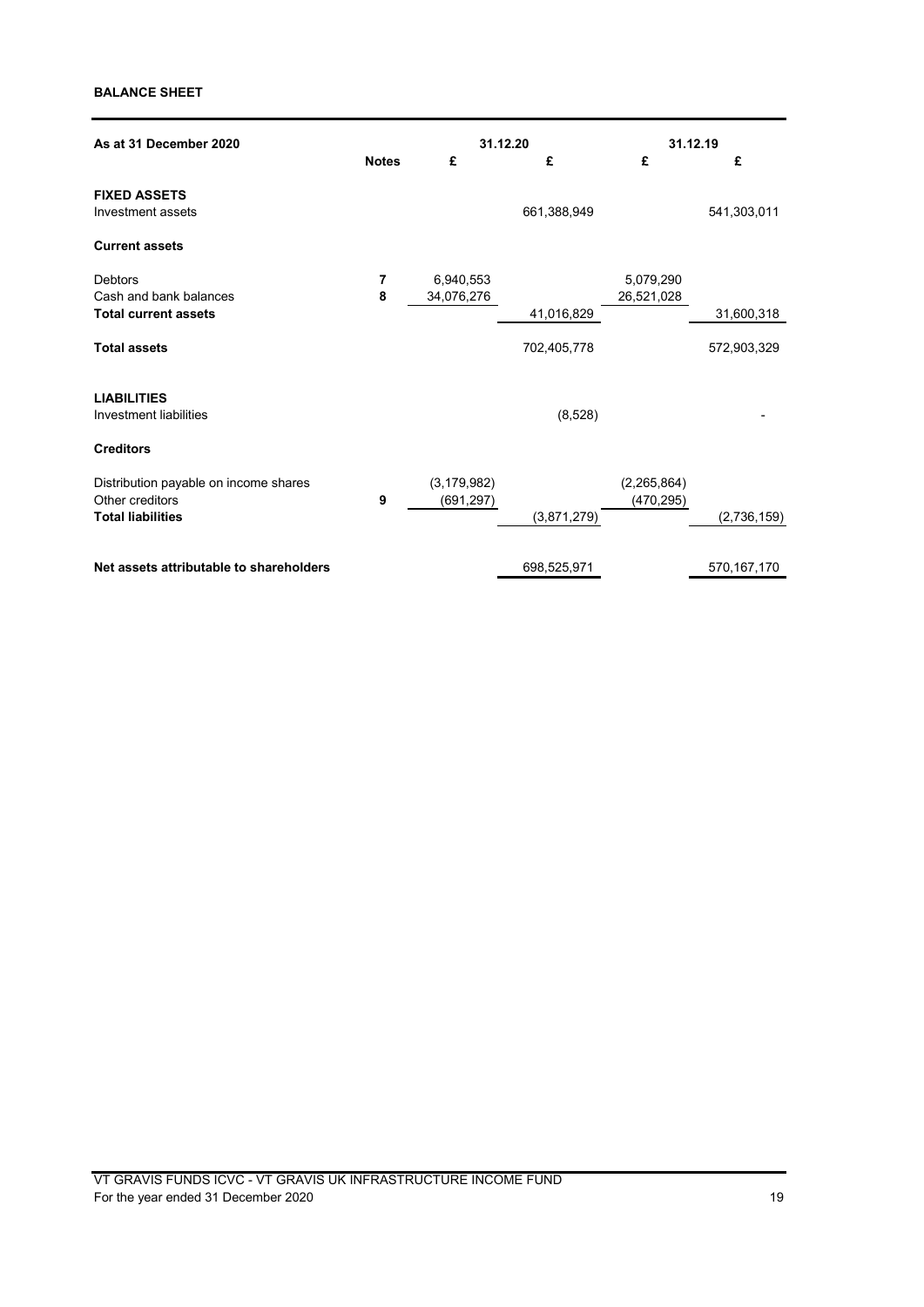#### **For the year ended 31 December 2020**

#### **1 Accounting policies**

(a) The financial statements have been prepared in compliance with FRS 102 and in accordance with the Statement of Recommended Practice for Authorised Funds (SORP) issued by the Investment Association (IA) in May 2014. The functional currency is Sterling.

(b) Dividends on equities are recognised when the security is quoted ex-dividend. Other revenue is accounted for on an accruals basis. The interest on the corporate bond holdings is calculated and accrued for daily and recognised as distributable income each day.

Equalisation received by the way of distributions from OEICs/unit trust investments is not included in revenue but is reflected as a reduction in the book cost of that investment.

(c) The ordinary element of stocks received in lieu of cash dividends is recognised as revenue of the Sub-fund, and where applicable is included in the distribution. In the case of enhanced stock dividend the value of the enhancement is treated as capital.

(d) Special dividends are treated as repayments of capital or revenue depending on the facts of each particular case.

(e) All expenses are accounted for on an accruals basis and, other than those relating to the buying and selling of investments which are charged to capital, all expenses are charged to the revenue of the Sub-fund.

(f) Where the revenue from investments exceeds the expenses of the Sub-fund, quarterly distributions are allocated to all holders of income and accumulation shares.

(g) The listed investments of the Sub-fund have been valued at bid market prices at the closing valuation point 31 December 2020. Bonds are valued at the bid market price excluding accrued interest , whilst currency hedging contracts are marked to market based on the differential between the forward rate for currency of an equivalent duration and the contract rate.

(h) All transactions in foreign currencies are converted into Sterling at the rates of exchange ruling at the date of such transactions. Foreign currency assets and liabilities at the end of the accounting period are translated at the exchange rates at the closing valuation point on 31 December 2020.

(i) Deferred tax is recognised in respect of all timing differences that have originated but not reversed at the balance sheet date where transactions or events have occurred at that date that will result in an obligation to pay less or receive more tax.

Deferred tax assets are recognised only to the extent that the ACD considers that it is more likely than not there will be taxable profits from which underlying timing differences can be deducted.

(j) In certain circumstances the ACD may charge a dilution levy on the sale or repurchase of shares. The levy, which is paid into the Sub-fund, is intended to cover certain charges not included in the bid market value of the Sub-und, used in calculating the share price, which could have a diluting effect on the performance of the Sub-fund.

(k) Equalisation will be applied to the Sub-fund. An allocation of income to be made in respect of each share issued or sold by the ACD during an accounting period in respect of which that income allocation is made may include a capital sum ("income equalisation") representing the ACD's best estimate of the amount of income included in the price of that share.

The amount of income equalisation in respect of any share may be the actual amount of income included in the issue price of the share in question or it may be an amount arrived at by taking the aggregate of the ACD's best estimate of the amounts of income included in the price of shares in that class issued or sold in the annual or interim period in question and dividing that aggregate by the number of those shares and applying the resultant average to each of the shares in question.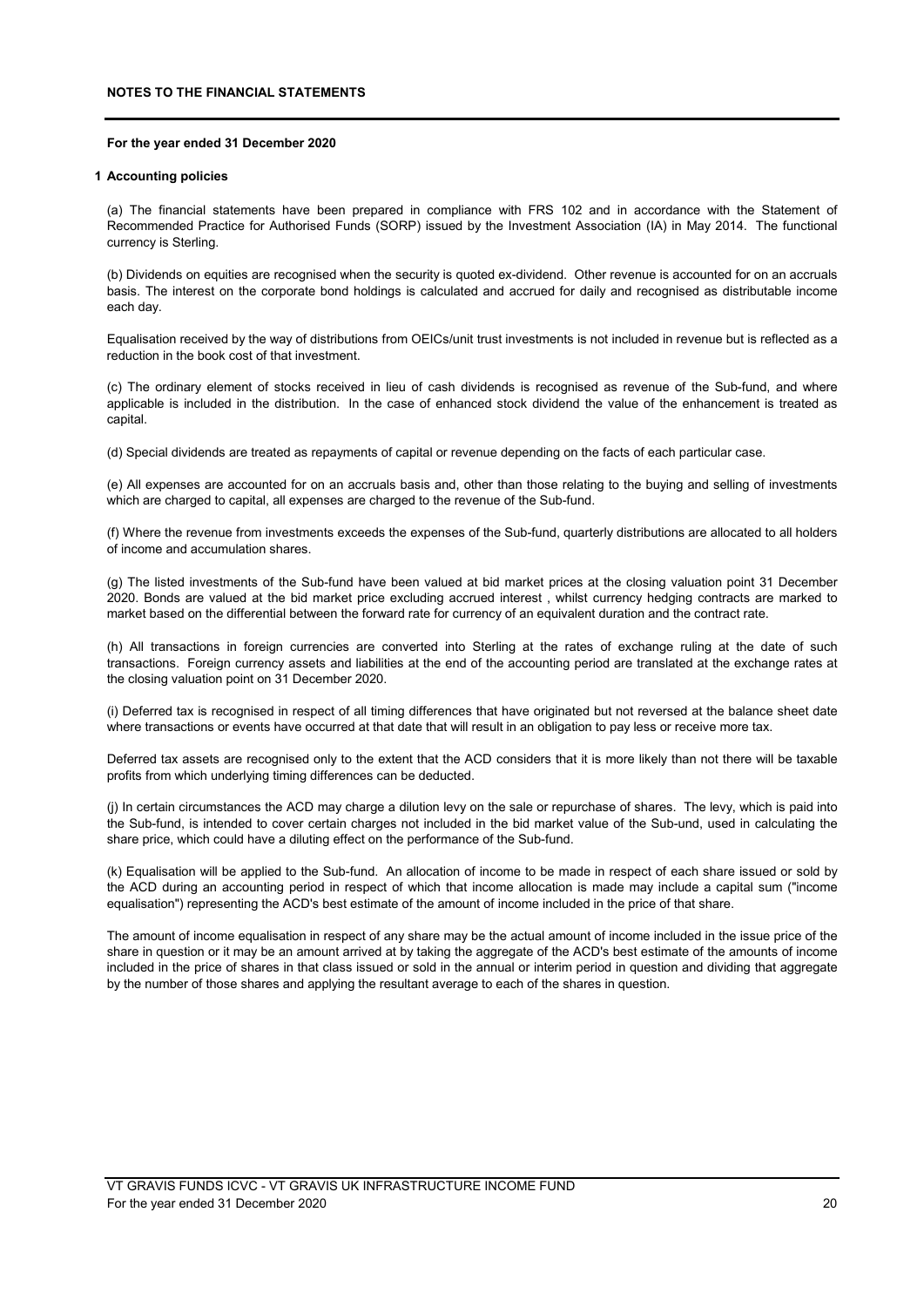| 2 Net capital (losses)/gains<br>The net capital (losses)/gains comprise:                                                           | 2020<br>£      | 2019<br>£  |
|------------------------------------------------------------------------------------------------------------------------------------|----------------|------------|
| Non-derivative securities (losses)/gains                                                                                           | (45, 751, 213) | 55,914,655 |
| Currency gains/(losses)                                                                                                            | 1,728          | (1,862)    |
| Currency hedge gains/(losses)                                                                                                      | 4,098          | (17, 963)  |
| <b>Transaction charges</b>                                                                                                         | (824)          | (1,248)    |
| Total net capital (losses)/gains                                                                                                   | (45, 746, 211) | 55,893,582 |
| 3 Revenue                                                                                                                          | 2020           | 2019       |
|                                                                                                                                    | £              | £          |
|                                                                                                                                    |                |            |
| Non-taxable dividends                                                                                                              | 26,596,382     | 20,300,722 |
| Taxable dividends                                                                                                                  | 5,100,078      | 2,250,062  |
| <b>Bond interest</b>                                                                                                               | 813,140        | 491,824    |
| Annual managegement charge rebate                                                                                                  | 379,677        | 259,013    |
| <b>Bank interest</b>                                                                                                               | 12,807         | 78,983     |
| Total revenue                                                                                                                      | 32,902,084     | 23,380,604 |
| 4 Expenses                                                                                                                         | 2020           | 2019       |
|                                                                                                                                    | £              | £          |
| Payable to the Authorised Corporate Director,<br>associates of the Authorised Corporate Director,<br>and agents of either of them: |                |            |
| ACD fee                                                                                                                            | 4,233,183      | 2,965,681  |
| Payable to the depositary, associates of the<br>depositary, and agents of either of them:                                          |                |            |
| Depositary fee                                                                                                                     | 228,280        | 160,125    |
| Safe custody fee                                                                                                                   | 26,221         | 18,186     |
|                                                                                                                                    | 254,501        | 178,311    |
| Other expenses:                                                                                                                    |                |            |
| Audit fee                                                                                                                          | 8,311          | 8,100      |
| FCA fee                                                                                                                            | 50             | 69         |
| Legal fee                                                                                                                          | 180            | 150        |
| Other fees and subscriptions                                                                                                       | 112,503        | 85,372     |
|                                                                                                                                    | 121,044        | 93,691     |
| Total expenses                                                                                                                     | 4,608,728      | 3,237,683  |
|                                                                                                                                    |                |            |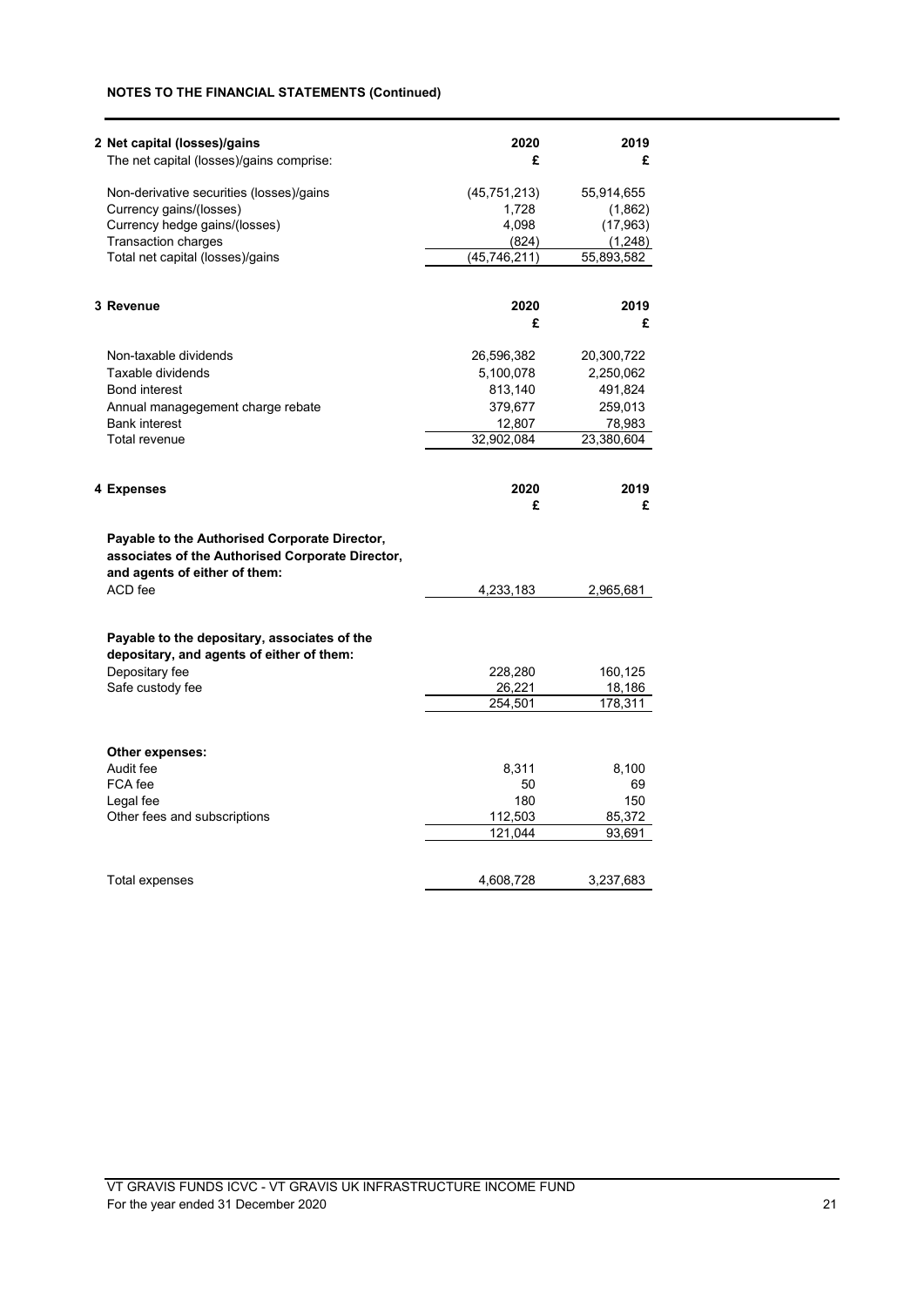| 5 Taxation                                            | 2020        | 2019        |
|-------------------------------------------------------|-------------|-------------|
|                                                       | £           | £           |
| (a) Analysis of charge in the year                    |             |             |
| Corporation tax for the year                          | 93,136      |             |
| Total tax charge for the year (note 5b)               | 93,136      |             |
| (b) Factors affecting current tax charge for the year |             |             |
| The tax assessed for the year is lower than the       |             |             |
| standard rate of corporation tax in the UK for an     |             |             |
| open-ended investment company 20.00%                  |             |             |
| (2019:20.00%). The differences are explained below:   |             |             |
| Net revenue before taxation                           | 28,236,306  | 20,142,921  |
| Corporation tax at 20.00% (2019:20.00%)               | 5.647.261   | 4.028.584   |
| Effects of:                                           |             |             |
| Revenue not subject to UK corporation tax             | (5.319.277) | (4,060,144) |
| Current year expenses (utilised)/not utilised         | (234,848)   | 31,560      |
| Total tax charge for year (note 5a)                   | 93,136      |             |

### **(c) Provision for deferred taxation**

At 31 December 2020 there is no potential deferred tax asset or liability (31 December 2019: there was a deferred tax asset of £234,848).

| 6 Finance costs                                 | 2020        | 2019        |
|-------------------------------------------------|-------------|-------------|
|                                                 | £           | £           |
| Interim dividend distributions                  | 21,231,182  | 15,071,708  |
| Final dividend distribution                     | 9.253.024   | 6,489,029   |
|                                                 | 30.484.206  | 21,560,737  |
| Add: Revenue deducted on cancellation of shares | 1,483,923   | 216,856     |
| Deduct: Revenue received on issue of shares     | (2,638,799) | (1,634,672) |
| Net distribution for the year                   | 29,329,330  | 20.142.921  |
| Interest payable and similar charges            | 57,050      |             |
| Total finance costs                             | 29,386,380  | 20,142,921  |
| <b>Reconciliation of distributions</b>          |             |             |
| Net revenue after taxation                      | 28,143,170  | 20.142.921  |
| Excess income distributed carried forward       | 1,186,160   |             |
| Net distribution for the year                   | 29,329,330  | 20,142,921  |
|                                                 |             |             |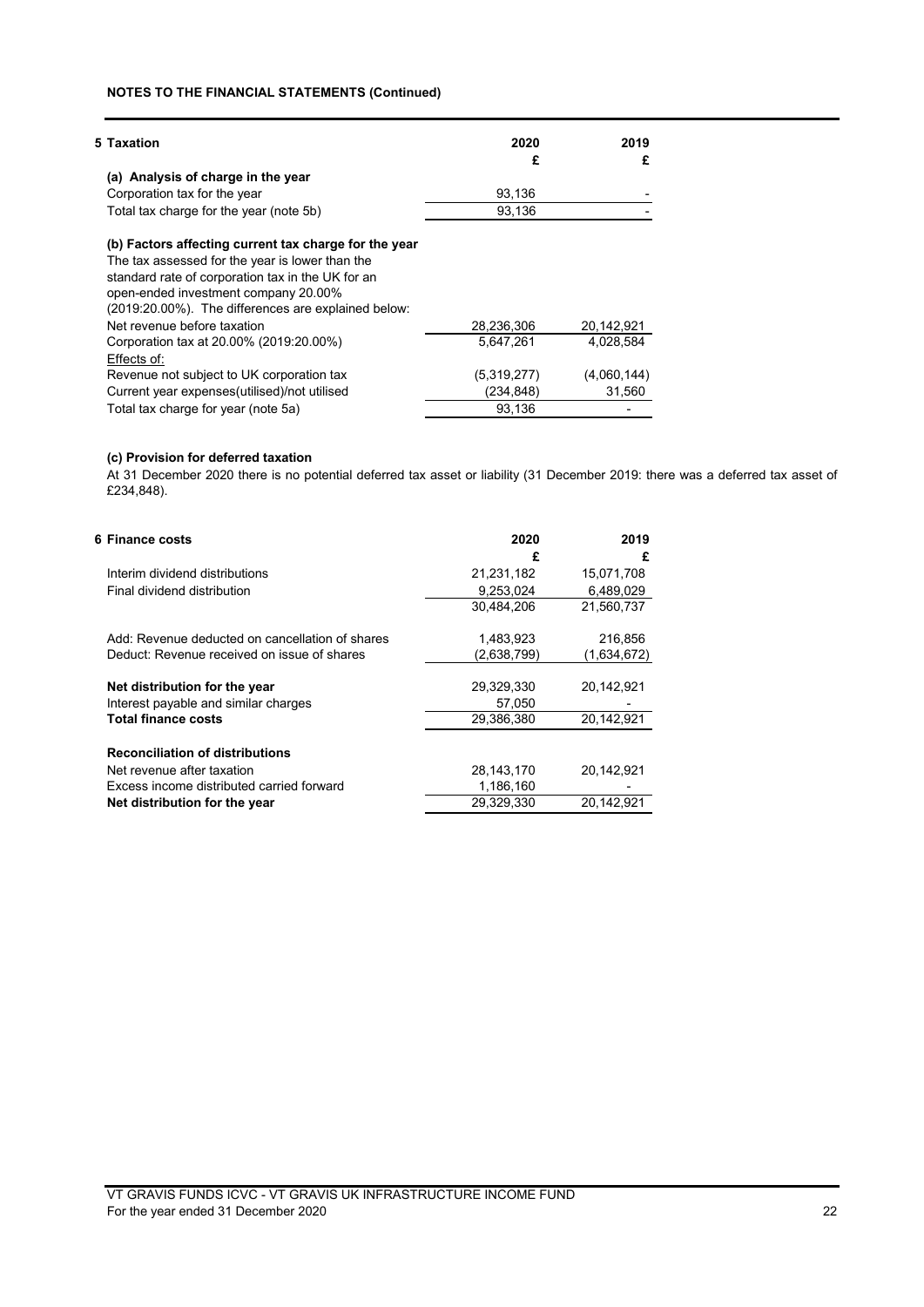| <b>7 Debtors</b> |                                                      | 31.12.20     | 31.12.18   |
|------------------|------------------------------------------------------|--------------|------------|
|                  |                                                      | £            | £          |
|                  | Amounts receivable on trades                         | 9,472        | 180,956    |
|                  | Amounts receivable for issue of shares               | 3,210,548    | 2,520,586  |
|                  | Annual management charge rebate receivable           | 23,470       | 30,052     |
|                  | Prepayments                                          | 57           | 3          |
|                  | Bond interest receivable                             | 368,461      | 307,364    |
|                  | Accrued revenue: dividends receivable                | 3,328,545    | 2,040,329  |
|                  | Total debtors                                        | 6,940,553    | 5,079,290  |
|                  | 8 Cash and bank balances                             | 31.12.20     | 31.12.19   |
|                  |                                                      | £            |            |
|                  | Cash and bank balances                               | 34,076,276   | 26,521,028 |
|                  |                                                      |              |            |
| 9 Creditors      |                                                      | 31.12.20     | 31.12.19   |
|                  |                                                      | £            |            |
|                  | Amounts payable on trades                            | 6,629        | 4,937      |
|                  | Amounts payable for redemption of shares             | 122,402      |            |
|                  | Payable to the ACD                                   | 401,754      | 334,285    |
|                  | UK corporation tax                                   | 93,136       |            |
|                  | Other accrued expenses                               | 67,376       | 131,073    |
|                  | <b>Total creditors</b>                               | 691,297      | 470.295    |
|                  |                                                      |              |            |
|                  | 10 Shares held                                       |              |            |
|                  | Shares held - C Net Income GBP                       |              |            |
|                  | Opening shares at 01.01.20                           | 59,469,352   |            |
|                  | Shares issued during the year                        | 39,554,024   |            |
|                  | Shares cancelled during the year                     | (20,682,282) |            |
|                  | Shares converted during the year                     | (1,875,312)  |            |
|                  | Closing shares as at 31.12.20                        | 76,465,782   |            |
|                  | Shares held - C Net Income EUR (Hedged)              |              |            |
|                  | Opening shares at 01.01.20                           | 277,388      |            |
|                  | Shares issued during the year                        | 91,722       |            |
|                  | Shares cancelled during the year                     | (20, 677)    |            |
|                  | Closing shares as at 31.12.20                        | 348,433      |            |
|                  | Shares held - C Net Accumulation GBP                 |              |            |
|                  | Opening shares at 01.01.20                           | 102,866,811  |            |
|                  | Shares issued during the year                        | 57,613,675   |            |
|                  | Shares cancelled during the year                     | (43,798,305) |            |
|                  | Shares converted during the year                     | (3,420,035)  |            |
|                  | Closing shares as at 31.12.20                        | 113,262,146  |            |
|                  | <b>Shares held - C Net Accumulation EUR (Hedged)</b> |              |            |
|                  | Opening shares at 01.01.20                           | 205,961      |            |
|                  | Shares issued during the year                        | 92,831       |            |
|                  | Shares cancelled during the year                     |              |            |
|                  | Closing shares as at 31.12.20                        | 298,792      |            |
|                  | Shares held - C Net Accumulation USD (Hedged)        |              |            |
|                  | Opening shares at 31.01.20                           |              |            |
|                  | Shares issued during the period                      | 122,642      |            |
|                  | Shares cancelled during the period                   |              |            |
|                  | Closing shares as at 31.12.20                        | 122,642      |            |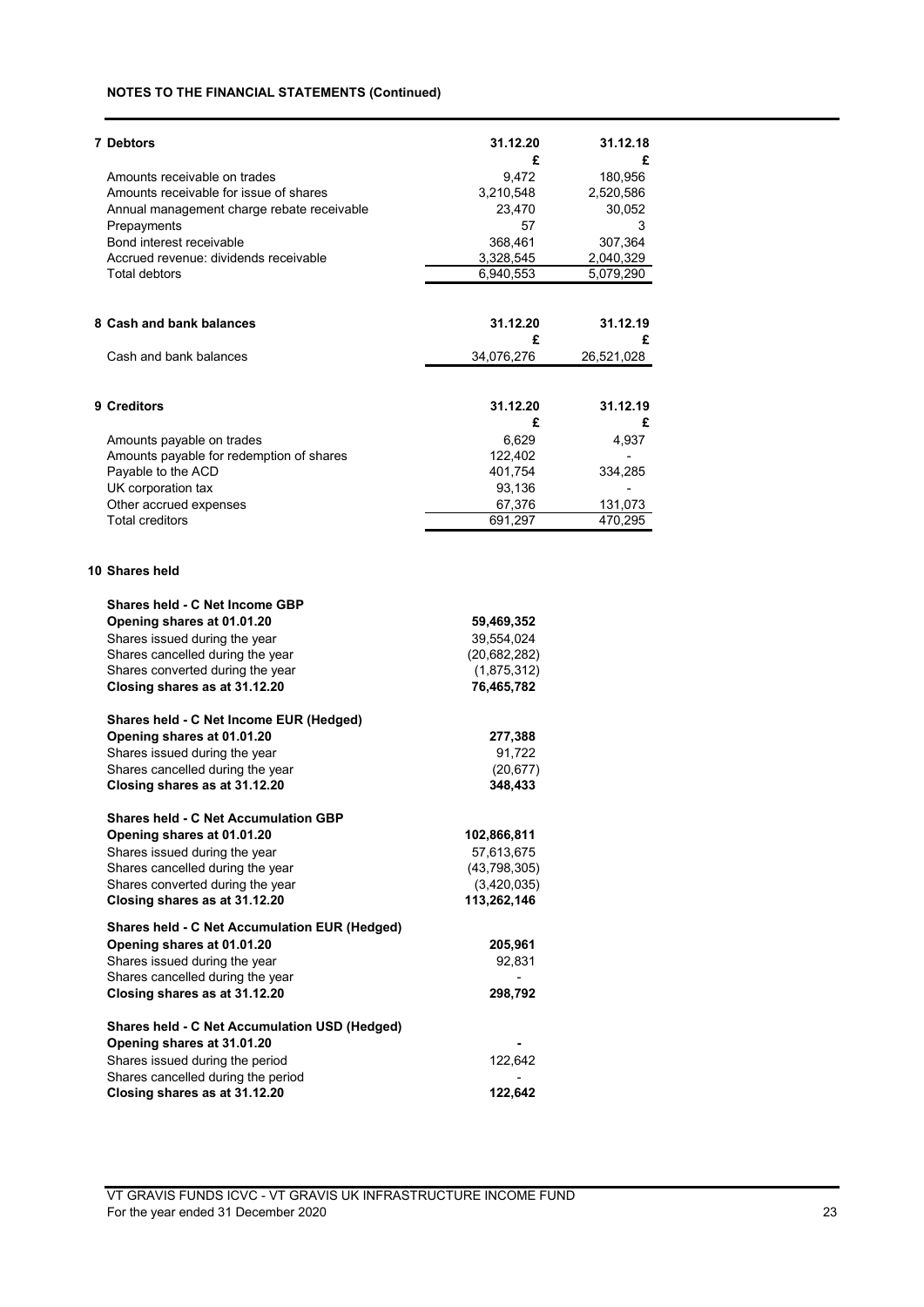### **10 Shares held (continued)**

| Shares held - I Net Income GBP                |                |
|-----------------------------------------------|----------------|
| Opening shares at 01.01.20                    | 110,082,920    |
| Shares issued during the year                 | 71.884.040     |
| Shares cancelled during the year              | (39, 291, 404) |
| Shares converted during the year              | 2,336,234      |
| Closing shares as at 31.12.20                 | 145,011,790    |
| Shares held - I Net Income USD (Hedged)       |                |
| Opening shares at 01.01.20                    | 300,000        |
| Shares issued during the year                 |                |
| Shares cancelled during the year              |                |
| Closing shares as at 31.12.20                 | 300,000        |
| Shares held - I Net Income EUR (Hedged)       |                |
| Opening shares at 12.05.20                    |                |
| Shares issued during the period               | 379,981        |
| Shares cancelled during the period            | (25,000)       |
| Closing shares as at 31.12.20                 | 354,981        |
| <b>Shares held - I Net Accumulation GBP</b>   |                |
| Opening shares at 01.01.20                    | 160,613,570    |
| Shares issued during the year                 | 124, 157, 444  |
| Shares cancelled during the year              | (64, 647, 399) |
| Shares converted during the year              | 3,022,687      |
| Closing shares as at 31.12.20                 | 223, 146, 302  |
| Shares held - I Net Accumulation USD (Hedged) |                |
| Opening shares at 10.07.20                    |                |
| Shares issued during the period               | 55,352         |
| Shares cancelled during the period            |                |
| Closing shares as at 31.12.20                 | 55,352         |

#### **11 Risk management policies**

In pursuing its investment objective as stated on page 7, the Sub-fund holds a number of financial instruments. The Sub-fund's financial instruments comprise securities and other investments, currency hedges, cash balances, debtors and creditors that arise directly from its operations, for example, in respect of sales and purchases awaiting settlement, amounts receivable for issues and payable for redemptions and debtors for accrued revenue.

The main risks arising from the Sub-fund's financial instruments, those of its underlying holdings and the ACD's policies for managing these risks are summarised below. These policies have been applied throughout the year.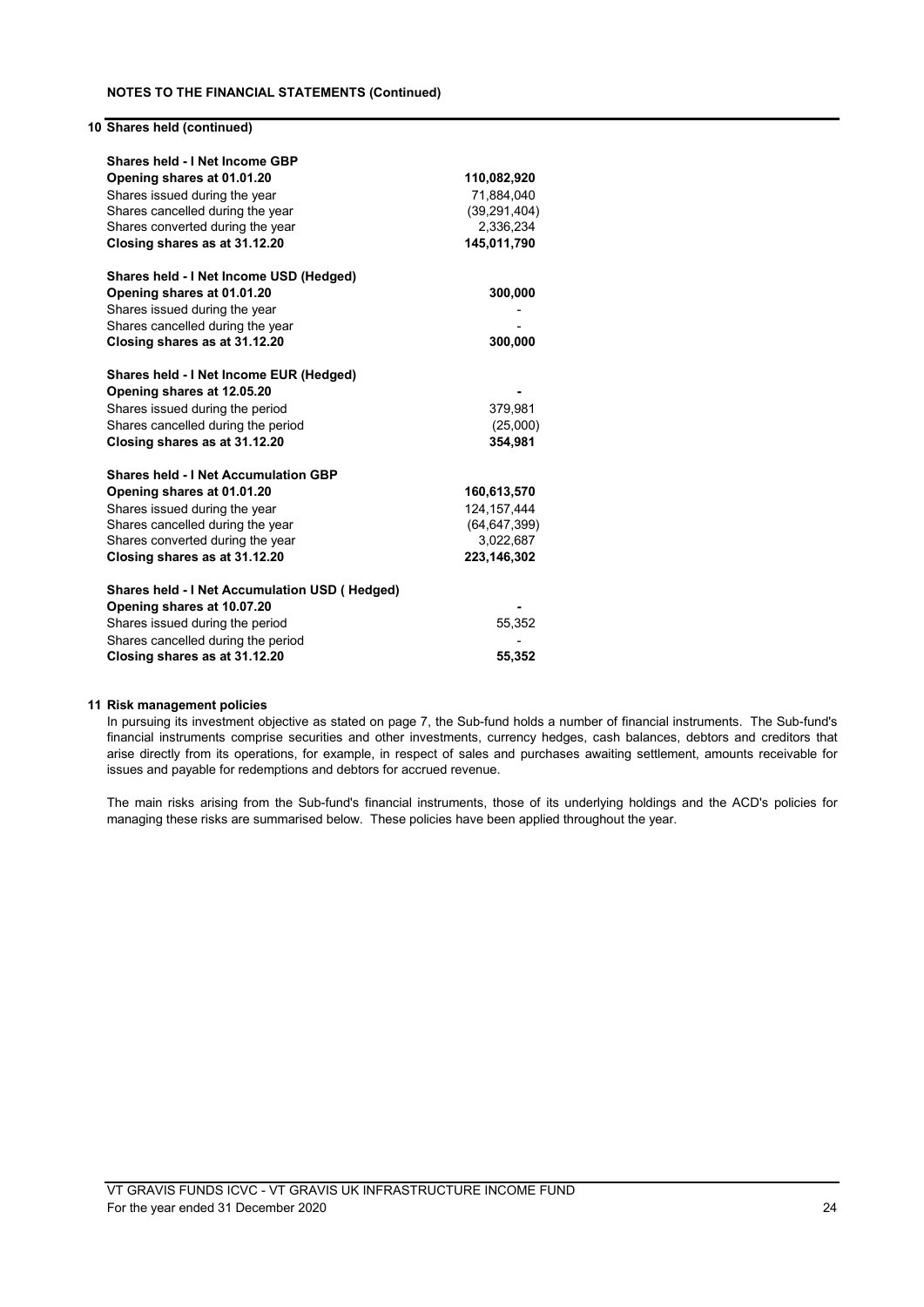### **11 Risk management policies (continued)**

#### **Market price risk**

Market price risk is the risk that the value of the Sub-fund's investment holdings will fluctuate as a result of changes in market prices caused by factors other than interest rate or foreign currency movement. Market price risk arises mainly from uncertainty about future prices of financial instruments the Sub-fund holds. It represents the potential loss the Sub-fund might suffer through holding market positions in the face of price movements.

The Sub-fund's investment portfolio is exposed to market price fluctuations, which are monitored by the ACD in pursuance of the investment objective and policy as set out in the Prospectus.

Adherence to investment guidelines and to investment and borrowing powers set out in the Instrument of Incorporation, the Prospectus and in the rules of the Financial Conduct Authority's Collective Investment Schemes Sourcebook mitigates the risk of excessive exposure to any particular type of security or issuer.

If market prices at the balance sheet date had been 10% higher or lower while all other variables remained constant, the return attributable to ordinary shareholders and equity for the year ended 31.12.20 would have increased/decreased by £66,138,042 (2019: £54,130,301).

### **Foreign currency risk**

Foreign currency risk is the risk that the value of the Sub-fund's investment holdings will fluctuate as a result of changes in foreign currency exchange rates.

Net currency monetary assets and liabilities consist of:

| Net monetary assets and liabilities |                        | Non-monetary assets and liabilites |                         | Total net assets        |                         |                         |
|-------------------------------------|------------------------|------------------------------------|-------------------------|-------------------------|-------------------------|-------------------------|
| Sterling                            | 31.12.20<br>37,137,022 | 31.12.19<br>28,864,159             | 31.12.20<br>661,388,949 | 31.12.19<br>541,303,011 | 31.12.20<br>698,525,971 | 31.12.19<br>570,167,170 |
| Total                               | 37,137,022             | 28,864,159                         | 661,388,949             | 541,303,011             | 698,525,971             | 570,167,170             |

#### **Interest rate risk**

The table below details the interest rate risk profile at the balance sheet date:

| 31.12.20 |                                               |                                               |                                                          |              |
|----------|-----------------------------------------------|-----------------------------------------------|----------------------------------------------------------|--------------|
| Currency | <b>Floating rate</b><br>financial assets      | <b>Fixed rate</b><br>corporate<br>bonds       | <b>Financial assets</b><br>not carrying<br>interest      | Total        |
|          |                                               |                                               | ç                                                        |              |
| Sterling | 34,076,276                                    | 14,388,518                                    | 653.940.984                                              | 702,405,778  |
| Total    | 34,076,276                                    | 14.388.518                                    | 653.940.984                                              | 702,405,778  |
|          | <b>Floating rate</b><br>financial liabilities | <b>Fixed rate</b><br>financial<br>liabilities | <b>Financial</b><br>liabilities not<br>carrying interest | <b>Total</b> |
|          | £                                             | £                                             |                                                          | £            |
| Sterling |                                               |                                               | (3,879,807)                                              | (3,879,807)  |
| Total    |                                               |                                               | (3,879,807)                                              | (3,879,807)  |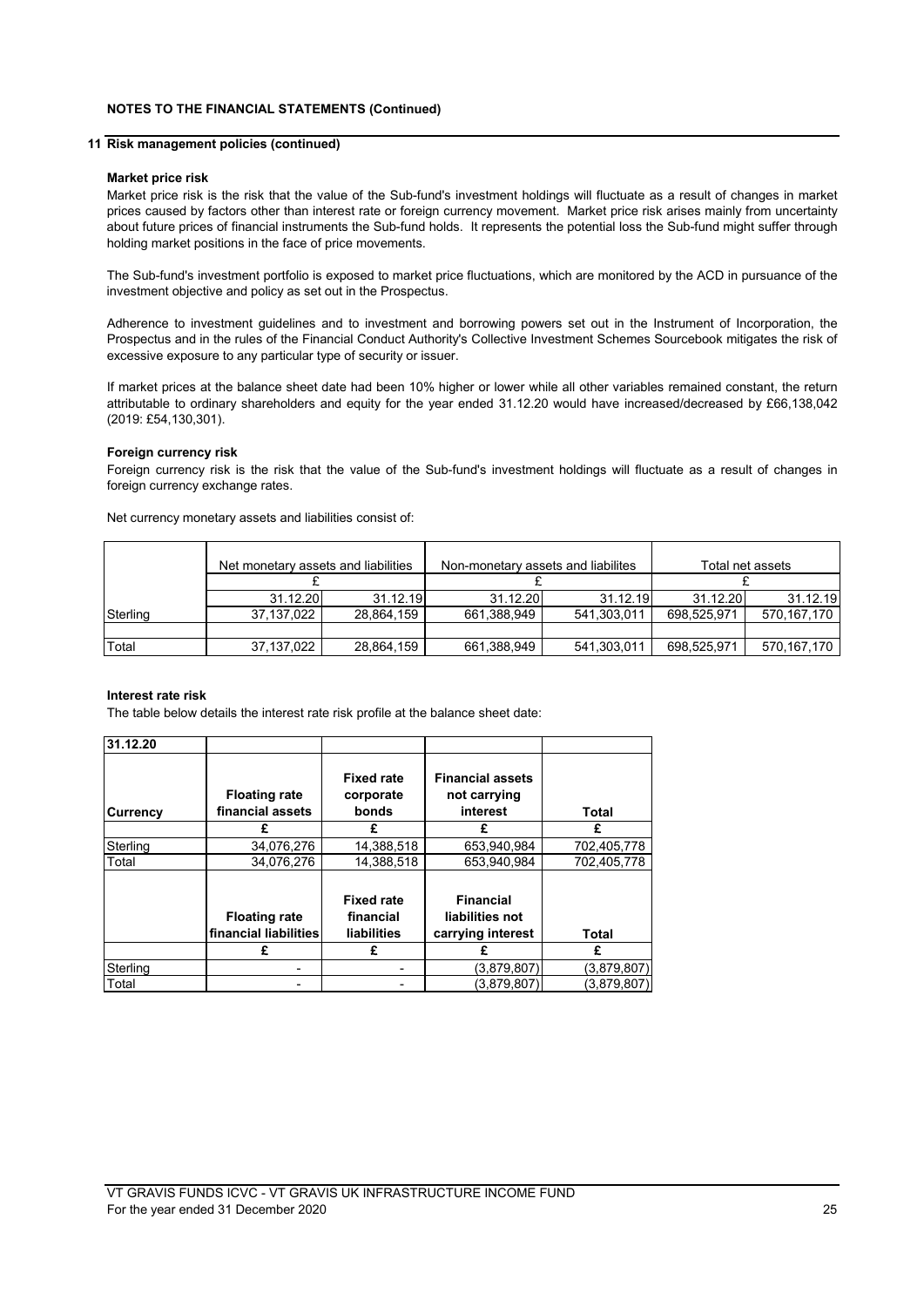### **11 Risk management policies (continued)**

|          | Interest rate risk (continued)           |                                         |                                                     |             |
|----------|------------------------------------------|-----------------------------------------|-----------------------------------------------------|-------------|
| 31.12.19 |                                          |                                         |                                                     |             |
| Currency | <b>Floating rate</b><br>financial assets | <b>Fixed rate</b><br>corporate<br>bonds | <b>Financial assets</b><br>not carrying<br>interest | Total       |
|          |                                          |                                         | £                                                   | £           |
| Sterling | 26.521.028                               | 12.259.742                              | 534.122.559                                         | 572.903.329 |
| Total    | 26.521.028                               | 12.259.742                              | 534,122,559                                         | 572.903.329 |
|          |                                          | <b>Fixed rate</b>                       | <b>Financial</b>                                    |             |
|          | <b>Floating rate</b>                     | financial                               | liabilities not                                     |             |
|          | financial liabilities                    | liabilities                             | carrying interest                                   | Total       |
|          |                                          |                                         |                                                     | £           |
| Sterling |                                          |                                         | (2,736,159)                                         | (2,736,159) |
| Total    |                                          |                                         | (2,736,159)                                         | (2.736.159) |

Interest rate risk is the risk that the value of the Sub-fund's investment holdings will fluctuate as a result of changes in interest rates.

### **Maturity of financial liabilities**

The financial liabilities of the Sub-fund as at 31 December 2020 are payable either within one year or on demand.

### **Liquidity risk**

The Sub-fund's assets comprise mainly of readily realisable securities. The main liability of the Sub-fund is the redemption of any shares that the investors wish to sell. Assets of the Sub-fund may need to be sold if insufficient cash is available to finance such redemptions.

### **Credit risk**

Certain transactions in securities and bonds that the Sub-fund enters into expose it to the risk that the counterparty will not deliver the investment for a purchase, or cash for a sale after the Sub-fund has fulfilled its responsibilities. The Sub-fund only buys and sells investments through brokers which have been approved by the ACD as acceptable counterparties and fund management companies. In addition, limits are set to the exposure to any individual broker that may exist at any time and changes in brokers' financial ratings are reviewed.

Credit risk also arises on cash held within financial institutions. Credit risk on cash balances is mitigated by ensuring that cash is held with financial institutions that are at least investment grade credit related. On debt securities credit risk is mitigated by ensuring that credit ratings are monitored regularly and in line with the investment objective and profile of the Sub-fund.

#### **Fair value disclosure**

The fair value hierarchy is intended to prioritise the inputs that are used to measure the fair value of assets and liabilities. The highest priority is given to quoted prices and the lowest priority to un-observable inputs. The criteria applied to the fair values levels in these financial statements are as follows:

A Fair value based on a quoted price for an identical instrument in an active market.

- B Fair value based on the price of a recent transaction for an identical instrument.
- C1 Fair value based on a valuation technique using observable market data.

C2 Fair value based on a valuation technique that relies significantly on non-observable market data.

| Valuation Technique                                      | Assets (£000's) | Liabilities (£000's) |
|----------------------------------------------------------|-----------------|----------------------|
| A Quoted prices for identical instruments in active      |                 |                      |
| markets                                                  | 647,000         |                      |
| <b>IB</b> Price of a recent transaction for an identical |                 |                      |
| linstrument                                              | 14,389          |                      |
|                                                          |                 |                      |
| C1 Valuation technique using observable market data      |                 | (9)                  |
| Total                                                    | 661,389         | (9)                  |

### **12 Contingent assets and liabilities**

At 31 December 2020, the Sub-fund had no contingent liabilities or commitments (31 December 2019: £nil).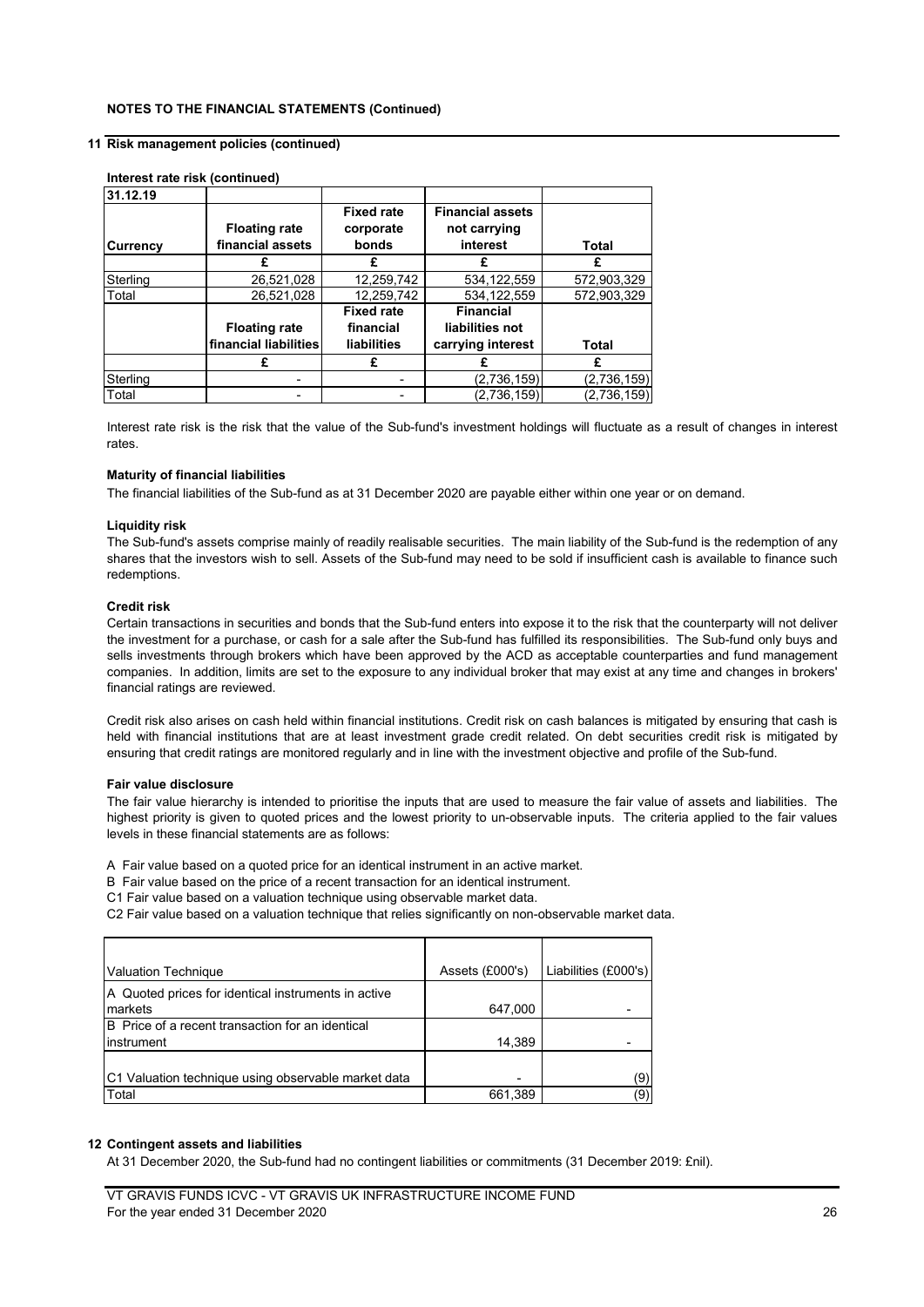### **13 Post balance sheet events**

As indicated in the accounting policies in Note 1, the investments have been valued at the closing valuation point on 31 December 2020. Since that date, the Sub-fund's quoted price has moved as follows for each share class:

|                                               | Price (GBp) at 31  |            | Price (GBp) at |            |
|-----------------------------------------------|--------------------|------------|----------------|------------|
| <b>Share class</b>                            | December 2020      |            | 30 April 2021  |            |
| Class C Net Income GBP                        | 107.3293           |            | 108.5237       |            |
| Class I Net Income GBP                        | 107.3501           |            | 108.5821       |            |
| Class C Net Accumulation GBP                  | 136.5160           |            | 139.1354       |            |
| Class I Net Accumulation GBP                  | 137.4770           |            | 140.1608       |            |
|                                               |                    |            | Price (EURc)   |            |
|                                               | Price (EURc) at 31 |            | at 30 April    |            |
| <b>Share class</b>                            | December 2020      |            | 2021           |            |
| Class C Net Income EUR (Hedged) (EURc)        | 93.7909            |            | 94.5821        |            |
| Class I Net Income EUR (Hedged) (EURc)        | 102.3167           |            | 103.2178       |            |
| C Net Accumulation EUR (Hedged) (EURc)        | 111.7961           |            | 113.6721       |            |
|                                               |                    |            | Price (USDc)   |            |
|                                               | Price (USDc) at 31 |            | at 30 April    |            |
| <b>Share class</b>                            | December 2020      |            | 2021           |            |
| Class I Net Income USD (Hedged) (USDc)        | 115.0450           |            | 116.4473       |            |
| Class C Net Accumulation USD (Hedged) (USDc)  | 99.3164            |            | 101.2916       |            |
| Class I Net Accumulation USD (Hedged) (USDc)  | 103.3240           |            | 105.3969       |            |
| <b>14 Direct transaction costs</b>            |                    |            |                |            |
|                                               | 2020               |            | 2019           |            |
|                                               | £                  | %          | £              | %          |
| Analysis of total purchase costs              |                    |            |                |            |
| Purchases in the year before                  |                    |            |                |            |
| transaction costs                             | 178,067,572        |            | 253,329,613    |            |
| Commissions                                   | 69,064             | 0.04%      | 93,243         | 0.04%      |
| Taxes                                         | 421,144            | 0.24%      | 418,995        | 0.16%      |
| Levies                                        | 102                | $0.00\%$   | 2,145          | 0.00%      |
| Total purchase costs                          | 490,310            | 0.28%      | 514,383        | 0.20%      |
| Total purchases including transaction costs   | 178,557,882        |            | 253,843,996    |            |
| Analysis of total sale costs                  |                    |            |                |            |
| Sales in the year before<br>transaction costs | 12,620,344         |            | 47,271,272     |            |
| Commissions                                   | (5,862)            | $(0.05\%)$ | (23, 635)      | $(0.05\%)$ |
| Levies                                        | (14)               | $(0.00\%)$ | (34)           | $(0.00\%)$ |
| Total sale costs                              | (5,876)            | $(0.05\%)$ | (23, 669)      | $(0.05\%)$ |

Total sales net of transaction costs 12,614,468 12,614,468 47,247,603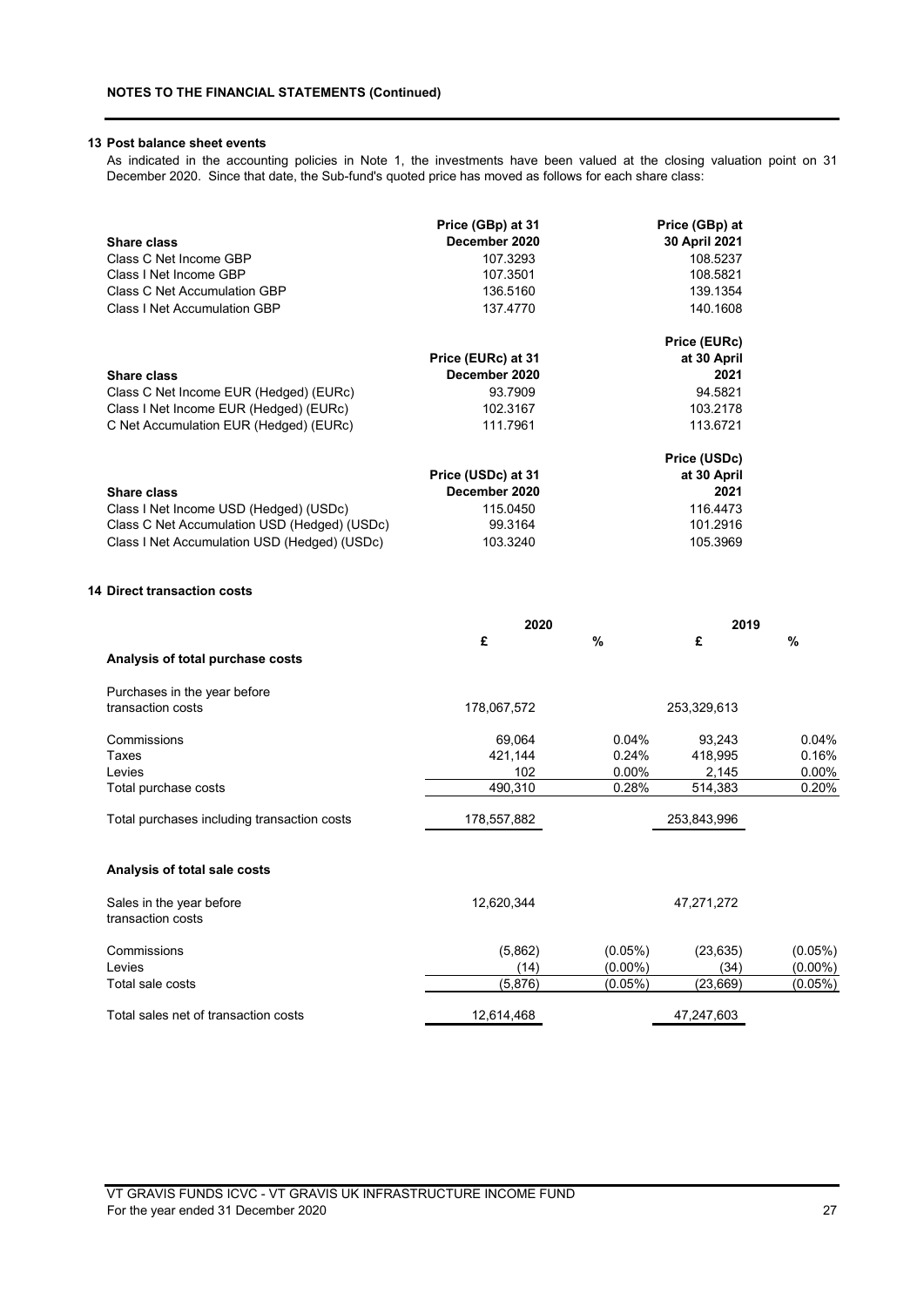### **14 Direct transaction costs (continued)**

The following represents the total of each type of transaction cost, expressed as a percentage of the Sub-fund's average net asset value in the year:

|             | 2020    | % of average net<br>asset value | 2019    | % of average<br>£ net asset value |
|-------------|---------|---------------------------------|---------|-----------------------------------|
| Commissions | 74.926  | 0.01%                           | 116.878 | 0.02%                             |
| Taxes       | 421,144 | 0.07%                           | 418,995 | 0.07%                             |
| Levies      | 116     | $0.00\%$                        | 2.179   | $0.00\%$                          |
|             | 496.186 | 0.08%                           | 538,052 | 0.09%                             |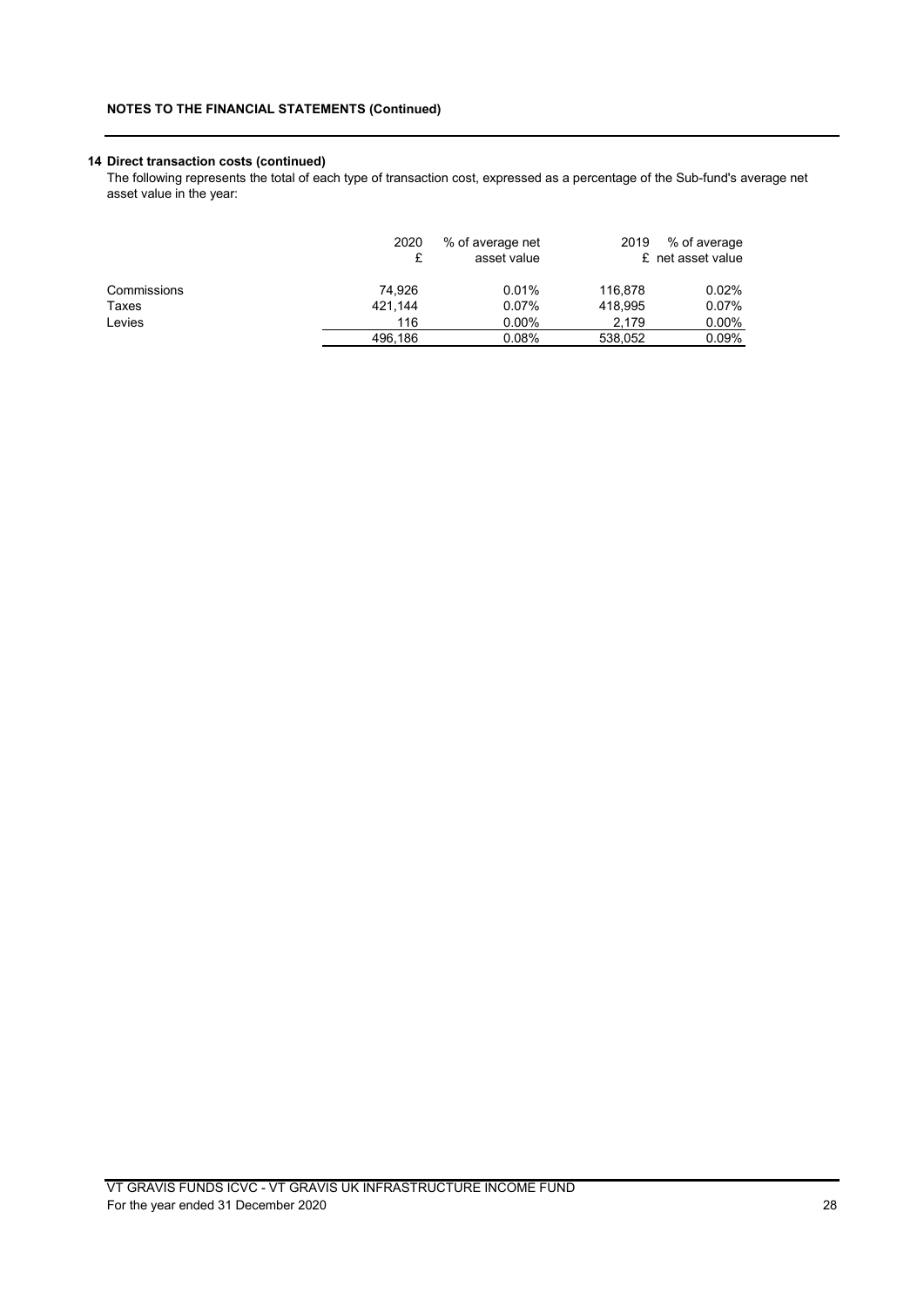### **Interim distributions in pence per share for Sterling Classes and cent per share for EUR and USD Classes**

Group 1: Shares purchased prior to 01 January 2020 Group 2 : Shares purchased 01 January 2020 to 31 March 2020

| Payment date | Unit Type | <b>Share Class</b>        | Net Revenue | Equalisation | <b>Distribution</b> | Distribution   |
|--------------|-----------|---------------------------|-------------|--------------|---------------------|----------------|
|              |           |                           | 2020        | 2020         | paid/allocated      | paid/allocated |
|              |           |                           |             |              | 2020                | 2019           |
| 30.04.20     | group 1   | C Net Income GBP          | 1.0821      | ٠            | 1.0821              | 1.4521         |
| 30.04.20     | group 2   | C Net Income GBP          | 0.3658      | 0.7163       | 1.0821              | 1.4521         |
| 30.04.20     | group 1   | C Net Income EUR (Hedged) | 0.7935      |              | 0.7935              | 0.7750         |
| 30.04.20     | group 2   | C Net Income EUR (Hedged) | 0.7935      |              | 0.7935              | 0.7750         |
| 30.04.20     | group 1   | I Net Income GBP          | 1.1024      |              | 1.1024              | 1.0442         |
| 30.04.20     | group 2   | I Net Income GBP          | 0.4302      | 0.6722       | 1.1024              | 1.0442         |
| 30.04.20     | group 1   | I Net Income USD (Hedged) | 0.8948      |              | 0.8948              | 0.8381         |
| 30.04.20     | group 2   | I Net Income USD (Hedged) | 0.8948      |              | 0.8948              | 0.8381         |
| 30.04.20     | group 1   | C Net Acc GBP             | 1.3072      |              | 1.3072              | 1.1776         |
| 30.04.20     | group 2   | C Net Acc GBP             | 0.4007      | 0.9065       | 1.3072              | 1.1776         |
| 30.04.20     | group 1   | C Net Acc EUR (Hedged)    | 0.8919      |              | 0.8919              | 0.8425         |
| 30.04.20     | group 2   | C Net Acc EUR (Hedged)    | 0.0836      | 0.8083       | 0.8919              | 0.8425         |
| 30.04.20     | group 1   | C Net Acc USD (Hedged)    | 0.4738      |              | 0.4738              |                |
| 30.04.20     | group 2   | C Net Acc USD (Hedged)    | 0.3465      | 0.1273       | 0.4738              |                |
| 30.04.20     | group 1   | I Net Acc GBP             | 1.3481      |              | 1.3481              | 1.2131         |
| 30.04.20     | group 2   | I Net Acc GBP             | 0.3303      | 1.0177       | 1.3481              | 1.2131         |

#### **Interim distributions in pence per share for Sterling Classes and cent per share for EUR and USD Classes**

Group 1: Shares purchased prior to 01 April 2020

Group 2 : Shares purchased 01 April 2020 to 30 June 2020

| Payment date | Unit Type | <b>Share Class</b>        | Net Revenue | Equalisation             | <b>Distribution</b> | <b>Distribution</b>      |
|--------------|-----------|---------------------------|-------------|--------------------------|---------------------|--------------------------|
|              |           |                           | 2020        | 2020                     | paid/allocated      | paid/allocated           |
|              |           |                           |             |                          | 2020                | 2019                     |
| 31.07.20     | group 1   | C Net Income GBP          | 1.3264      | $\overline{\phantom{a}}$ | 1.3264              | 1.4987                   |
| 31.07.20     | group 2   | C Net Income GBP          | 0.6031      | 0.7233                   | 1.3264              | 1.4987                   |
| 31.07.20     | group 1   | C Net Income EUR (Hedged) | 1.0147      |                          | 1.0147              | 1.1292                   |
| 31.07.20     | group 2   | C Net Income EUR (Hedged) | 0.6717      | 0.3430                   | 1.0147              | 1.1292                   |
| 31.07.20     | group 1   | I Net Income GBP          | 1.3439      |                          | 1.3439              | 1.4901                   |
| 31.07.20     | group 2   | I Net Income GBP          | 0.5709      | 0.7730                   | 1.3439              | 1.4901                   |
| 31.07.20     | group 1   | I Net Income USD (Hedged) | 1.1590      |                          | 1.1590              | 1.2147                   |
| 31.07.20     | group 2   | I Net Income USD (Hedged) | 1.1590      |                          | 1.1590              | 1.2147                   |
| 31.07.20     | group 1   | I Net Income EUR (Hedged) | 0.5382      |                          | 0.5382              | 1.2147                   |
| 31.07.20     | group 2   | I Net Income EUR (Hedged) | 0.5382      |                          | 0.5382              | 1.2147                   |
| 31.07.20     | group 1   | C Net Acc GBP             | 1.6230      |                          | 1.6230              | 1.7549                   |
| 31.07.20     | group 2   | C Net Acc GBP             | 0.6951      | 0.9279                   | 1.6230              | 1.7549                   |
| 31.07.20     | group 1   | C Net Acc EUR (Hedged)    | 1.1580      |                          | 1.1580              | 1.2387                   |
| 31.07.20     | group 2   | C Net Acc EUR (Hedged)    | 0.4730      | 0.6850                   | 1.1580              | 1.2387                   |
| 31.07.20     | group 1   | C Net Acc USD (Hedged)    | 0.8888      |                          | 0.8888              |                          |
| 31.07.20     | group 2   | C Net Acc USD (Hedged)    | 0.0115      | 0.8773                   | 0.8888              | $\overline{\phantom{a}}$ |
| 31.07.20     | group 1   | I Net Acc GBP             | 1.6577      |                          | 1.6577              | 1.7471                   |
| 31.07.20     | group 2   | I Net Acc GBP             | 0.6068      | 1.0509                   | 1.6577              | 1.7471                   |
|              |           |                           |             |                          |                     |                          |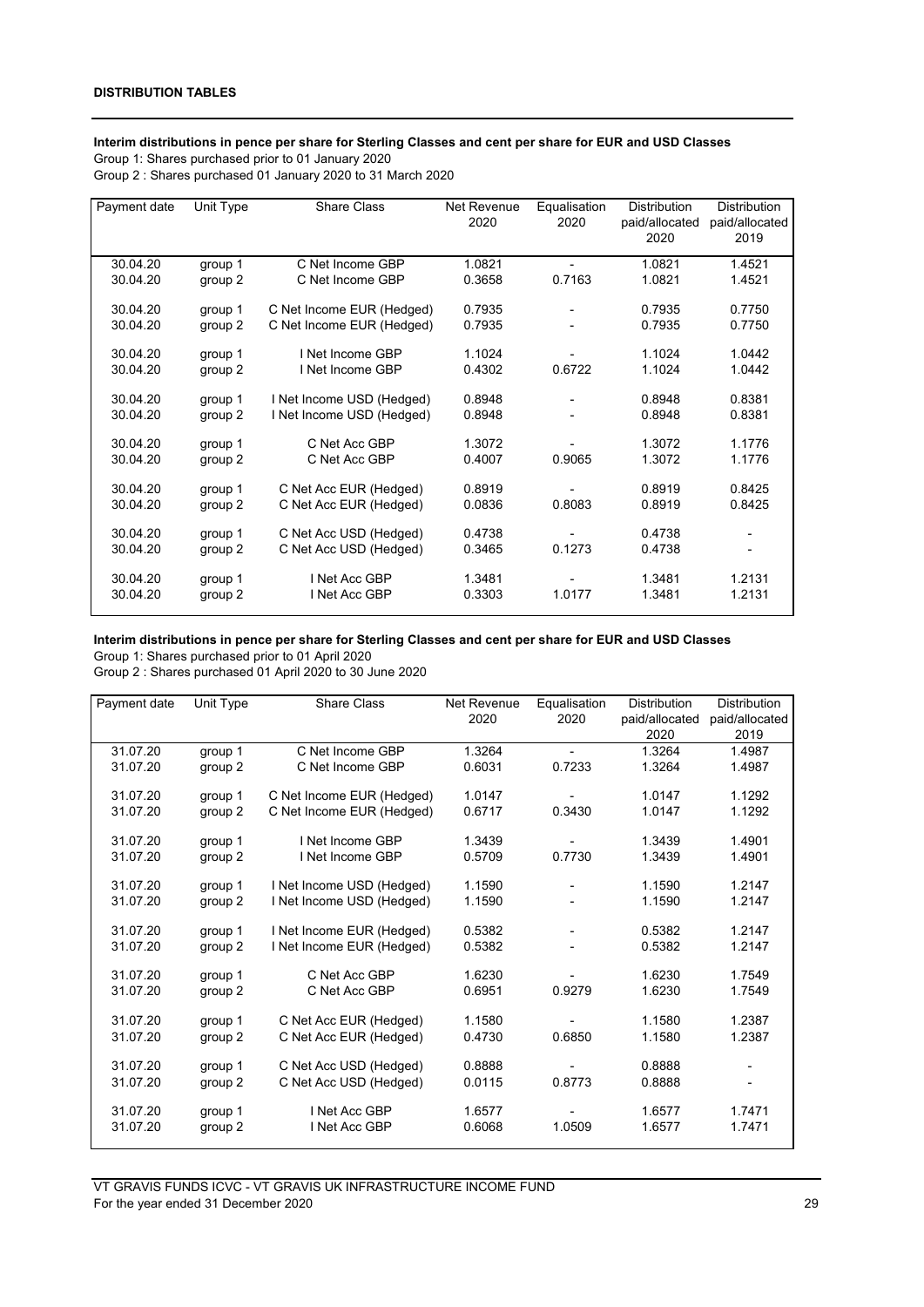### **Interim distributions in pence per share for Sterling Classes and cent per share for EUR and USD Classes**

Group 1: Shares purchased prior to 01 July 2020

Group 2 : Shares purchased 01 July 2020 to 30 September 2020

| Payment date | Unit Type | <b>Share Class</b>        | Net Revenue | Equalisation             | <b>Distribution</b> | <b>Distribution</b> |
|--------------|-----------|---------------------------|-------------|--------------------------|---------------------|---------------------|
|              |           |                           | 2020        | 2020                     | paid/allocated      | paid/allocated      |
|              |           |                           |             |                          | 2020                | 2019                |
| 30.10.20     | group 1   | C Net Income GBP          | 1.3016      | $\overline{\phantom{0}}$ | 1.3016              | 1.2797              |
| 30.10.20     | group 2   | C Net Income GBP          | 0.4422      | 0.8594                   | 1.3016              | 1.2797              |
| 30.10.20     | group 1   | C Net Income EUR (Hedged) | 1.0124      |                          | 1.0124              | 0.9957              |
| 30.10.20     | group 2   | C Net Income EUR (Hedged) | 0.0642      | 0.9482                   | 1.0124              | 0.9957              |
| 30.10.20     | group 1   | I Net Income GBP          | 1.3134      |                          | 1.3134              | 1.2907              |
| 30.10.20     | group 2   | I Net Income GBP          | 0.4658      | 0.8476                   | 1.3134              | 1.2907              |
| 30.10.20     | group 1   | I Net Income USD (Hedged) | 1.0891      |                          | 1.0891              | 1.1020              |
| 30.10.20     | group 2   | I Net Income USD (Hedged) | 1.0891      |                          | 1.0891              | 1.1020              |
| 30.10.20     | group 1   | I Net Income EUR (Hedged) | 1.0675      |                          | 1.0675              |                     |
| 30.10.20     | group 2   | I Net Income EUR (Hedged) | 0.3670      | 0.7005                   | 1.0675              |                     |
| 30.10.20     | group 1   | C Net Acc GBP             | 1.6309      |                          | 1.6309              | 1.5065              |
| 30.10.20     | group 2   | C Net Acc GBP             | 0.6225      | 1.0085                   | 1.6309              | 1.5065              |
| 30.10.20     | group 1   | C Net Acc EUR (Hedged)    | 1.1848      |                          | 1.1848              | 1.1036              |
| 30.10.20     | group 2   | C Net Acc EUR (Hedged)    | 0.6747      | 0.5101                   | 1.1848              | 1.1036              |
| 30.10.20     | group 1   | C Net Acc USD (Hedged)    | 0.8941      |                          | 0.8941              |                     |
| 30.10.20     | group 2   | C Net Acc USD (Hedged)    | 0.7906      | 0.1036                   | 0.8941              |                     |
| 30.10.20     | group 1   | I Net Acc GBP             | 1.6301      |                          | 1.6301              | 1.5431              |
| 30.10.20     | group 2   | I Net Acc GBP             | 0.6624      | 0.9677                   | 1.6301              | 1.5431              |
| 30.10.20     | group 1   | I Net Acc USD (Hedged)    | 0.0000      |                          | 0.0000              |                     |
| 30.10.20     | group 2   | I Net Acc USD (Hedged)    | 0.0000      |                          | 0.0000              |                     |
|              |           |                           |             |                          |                     |                     |

### **Final distributions in pence per share for Sterling Classes and cent per share for EUR and USD Classes**

Group 1: Shares purchased prior to 01 October 2020

Group 2 : Shares purchased 01 October 2020 to 31 December 2020

| Payment date | Unit Type | <b>Share Class</b>        | Net Revenue | Equalisation             | <b>Distribution</b> | <b>Distribution</b> |
|--------------|-----------|---------------------------|-------------|--------------------------|---------------------|---------------------|
|              |           |                           | 2021        | 2021                     | paid/allocated      | paid/allocated      |
|              |           |                           |             |                          | 2021                | 2020                |
| 29.01.21     | group 1   | C Net Income GBP          | 1.4340      | ٠                        | 1.4340              | 1.3167              |
| 29.01.21     | group 2   | C Net Income GBP          | 0.8349      | 0.5990                   | 1.4340              | 1.3167              |
| 29.01.21     | group 1   | C Net Income EUR (Hedged) | 1.1256      |                          | 1.1256              | 0.9786              |
| 29.01.21     | group 2   | C Net Income EUR (Hedged) | 0.1168      | 1.0088                   | 1.1256              | 0.9786              |
| 29.01.21     | group 1   | I Net Income GBP          | 1.4287      |                          | 1.4287              | 1.3415              |
| 29.01.21     | group 2   | I Net Income GBP          | 0.6377      | 0.7910                   | 1.4287              | 1.3415              |
| 29.01.21     | group 1   | I Net Income USD (Hedged) | 1.1638      |                          | 1.1638              | 1.1033              |
| 29.01.21     | group 2   | I Net Income USD (Hedged) | 1.1638      |                          | 1.1638              | 1.1033              |
| 29.01.21     | group 1   | I Net Income EUR (Hedged) | 1.2294      | $\overline{\phantom{a}}$ | 1.2294              | 1.1033              |
| 29.01.21     | group 2   | I Net Income EUR (Hedged) | 1.2294      |                          | 1.2294              | 1.1033              |
| 29.01.21     | group 1   | C Net Acc GBP             | 1.7924      |                          | 1.7924              | 1.5848              |
| 29.01.21     | group 2   | C Net Acc GBP             | 0.7977      | 0.9947                   | 1.7924              | 1.5848              |
| 29.01.21     | group 1   | C Net Acc EUR (Hedged)    | 1.3204      |                          | 1.3204              | 1.0490              |
| 29.01.21     | group 2   | C Net Acc EUR (Hedged)    | 0.1366      | 1.1838                   | 1.3204              | 1.0490              |
| 29.01.21     | group 1   | C Net Acc USD (Hedged)    | 0.9884      |                          | 0.9884              |                     |
| 29.01.21     | group 2   | C Net Acc USD (Hedged)    | 0.9884      |                          | 0.9884              |                     |
| 29.01.21     | group 1   | I Net Acc GBP             | 1.8089      |                          | 1.8089              | 1.6131              |
| 29.01.21     | group 2   | I Net Acc GBP             | 0.7762      | 1.0327                   | 1.8089              | 1.6131              |
| 29.01.21     | group 1   | I Net Acc USD (Hedged)    | 1.0113      |                          | 1.0113              |                     |
| 29.01.21     | group 2   | I Net Acc USD (Hedged)    | 0.6998      | 0.3115                   | 1.0113              |                     |
|              |           |                           |             |                          |                     |                     |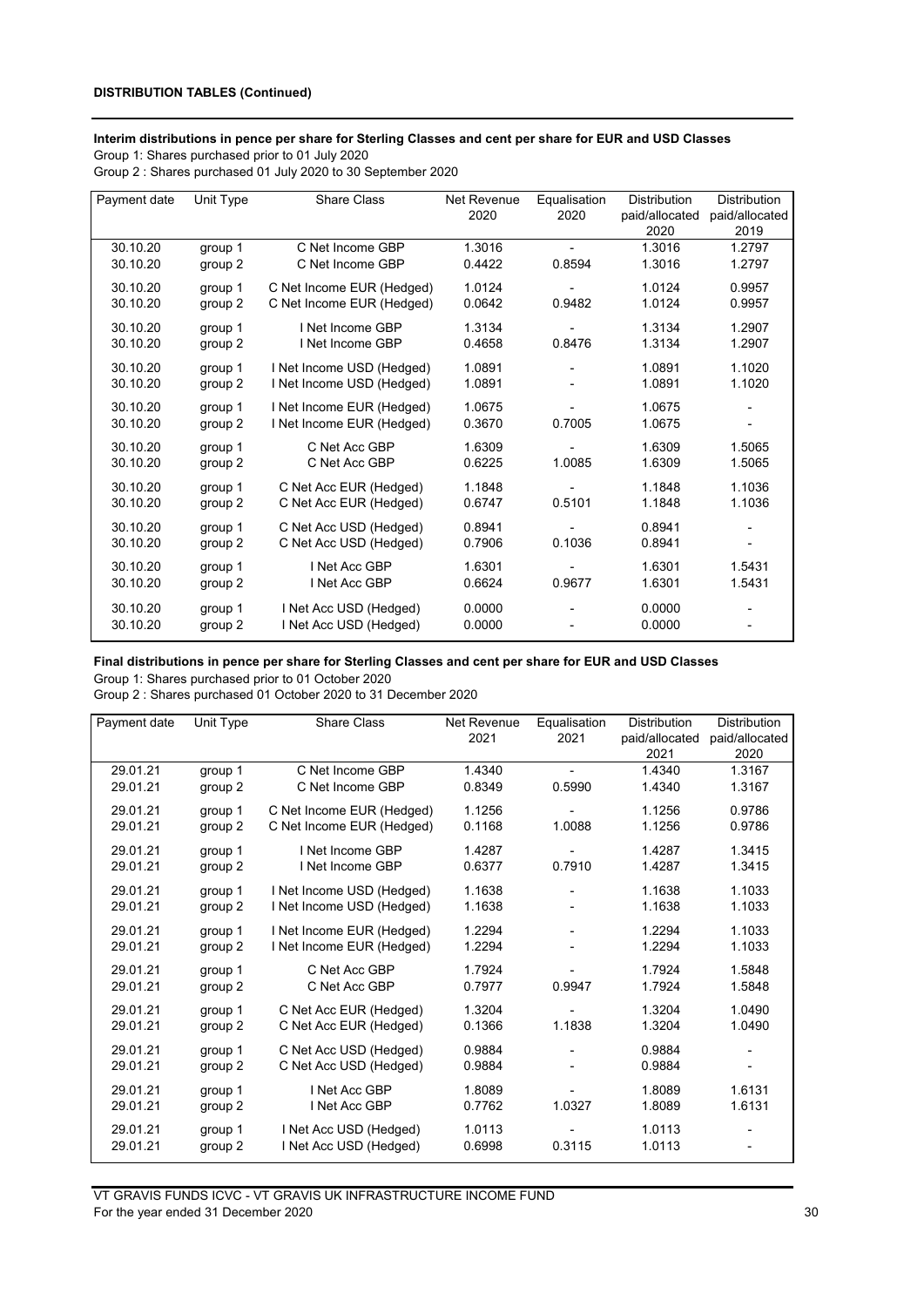#### **EQUALISATION**

Equalisation applies only to shares purchased during the distribution period (Group 2 shares). It represents the accrued revenue included in the purchase price of the shares. It is returned with the distribution as a capital repayment. It is not liable to income tax but must be deducted from the cost of the shares for capital gains tax purposes.

#### **Information for corporate shareholders**

A corporate shareholder receives the distribution shown on the voucher enclosed with this report as follows:

i) 81.78% of the total dividend allocation together with the tax credit is received as franked investment income.

ii) 18.22% of the dividend allocation is received as an annual payment received after deduction of income tax at the lower rate and is liable to corporation tax. It is not franked investment income.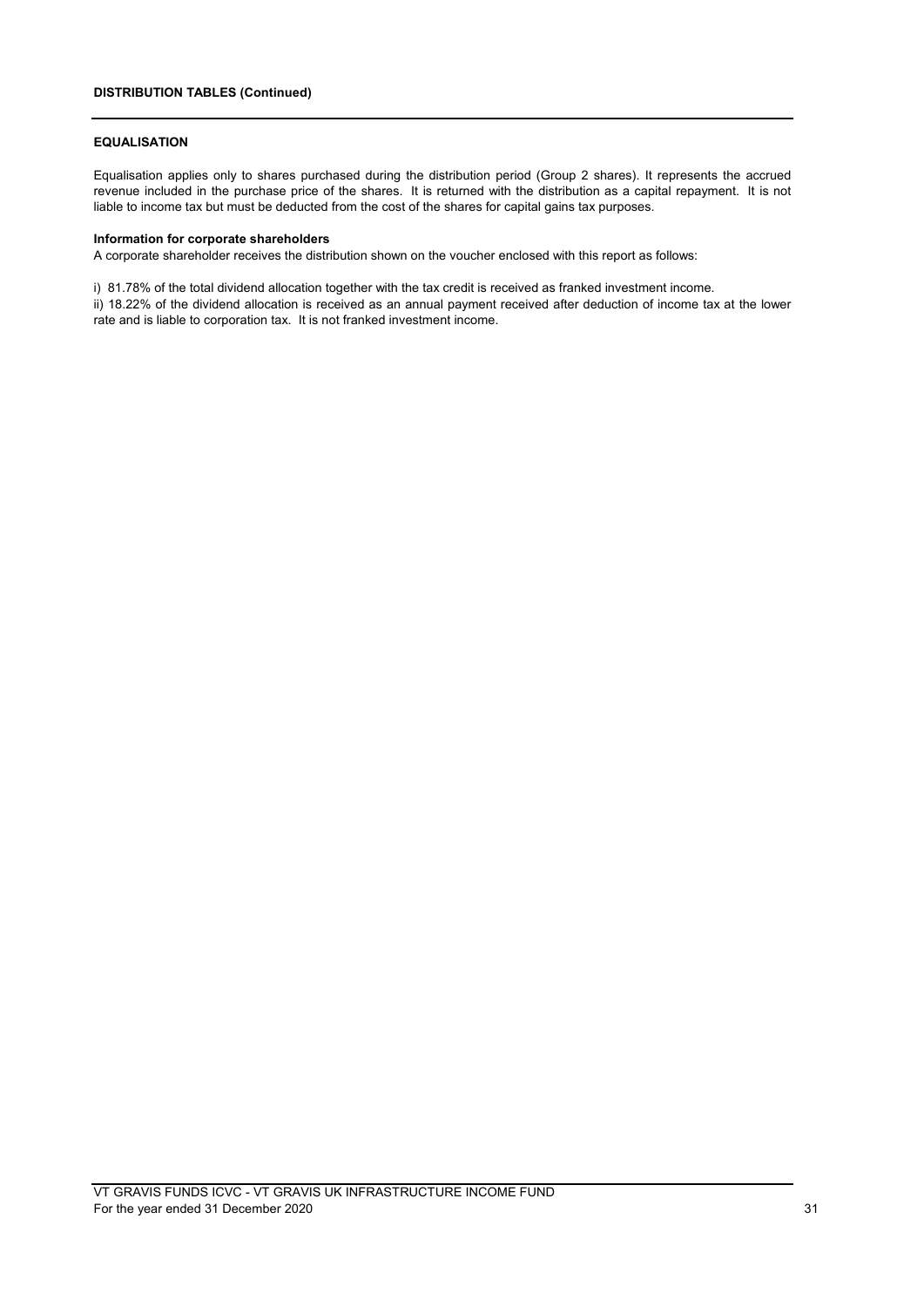### **SUB-FUND OVERVIEW**

| Size of Sub-fund                                    | £217,036,171                                                                                                                                                                                                                                                                                                                                                                                                                                                                                                                                                 |  |  |
|-----------------------------------------------------|--------------------------------------------------------------------------------------------------------------------------------------------------------------------------------------------------------------------------------------------------------------------------------------------------------------------------------------------------------------------------------------------------------------------------------------------------------------------------------------------------------------------------------------------------------------|--|--|
| <b>Launch date</b>                                  | 18 December 2017                                                                                                                                                                                                                                                                                                                                                                                                                                                                                                                                             |  |  |
| Sub-fund objective and policy                       | The investment objective of the VT Gravis Clean Energy Income Fund<br>is to generate income and preserve capital with the potential for capital<br>growth.<br>The Sub-fund will aim to meet its objectives by investing primarily (at<br>least 70%) in listed equities whose primary activity or exposure is within<br>the clean energy sector. In addition to investing in equities, the Sub-<br>fund may also invest in other transferable securities, bonds, collective<br>investment schemes, money market instruments, deposits, cash and<br>near cash. |  |  |
|                                                     | Other than as noted in the policy there is no particular emphasis on any<br>geographical area or industry or economic sector.                                                                                                                                                                                                                                                                                                                                                                                                                                |  |  |
| <b>Benchmark</b>                                    | The Sub-fund is not managed to or constrained by a benchmark, and<br>nor does the ACD use a benchmark in order to assess performance.                                                                                                                                                                                                                                                                                                                                                                                                                        |  |  |
|                                                     | However, the performance of the Sub-fund can be compared to that of<br>the S&P Global Clean Energy Index.                                                                                                                                                                                                                                                                                                                                                                                                                                                    |  |  |
|                                                     | The performance of the Sub-fund can be compared against that of the<br>benchmark. This benchmark has been selected as it is considered that<br>this index most closely reflects the investments which the Sub-fund will<br>make (and its risk/return objectives) at the current time. For the<br>avoidance of doubt, the Investment Manager is not bound or influenced<br>by the index when making its decisions and can make investments that<br>are not included in the index.                                                                             |  |  |
| <b>Authorised Corporate Director (ACD)</b>          | Valu-Trac Investment Management Limited                                                                                                                                                                                                                                                                                                                                                                                                                                                                                                                      |  |  |
| <b>Ex-distribution dates</b>                        | 31 March, 30 June, 30 September, 31 December                                                                                                                                                                                                                                                                                                                                                                                                                                                                                                                 |  |  |
| <b>Distribution dates</b>                           | 30 April, 31 July, 31 October, 31 January                                                                                                                                                                                                                                                                                                                                                                                                                                                                                                                    |  |  |
| <b>Individual Savings Account (ISA)</b>             | The Sub-fund is a qualifying investment for inclusion in an ISA.                                                                                                                                                                                                                                                                                                                                                                                                                                                                                             |  |  |
| <b>Minimum investment</b><br>Lump sum subscription: | Class $C = £100$<br>Class I = £10,000,000                                                                                                                                                                                                                                                                                                                                                                                                                                                                                                                    |  |  |
| Top-up:                                             | Class $C = £100$<br>Class $I = £10,000$                                                                                                                                                                                                                                                                                                                                                                                                                                                                                                                      |  |  |
| Holding:                                            | Class $C = £100$<br>Class $I = £10,000,000$                                                                                                                                                                                                                                                                                                                                                                                                                                                                                                                  |  |  |
| Redemption & Swithcing                              | N/A (provided minimum holding is maintained)                                                                                                                                                                                                                                                                                                                                                                                                                                                                                                                 |  |  |
| Initial, redemption and switching charges           | Nil                                                                                                                                                                                                                                                                                                                                                                                                                                                                                                                                                          |  |  |

The ACD may waive the minimum levels (and initial charge) at its discretion.

### **ACD charges**

The annual management charge is as follows:

In respect of the Class C shares, it is equal to 0.80% per annum of the net asset value of the Class C shares.

In respect of the Class I shares it is equal to 0.70% per annum of the net asset value of the Class I shares.

The Investment Adviser has, with the agreement of the ACD, undertaken that if the total OCF of the Sub-fund (as calculated at the end of the relevant accounting period but excluding underlying fund holding charges and dealing costs from EMX and Calastone) in respect of the Sub-fund exceeds 0.80% in the case of Class C shares and 0.70% in the case of Class I shares, the Investment Adviser shall reimburse the Sub-fund for an amount which, when deducted from the operating costs incurred by the Sub-fund during the relevant accounting period, would result in the Sub-fund having a total OCF equal to the stated AMC for each share class e.g. 0.80% in the case of Class C shares and 0.70% in the case of Class I shares in the relevant accounting period.

#### **Changes to Sub-fund**

From the 14th October 2020 expenses of the Sub-fund are taken from capital as opposed to income prior to this date.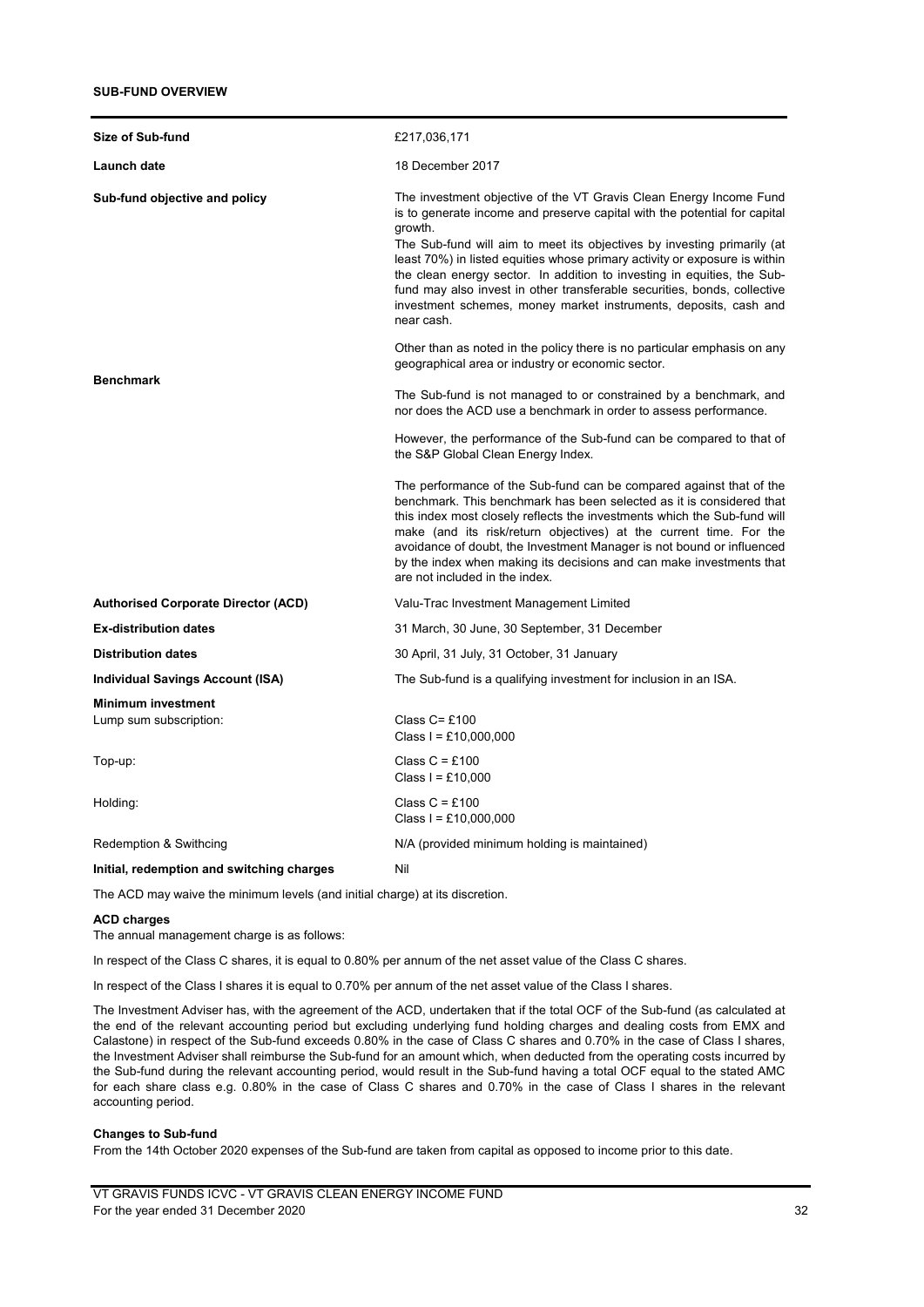This report is a review of the performance of the VT Gravis Clean Energy Income Fund (the "Fund") during the twelve-month period ending 31st December 2020.

The performance objectives of the Fund are:

- a. to deliver a 4.5% income, via quarterly dividend payments;
- b. to preserve investors' capital throughout market cycles with the potential for capital growth and protection from inflation; and c. to exhibit lower volatility compared to broader global equity markets.

The Fund seeks to achieve these objectives by investing in a portfolio of securities providing exposure to the global clean energy infrastructure sector including companies involved in the operation, funding, construction, storage and supply of renewable energy and those engaged in energy efficiency, and the reduction of pollutants arising from energy generation and usage. The Fund may invest in a range of security types, namely Closed End Investment Companies, REITs, Bonds and publicly listed Equities.

The Fund aims to achieve its objectives by investing in a diversified portfolio of holdings with a minimum of 22 underlying positions. At the end of December 2020, the Fund was comprised of 30 holdings and this number ranged between 27 and 30 during the review period. Many of these holdings represent companies, which in turn are exposed to diversified portfolios of renewable energy projects and related energy infrastructure thereby providing greater portfolio diversification at a disaggregated level.

The Fund will typically seek to maintain a stable and consistent approach to portfolio construction. The Adviser believes that a properly constructed portfolio will perform throughout market cycles and that excessive levels of portfolio turnover will detract from performance. During the period under review portfolio turnover remained low at 3.81%, which is reflective of the strong inflows received by the Fund that facilitated portfolio repositioning without incurring trading friction and turnover.

The COVID-19 pandemic and resultant economic hiatus caused significant disruption to capital markets and a sharp rise in volatility during the early stages of the review period. However, a confluence of factors including resilient operational performance from underlying portfolio companies and an emergence of investor focus towards the clean energy sector and ESG considerations resulted in the Fund benefitting from a very strong momentum trade throughout the second half of the year. The C Net Accumulation GBP Class shares were priced at 173.5031p on 31st December 2020, which represents an attractive total return of 27.11% for the period under review. The strategy's consistently good relative performance during three very distinct years in terms of investment backdrop has earned formal recognition. In line with its objective, the strategy's volatility profile remains significantly lower when compared with global equity indices including the MSCI World, S&P Clean Energy and MSCI World Infrastructure.

The critical nature of the energy infrastructure assets to which the Fund is exposed has enabled the strategy to demonstrate the resilience of its underlying exposures during a challenging time for the global economy and corporate entities. Importantly, the contracted and, in many cases, fixed-price cash flow profile enjoyed by renewable energy infrastructure assets meant that the companies held within the Fund maintained a high level of cash flow continuity to support dividends. As a result, the portfolio continued to generate and distribute attractive levels of income during the period. Dividends, announced in March, June, September and December totalled 4.6487p per share for the C Net Income GBP Class (2019 = 4.4150p). The improvement in the absolute level of the full year distribution was in line with comments made at the half year stage but also benefitted from a structural change within the Fund (enacted at the end of Q3 2020) whereby fees are now taken from capital rather than income. The income accrued during the year equated to a 3.69% net yield for the C Net Income GBP class based on the Fund's net asset value at the start of the period and 4.65% based on the Fund's launch price. Since yield is a function of price, strong capital performance has resulted in a contraction in the Fund's trailing 12-month net yield, which stands at 3.01%. While trailing yield is not necessarily a good estimator of the yield obtainable over the next twelve-month period, particularly when considering the recent change to how fees are taken from the Fund (as noted above), the strategy's ability to deliver a 4.5% yield based on prevailing net asset value will prove challenging.

The transfer of political power in the US provided impetus for the North American clean energy sector to rally very strongly towards the latter stages of the review period. While President Biden's apparent desire to support the 'green agenda' bodes well for the potential build out of renewable energy generation capacity, for example, the Adviser was mindful of valuations becoming overstretched, driven by speculation rather than fundamentals. As a result, US and Canadian yield co positions were diluted with capital being diverted towards better value prospects – typically companies listed in London.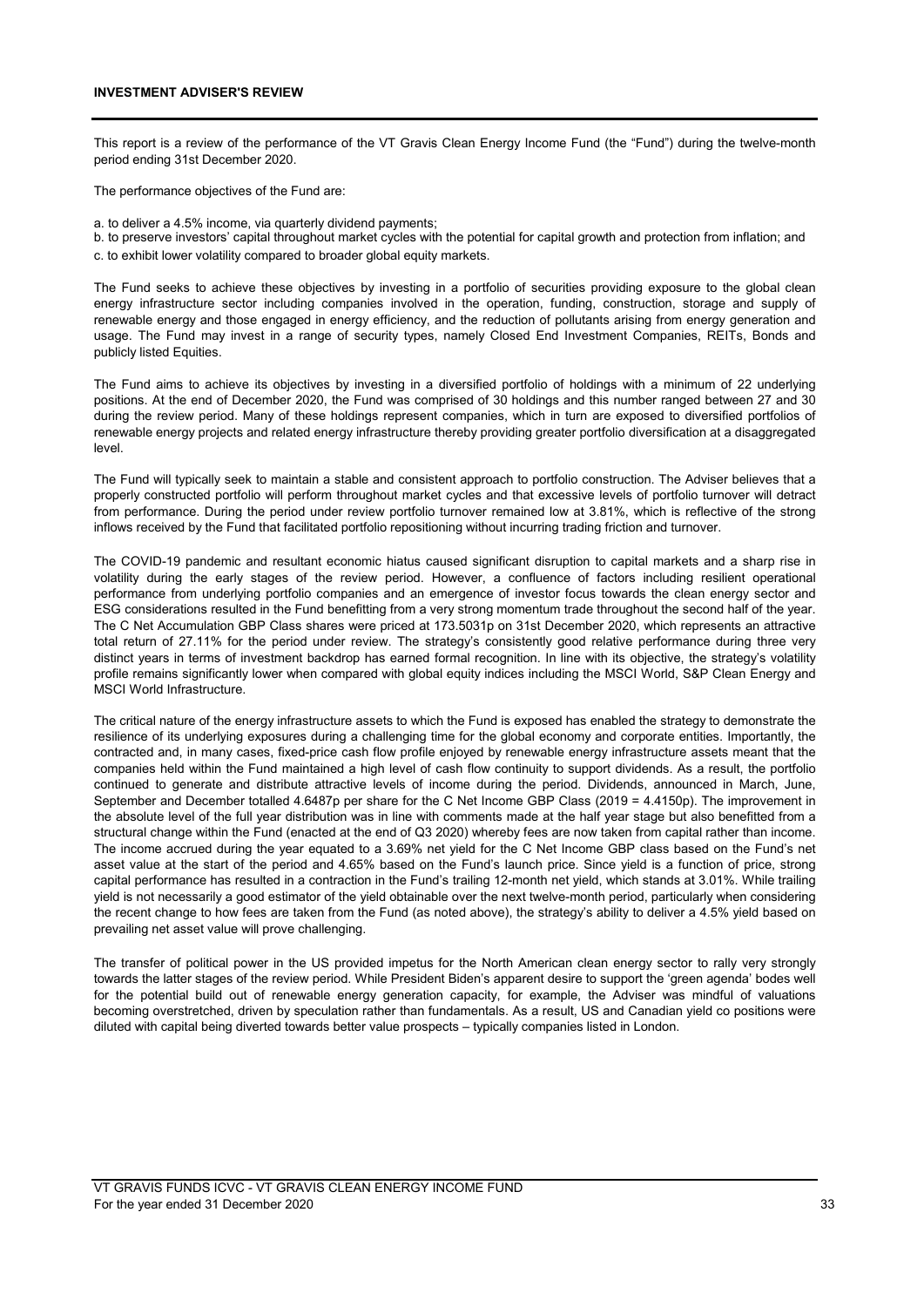### **INVESTMENT ADVISER'S REVIEW (continued)**

In addition to follow-on capital raises from longstanding renewables companies listed in London, it is encouraging to note an increasing number of companies coming to market that are relevant to the Fund's mandate. Not only has this resulted in a greater set of opportunities through which the Fund may gain exposure to renewable energy generation assets (located both domestically and internationally), but has also expanded the investible opportunities available to the Fund within emerging areas such as energy storage solutions and energy efficiency projects, which have increasing significance within the portfolio.

The Fund has maintained a currency hedge throughout the period, thereby neutralising the impact of movements in the GBP/USD exchange rate. This tactical decision was taken in order to mitigate currency-driven volatility as a result of ongoing Brexit uncertainty and has helped to reduce the variability of daily returns as intended.

GCP Advisory Limited Investment Adviser to the Fund 25 February 2021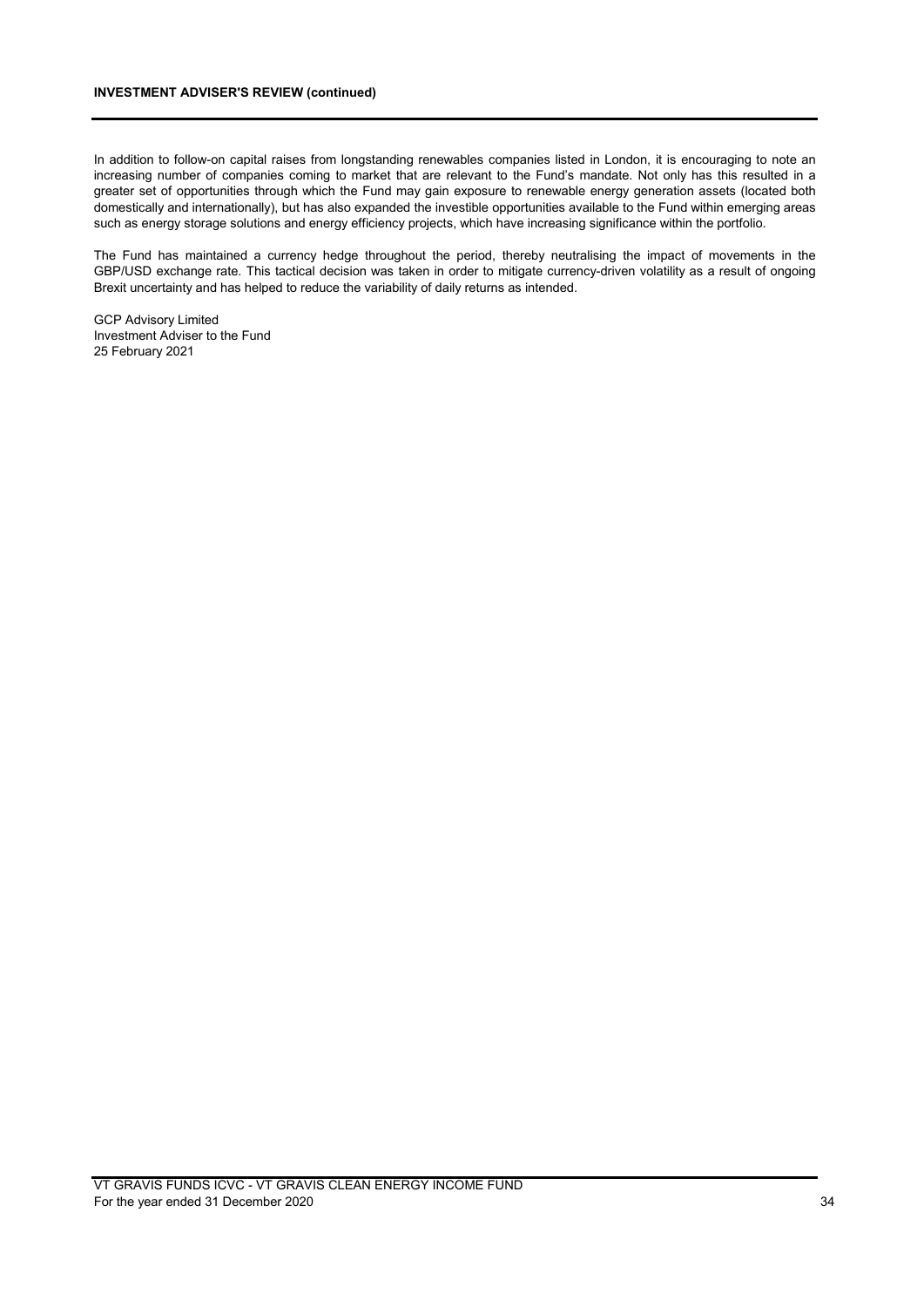### **Financial Highlights**

|                                     |                                                                | Year to 31          | Year to 31          | Year to 31                                |
|-------------------------------------|----------------------------------------------------------------|---------------------|---------------------|-------------------------------------------|
|                                     |                                                                |                     |                     | December 2020 December 2019 December 2018 |
| <b>Class C Net Income GBP</b>       |                                                                |                     |                     |                                           |
| Changes in net assets per unit      |                                                                | GBp                 | GBp                 | GBp                                       |
|                                     | Opening net asset value per unit                               | 125.9123            | 97.3545             | 99.6377                                   |
|                                     | Return before operating charges                                | 35.2065             | 33.885              | 2.4089                                    |
|                                     | Operating charges (note 1)                                     | (1.9629)            | (0.9122)            | (0.7880)                                  |
|                                     | Return after operating charges *                               | 33.2436             | 32.9728             | 1.6209                                    |
|                                     | Distribution on income units                                   | (4.6487)            | (4.4150)            | (3.9041)                                  |
|                                     | Closing net asset value per unit                               | 154.5072            | 125.9123            | 97.3545                                   |
|                                     | *after direct transactions costs of:                           | 0.2047              | 0.0670              | 0.1083                                    |
| Performance                         |                                                                |                     |                     |                                           |
|                                     | Return after charges                                           | 26.40%              | 33.87%              | 1.63%                                     |
| Other information                   |                                                                |                     |                     |                                           |
|                                     | Closing net asset value                                        | £53,000,741         | £20,039,564         | £5,073,629                                |
|                                     | Closing number of units                                        | 34,303,082          | 15,915,489          | 5,211,498                                 |
|                                     | Operating charges (note 2)                                     | 1.40%               | 0.80%               | 0.80%                                     |
|                                     | Direct transaction costs                                       | 0.15%               | 0.06%               | 0.11%                                     |
| Prices                              |                                                                |                     |                     |                                           |
|                                     | Highest unit price                                             | 155.96              | 127.22              | 102.70                                    |
|                                     | Lowest unit price                                              | 99.97               | 97.35               | 91.57                                     |
| <b>Class C Net Accumulation GBP</b> |                                                                | Year to 31          | Year to 31          | Year to 31                                |
|                                     |                                                                |                     |                     | December 2020 December 2019 December 2018 |
|                                     |                                                                |                     |                     |                                           |
| Changes in net assets per unit      |                                                                | GBp                 | GBp                 | GBp                                       |
|                                     | Opening net asset value per unit                               | 136.5003            | 101.6479            | 99.9600                                   |
|                                     | Return before operating charges                                | 39.1728             | 35.8196             | 2.4943                                    |
|                                     | Operating charges (note 1)<br>Return after operating charges * | (2.1700)<br>37.0028 | (0.9672)<br>34.8524 | (0.8064)<br>1.6879                        |
|                                     |                                                                |                     |                     |                                           |
|                                     | Closing net asset value per unit                               | 173.5031            | 136.5003            | 101.6479                                  |
|                                     | Retained distribution on<br>accumulated units                  | 5.0900              | 4.6820              | 3.9646                                    |
|                                     | *after direct transactions costs of:                           | 0.2263              | 0.0714              | 0.1109                                    |
| Performance                         |                                                                |                     |                     |                                           |
|                                     | Return after charges                                           | 27.11%              | 34.29%              | 1.69%                                     |
| Other information                   |                                                                |                     |                     |                                           |
|                                     | Closing net asset value                                        | £112,746,670        | £29,167,903         | £1,749,010                                |
|                                     | Closing number of units                                        | 64,982,512          | 21,368,385          | 1,720,656                                 |
|                                     | Operating charges (note 2)                                     | 1.40%               | 0.80%               | $0.80\%$                                  |
|                                     | Direct transaction costs                                       | 0.15%               | 0.06%               | 0.11%                                     |
| Prices                              |                                                                |                     |                     |                                           |
|                                     |                                                                |                     |                     |                                           |
|                                     | Highest unit price<br>Lowest unit price                        | 173.69<br>108.37    | 136.60<br>101.65    | 105.88<br>92.02                           |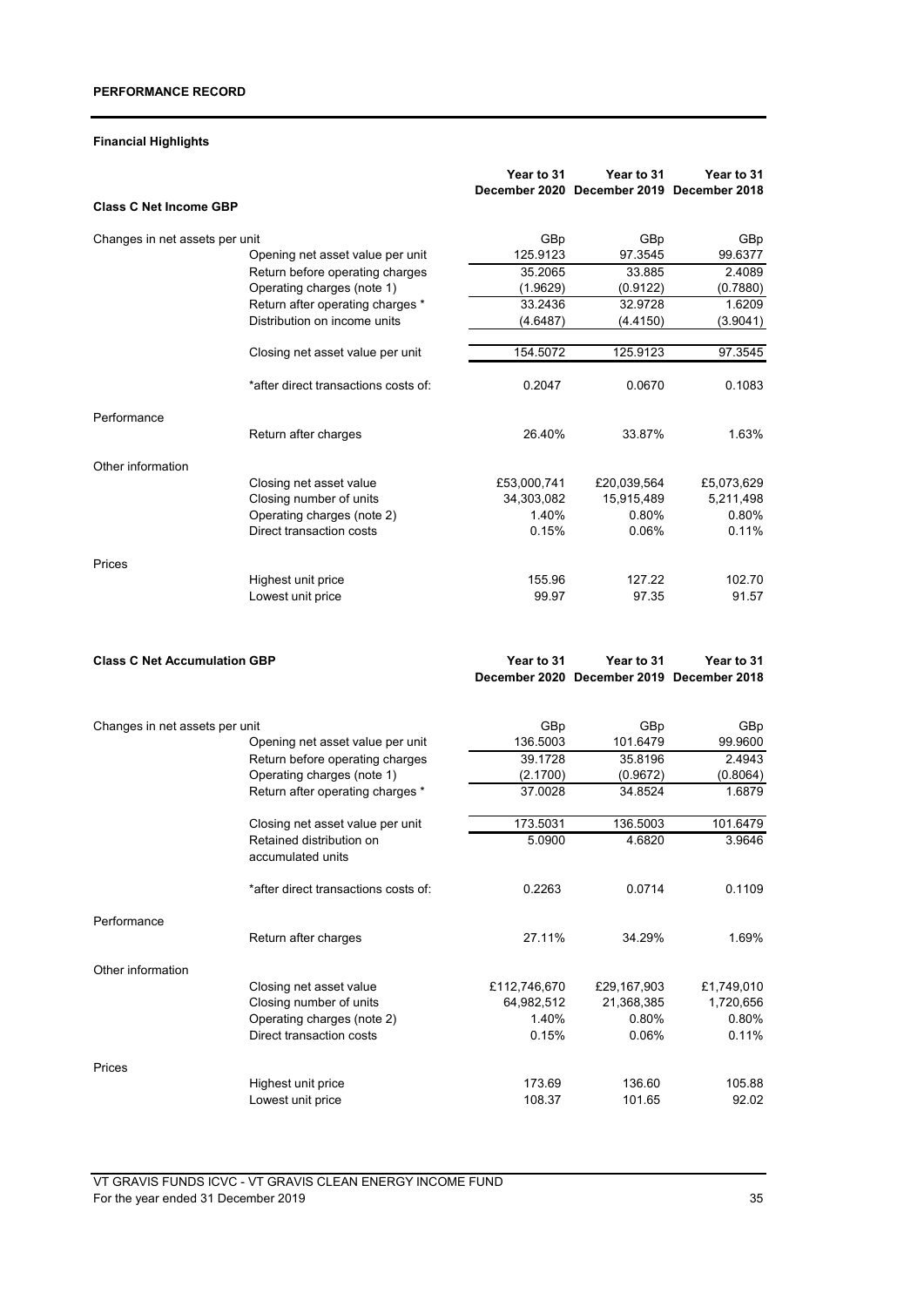### **Financial Highlights (Continued)**

| <b>Class I Net Income GBP</b>                                              |                                                                | Year to 31          | <b>Period from 27</b><br>December 2020 June 2019 to 31 January 2018 to<br>December<br>2019# | <b>Period from 1</b><br>11 April 2018*                            |
|----------------------------------------------------------------------------|----------------------------------------------------------------|---------------------|---------------------------------------------------------------------------------------------|-------------------------------------------------------------------|
| Changes in net assets per unit                                             |                                                                |                     |                                                                                             | GBp                                                               |
|                                                                            | Opening net asset value per unit                               | 109.9769            | 100.0000                                                                                    | 99.6379                                                           |
|                                                                            | Return before operating charges                                | 30.7761             | 12.0915                                                                                     | (6.2742)                                                          |
|                                                                            | Operating charges (note 1)<br>Return after operating charges * | (1.5936)<br>29.1825 | (0.3590)<br>11.7325                                                                         | (0.1680)<br>(6.4422)                                              |
|                                                                            | Distribution on income units                                   | (3.9621)            | (1.7556)                                                                                    | (0.8007)                                                          |
|                                                                            | Closing net asset value per unit                               | 135.1973            | 109.9769                                                                                    | 92.3950                                                           |
|                                                                            | *after direct transactions costs of:                           | 0.1789              | 0.0630                                                                                      | 0.1056                                                            |
| Performance                                                                |                                                                |                     |                                                                                             |                                                                   |
|                                                                            | Return after charges                                           | 26.54%              | 11.73%                                                                                      | $(6.94\%)$                                                        |
| Other information                                                          |                                                                |                     |                                                                                             |                                                                   |
|                                                                            | Closing net asset value                                        | £28,487,772         | £150,991                                                                                    | £461,975                                                          |
|                                                                            | Closing number of units                                        | 21,071,253          | 137.294                                                                                     | 500,000                                                           |
|                                                                            | Operating charges (note 2)                                     | 1.30%               | 0.70%                                                                                       | 0.70%                                                             |
|                                                                            | Direct transaction costs                                       | 0.15%               | 0.06%                                                                                       | 0.11%                                                             |
| Prices                                                                     |                                                                |                     |                                                                                             |                                                                   |
|                                                                            | Highest unit price<br>Lowest unit price                        | 136.38<br>87.33     | 110.95<br>100.00                                                                            | 100.69<br>91.77                                                   |
| *Share class closed on 11 April 2018<br>#Share class reopened 27 June 2019 |                                                                |                     |                                                                                             |                                                                   |
|                                                                            |                                                                | Year to 31          | Year to 31<br>December 2020 December 2019                                                   | <b>Period from 19</b><br>February 2018<br>to 31 December<br>2018^ |
| <b>Class C Net Accumulation EUR (Hedged)</b>                               |                                                                |                     |                                                                                             |                                                                   |
| Changes in net assets per unit                                             |                                                                | EURc                | <b>EURc</b>                                                                                 | <b>EURc</b>                                                       |
|                                                                            | Opening net asset value per unit                               | 141.1045            | 106.4502                                                                                    | 100.0000                                                          |
|                                                                            | Return before operating charges                                | 39.6108             | 35.6607                                                                                     | 7.2760                                                            |
|                                                                            | Operating charges (note 1)                                     | (2.2371)            | (1.0064)                                                                                    | (0.8258)                                                          |
|                                                                            | Return after operating charges *                               | 37.3737             | 34.6543                                                                                     | 6.4502                                                            |
|                                                                            | Closing net asset value per unit                               | 178.4782            | 141.1045                                                                                    | 106.4502                                                          |
|                                                                            | Retained distribution on<br>accumulated units                  | 4.6453              | 3.4111                                                                                      | 3.4260                                                            |
|                                                                            | *after direct transactions costs of:                           | 0.2332              | 0.0743                                                                                      | 0.1135                                                            |
| Performance                                                                | Return after charges                                           | 26.49%              | 32.55%                                                                                      | 6.45%                                                             |
|                                                                            |                                                                |                     |                                                                                             |                                                                   |
| Other information                                                          |                                                                |                     |                                                                                             |                                                                   |
|                                                                            | Closing net asset value                                        | €16,654             | €13,166                                                                                     | €1,065                                                            |
|                                                                            | Closing number of units                                        | 9,331               | 9,331                                                                                       | 1,000                                                             |
|                                                                            | Operating charges (note 2)<br>Direct transaction costs         | 1.40%<br>0.15%      | 0.80%<br>0.06%                                                                              | 0.80%<br>$0.11\%$                                                 |
| Prices                                                                     |                                                                |                     |                                                                                             |                                                                   |

Highest unit price 178.70 141.23 110.99<br>
Lowest unit price 111.97 106.45 97.39

^Share class launched 19 February 2018

### VT GRAVIS FUNDS ICVC - VT GRAVIS CLEAN ENERGY INCOME FUND For the year ended 31 December 2020 36

Lowest unit price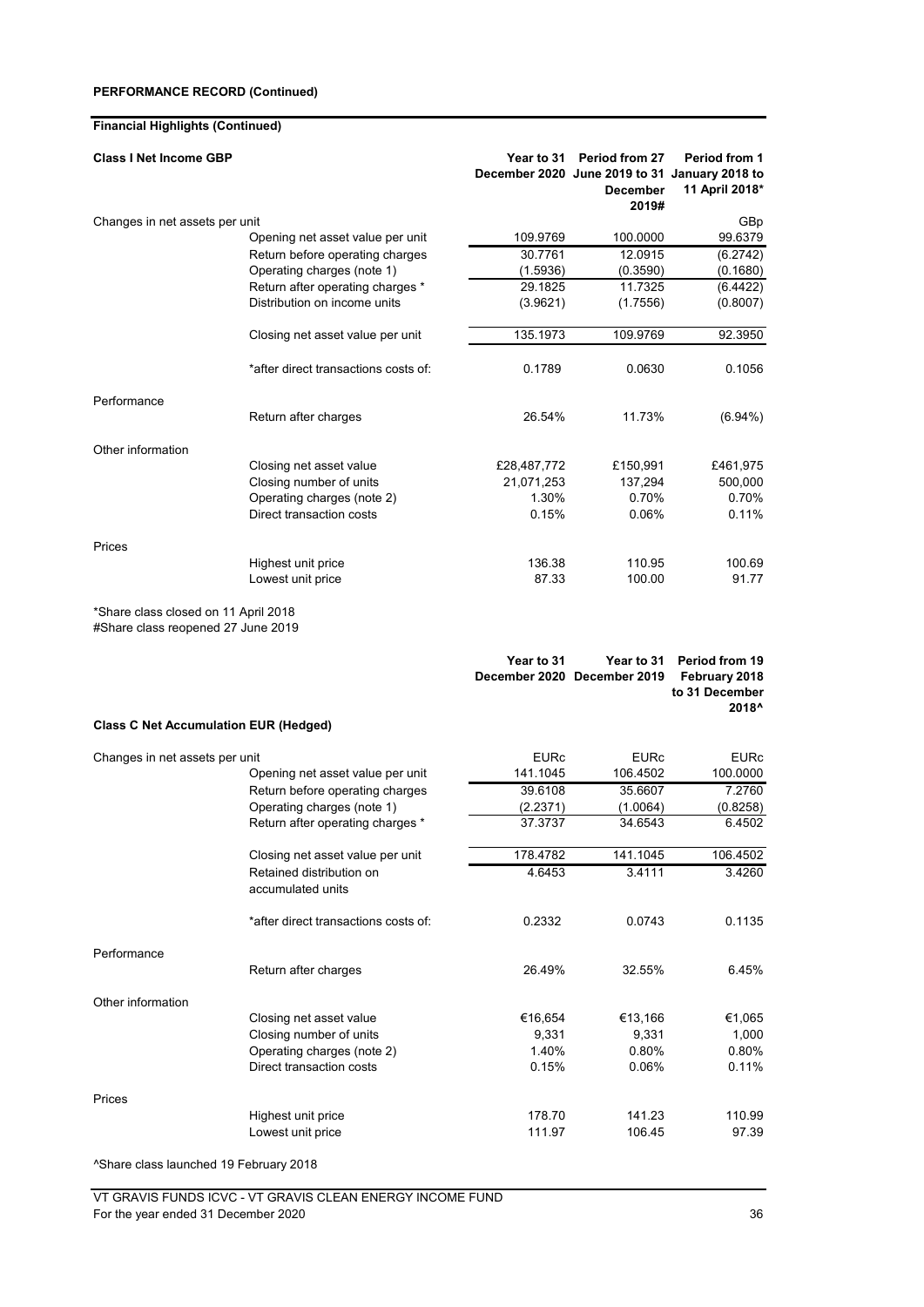| <b>Financial Highlights (Continued)</b> |                                               |             |            |                                                                                        |  |
|-----------------------------------------|-----------------------------------------------|-------------|------------|----------------------------------------------------------------------------------------|--|
| <b>Class I Net Accumulation GBP</b>     |                                               | Year to 31  | Year to 31 | Period from 14<br>December 2020 December 2019 December 2018<br>to 31 December<br>2018^ |  |
| Changes in net assets per unit          |                                               | GBp         | GBp        | GBp                                                                                    |  |
|                                         | Opening net asset value per unit              | 129.7245    | 96.4847    | 100.0000                                                                               |  |
|                                         | Return before operating charges               | 37.2450     | 34.0437    | (3.4833)                                                                               |  |
|                                         | Operating charges (note 1)                    | (1.9161)    | (0.8039)   | (0.0320)                                                                               |  |
|                                         | Return after operating charges *              | 35.3289     | 33.2398    | (3.5153)                                                                               |  |
|                                         | Closing net asset value per unit              | 165.0534    | 129.7245   | 96.4847                                                                                |  |
|                                         | Retained distribution on<br>accumulated units | 4.7977      | 4.5786     | 0.2924                                                                                 |  |
|                                         | *after direct transactions costs of:          | 0.2151      | 0.0679     | 0.1081                                                                                 |  |
| Performance                             | Return after charges                          | 27.23%      | 34.45%     | (3.52%)                                                                                |  |
| Other information                       |                                               |             |            |                                                                                        |  |
|                                         | Closing net asset value                       | £23,733,859 | £1,898,375 | £19,297                                                                                |  |
|                                         | Closing number of units                       | 14,379,501  | 1,463,389  | 20,000                                                                                 |  |
|                                         | Operating charges (note 2)                    | 1.30%       | 0.70%      | 0.70%                                                                                  |  |
|                                         | Direct transaction costs                      | 0.15%       | 0.06%      | 0.11%                                                                                  |  |
| Prices                                  |                                               |             |            |                                                                                        |  |
|                                         | Highest unit price                            | 165.23      | 129.81     | 100.00                                                                                 |  |
|                                         | Lowest unit price                             | 103.01      | 96.48      | 96.09                                                                                  |  |

^Share class launched 14 December 2018

1. The operating charges per unit figure is calculated by applying the operating charges percentage to the average net asset valuation per share throughout the period.

2. The operating charges percentage is based on the expenses incurred during the period annualised, as a proportion of the average net asset value of the Sub-fund plus the costs of the underlying investment trusts costs. Note the 2020 operating charges percentage includes the underlying costs of closed ended funds following the latest IA guidance issued in 2020 while the 2019 and 2018 operating charges excludes the underlying costs of closed ended funds. The operating charges before the underlying costs for 2020 would be: Class C share classes: 0.80%, Class I share classes 0.70%.

### **Risk Profile**

Based on past data, the Sub-fund is ranked a '5' on the synthetic risk and reward indicator scale (of 1 to 7) as described fully in the Key Investor Information Document. The Sub-fund is ranked 5 because simulated monthly historical performance data indicates that it has experienced relatively high rises and falls in market prices historically.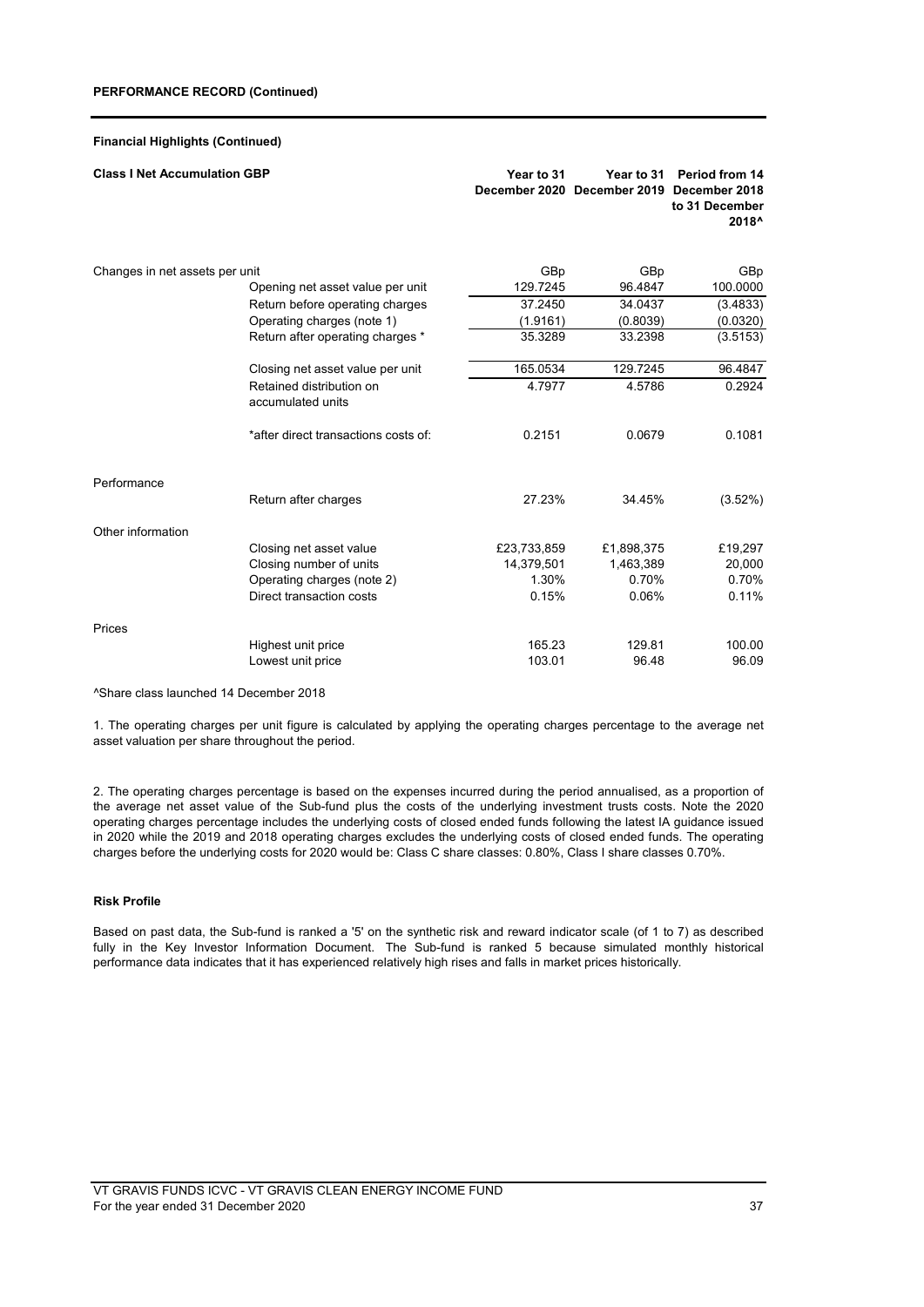As at 31 December 2020

|         |                                                                     |             | % of net |
|---------|---------------------------------------------------------------------|-------------|----------|
| Holding |                                                                     | Value £     | assets   |
|         | <b>EQUITIES (2019: 91.97%)</b>                                      |             |          |
|         | 550,790 Atlantica Yield PLC                                         | 15,176,394  | 6.99     |
|         | 6,339,145 Aquila European Renewables Income Fund PLC                | 6,069,136   | 2.80     |
|         | 6,085,588 Bluefield Solar Income Fund Ltd                           | 7,880,836   | 3.63     |
|         | 194,827 Brookfield Renewable Corp                                   | 8,282,362   | 3.82     |
|         | 101,230 Boralex Inc                                                 | 2,766,581   | 1.27     |
|         | 241,363 Clearway Energy Inc                                         | 5,676,811   | 2.62     |
|         | 352,943 Covanta Holding Corp                                        | 3,329,505   | 1.53     |
|         | 5,250,000 Downing Renewables & Infrastructure Trust PLC             | 5,250,000   | 2.42     |
|         | 12,300,000 Ecofin US Renewables Infrastructure Trust PLC            | 9,140,328   | 4.21     |
|         | 215,565 ENCAVIS AG                                                  | 4,079,218   | 1.88     |
|         | 9,349,531 Foresight Solar Fund Ltd                                  | 9,559,895   | 4.40     |
|         | 9,835,569 Greencoat Renewables PLC                                  | 10,278,719  | 4.74     |
|         | 10,037,001 Greencoat UK Wind PLC                                    | 13,389,359  | 6.17     |
|         | 8,810,811 Gresham House Energy Storage Fund PLC                     | 9,912,162   | 4.57     |
|         | 200,467 Hannon Armstrong Sustainable Infrastructure Capital Inc     | 9,439,431   | 4.35     |
|         | 298,770 Innergex Renewable Energy Inc                               | 4,683,521   | 2.16     |
|         | 6,718,075 JLEN Environmental Assets Group Limited                   | 7,641,810   | 3.52     |
|         | 19,740 Johnson Matthey PLC                                          | 478,892     | 0.22     |
|         | 1,409,779 Meridian Energy Ltd                                       | 5,625,870   | 2.59     |
|         | 9,125,403 NextEnergy Solar Fund Ltd                                 | 9,709,429   | 4.47     |
|         | 74,228 Nextera Energy Partners LP                                   | 3,603,335   | 1.66     |
|         | 59.645 Nibe Industrier AB                                           | 1,446,927   | 0.67     |
|         | 112,160 Northland Power Inc                                         | 2,938,419   | 1.35     |
|         | 1,382,320 Octopus Renewables Infrastructure Trust plc               | 1,572,389   | 0.72     |
|         | 13,840,967 Renewables Infrastructure Group Ltd                      | 17,619,551  | 8.12     |
|         | 4,176,879 SDCL Energy Efficiency Income Trust PLC                   | 4,469,262   | 2.06     |
|         | 1,070,046 TransAlta Renewables Inc                                  | 13,557,489  | 6.25     |
|         | 3,300,000 Triple Point Energy Efficiency Infrastructure Company PLC | 3,481,500   | 1.60     |
|         | 6,938 Universal Display Corp                                        | 1,173,299   | 0.54     |
|         | 8,005,965 US Solar Fund PLC                                         | 6,301,049   | 2.90     |
|         |                                                                     |             |          |
|         | <b>TOTAL EQUITIES</b>                                               | 204,533,479 | 94.23    |
|         |                                                                     |             |          |
|         | Currency hedges (2019:0.02%)                                        | 258,885     | 0.12     |
|         | Portfolio of investments (2019: 91.99%)                             | 204,792,364 | 94.35    |
|         | Net other assets (2019: 8.28%)                                      | 13,191,649  | 6.09     |
|         | Adjustment to revalue assets from mid to bid prices                 | (947, 842)  | (0.44)   |
|         | (2019:(0.27%)                                                       | 217,036,171 | 100.00   |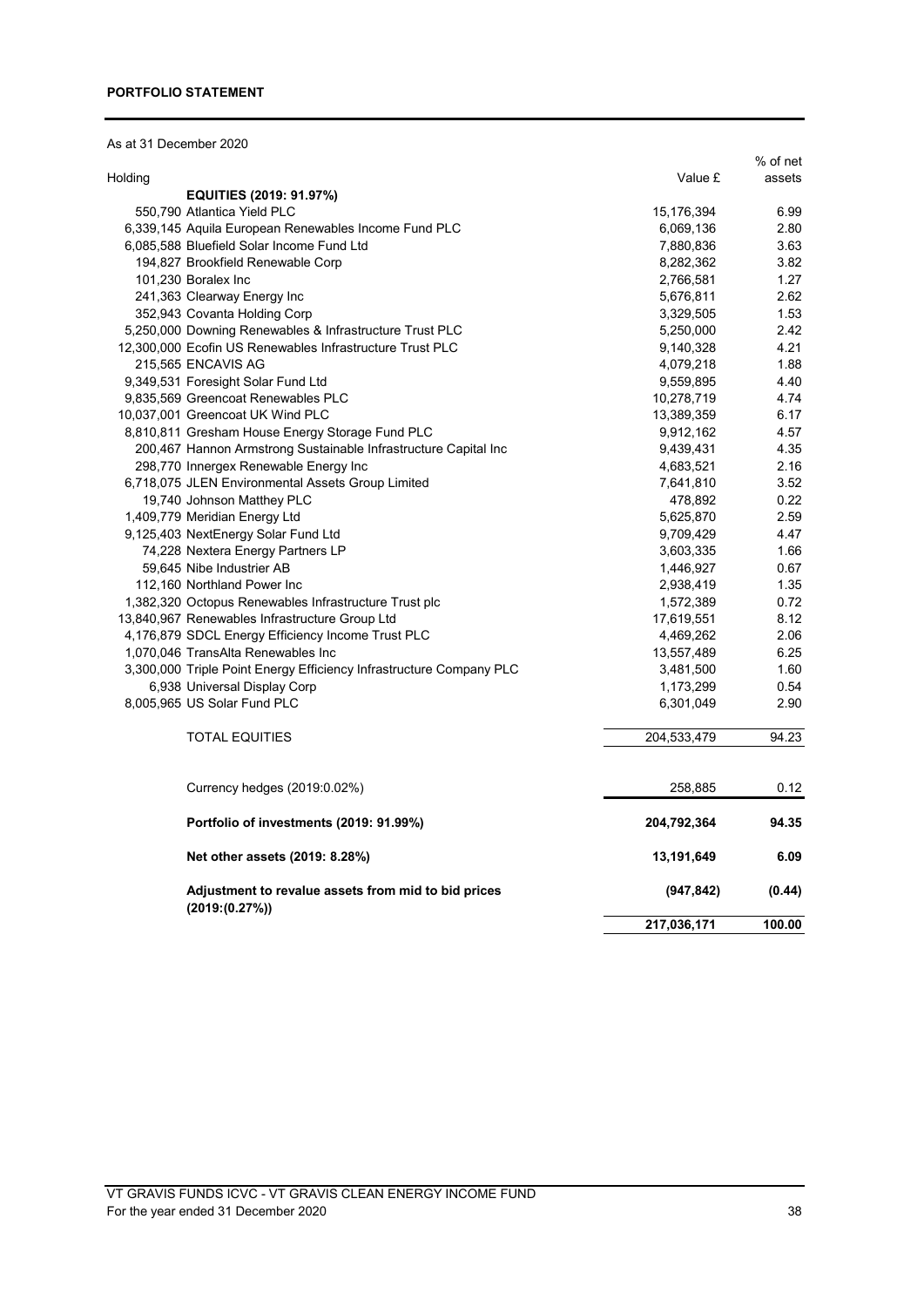|                                                           | £                      |
|-----------------------------------------------------------|------------------------|
| Total sales for the year (note 14)                        | 13,064,701             |
| <b>Brookfield Renewable Corp</b>                          | 1,768,195              |
| Brookfield Renewable Corp (CA)                            | 19                     |
| Corporate action (Merger)                                 | 17                     |
| First Solar Inc                                           | 143,725                |
| Hannon Armstrong Sustainable Infrastructure Capital Inc   | 861,867                |
| Nibe Industrier AB                                        | 113,911                |
| Pattern Energy Group Inc                                  | 5,903,117              |
| Renewables Infrastructure Group Ltd                       | 699,650                |
| SDCL Energy Efficiency Income Trust PLC                   | 1,077,391              |
| Siemens Gamesa Renewable Energy SA                        | 1,115,516              |
| Vestas Wind Systems A/S                                   | 1,381,293              |
|                                                           | £<br>141,295,779       |
| Total purchases for the year (note 14)                    |                        |
| Aquila European Renewables Income Fund PLC                | 4,712,985              |
| Atlantica Yield PLC                                       | 8,386,409              |
| <b>Bluefield Solar Income Fund Ltd</b>                    | 6,328,825              |
| Boralex Inc                                               | 1,892,672              |
| Clearway Energy Inc                                       | 2,876,361              |
| Covanta Holding Corp                                      | 1,800,345              |
| Downing Renewables & Infrastructure Trust PLC             | 5,250,000              |
| Ecofin US Renewables Trust                                | 9,164,469              |
| <b>ENCAVIS AG</b><br>Foresight Solar Fund Ltd             | 828,690                |
| Greencoat Renewables PLC                                  | 8,060,481<br>9,305,469 |
| <b>Greencoat UK Wind PLC</b>                              | 12,489,557             |
| Gresham House Energy Storage Fund PLC                     | 8,233,371              |
| Hannon Armstrong Sustainable Infrastructure Capital Inc   | 2,601,425              |
| Innergex Renewable Energy Inc                             | 1,993,647              |
| <b>JLEN Environmental Assets Group Limited</b>            | 5,091,928              |
| Johnson Matthey PLC                                       | 160,879                |
| Meridian Energy Ltd                                       | 2,024,254              |
| NextEnergy Solar Fund Ltd                                 | 7,306,896              |
| Nextera Energy Partners LP                                | 1,606,133              |
| Nibe Industrier AB                                        | 541,378                |
| Northland Power Inc                                       | 556,007                |
| Pattern Energy Group Inc                                  | 2,824,952              |
| Renewables Infrastructure Group Ltd                       | 14,851,157             |
| SDCL Energy Efficiency Income Trust PLC                   | 4,147,990              |
| Siemens Gamesa Renewable Energy SA                        | 415,140                |
| TerraForm Power Inc                                       | 2,143,801              |
| TransAlta Renewables Inc                                  | 6,057,429              |
| Triple Point Energy Efficiency Infrastructure Company PLC | 3,300,000              |
| Universal Display Corp                                    | 680,821                |
| US Solar Fund PLC                                         | 5,245,737              |
| Vestas Wind Systems A/S                                   | 416,571                |

The above purchases and sales represent all of the purchases and sales during the year.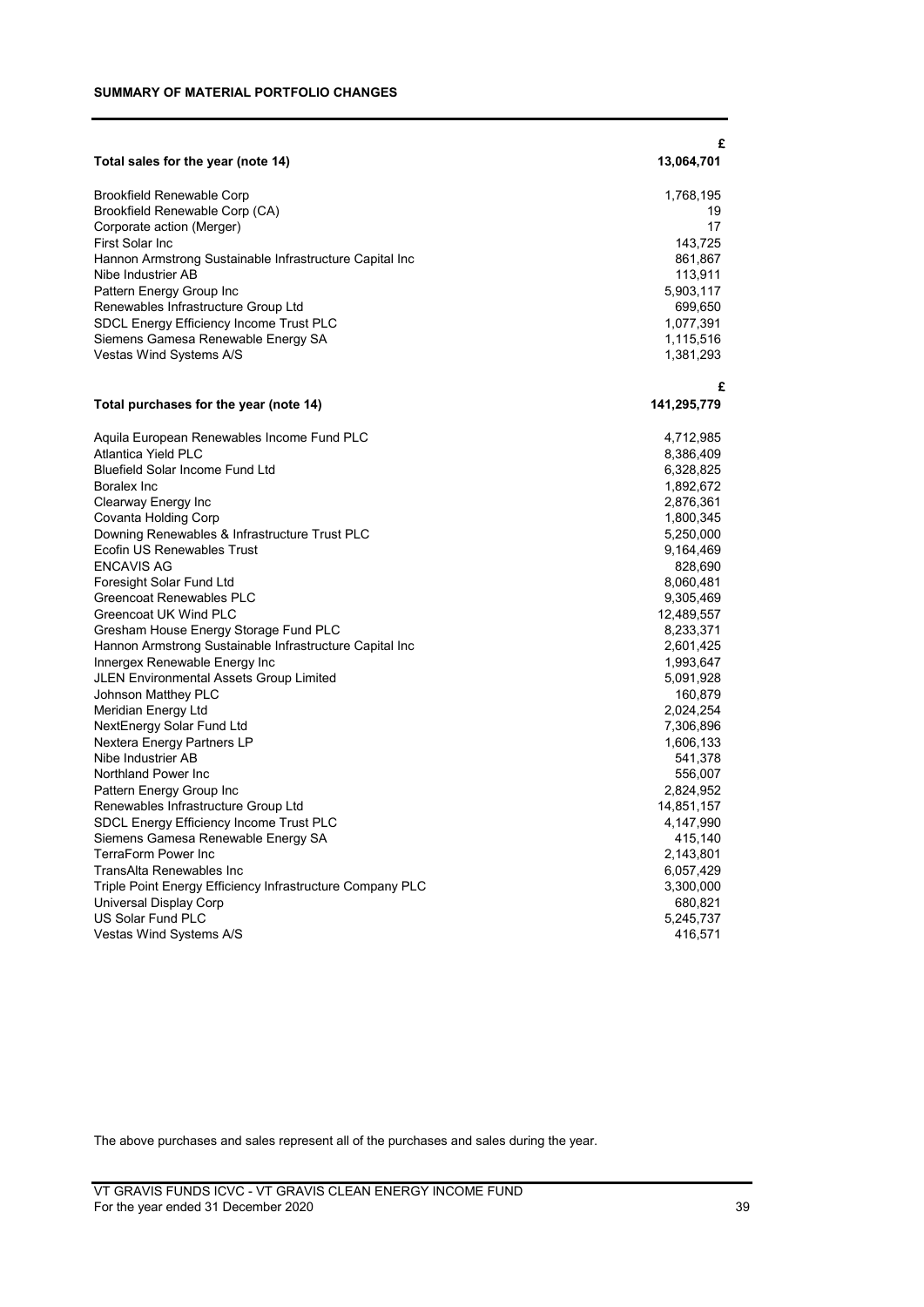### **STATEMENT OF TOTAL RETURN**

|                            | For the year ended 31 December 2020     |                |            |             |            |            |
|----------------------------|-----------------------------------------|----------------|------------|-------------|------------|------------|
|                            |                                         |                |            | 2020        | 2019       |            |
|                            |                                         | <b>Notes</b>   | £          | £           | £          | £          |
| Income                     |                                         |                |            |             |            |            |
|                            | Net capital gains                       | $\overline{2}$ |            | 30,496,501  |            | 4,752,296  |
|                            | Revenue                                 | 3              | 4,942,339  |             | 1,145,712  |            |
| Expenses                   |                                         | 4              | (985, 303) |             | (217, 321) |            |
|                            | Interest payable and similar charges    | 6              | (21,067)   |             |            |            |
|                            | Net revenue before taxation             |                | 3,935,969  |             | 928,391    |            |
| Taxation                   |                                         | 5              | (400, 415) |             | (67, 111)  |            |
| Net revenue after taxation |                                         |                |            | 3,535,554   |            | 861,280    |
|                            | Total return before distributions       |                |            | 34,032,055  |            | 5,613,576  |
|                            | Finance costs: distributions            | 6              |            | (3,859,641) |            | (856, 480) |
|                            | Changes in net assets attributable to   |                |            |             |            |            |
|                            | shareholders from investment activities |                |            | 30,172,414  |            | 4,757,096  |

### **STATEMENT OF CHANGES IN NET ASSETS ATTRIBUTABLE TO SHAREHOLDERS**

| For the year ended 31 December 2020                                                          |                |             |
|----------------------------------------------------------------------------------------------|----------------|-------------|
|                                                                                              | 2020           | 2019        |
|                                                                                              | £              | £           |
| Opening net assets attributable to shareholders                                              | 51,126,038     | 6,814,470   |
| Amounts receivable on creation of shares                                                     | 183.371.426    | 44,752,784  |
| Amounts payable on cancellation of shares                                                    | (50, 423, 661) | (5,766,100) |
| Dividend reinvested                                                                          | 2,732,765      | 561,963     |
| <b>Dilution levy</b>                                                                         | 57.189         | 5,825       |
| Changes in net assets attributable to shareholders from<br>investment activities (see above) | 30,172,414     | 4,757,096   |
| Closing net assets attributable to shareholders                                              | 217,036,171    | 51,126,038  |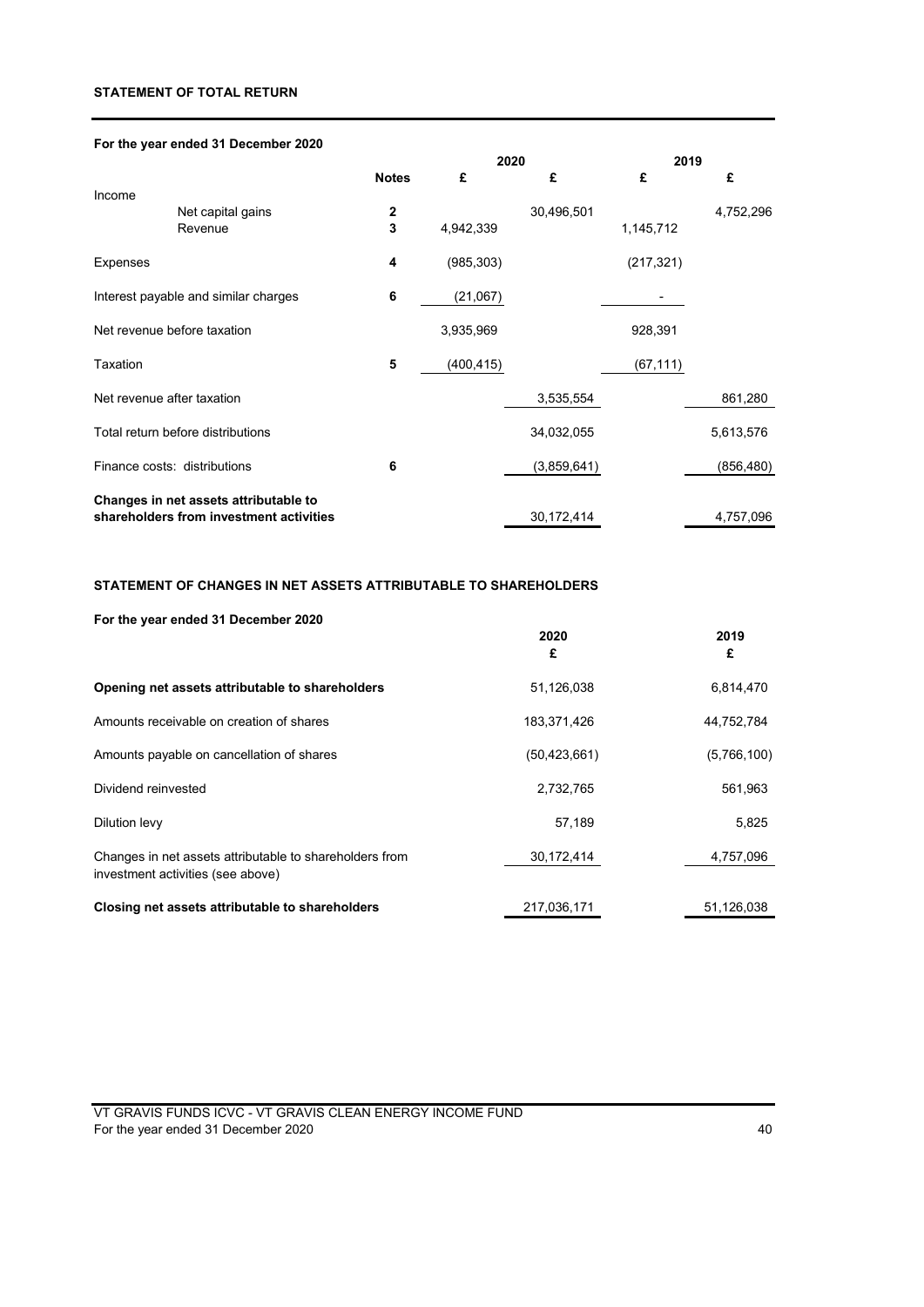### **BALANCE SHEET**

| As at 31 December 2020                  | <b>Notes</b> | 31.12.20   |             | 31.12.19   |            |
|-----------------------------------------|--------------|------------|-------------|------------|------------|
|                                         |              | £          | £           | £          | £          |
| <b>FIXED ASSETS</b>                     |              |            |             |            |            |
| Investment assets                       |              |            | 203,844,522 |            | 46,892,322 |
| <b>Current assets</b>                   |              |            |             |            |            |
| Debtors                                 | 7            | 6,617,888  |             | 1,746,131  |            |
| Cash and bank balances                  | 8            | 7,424,406  |             | 2,892,938  |            |
| <b>Total current assets</b>             |              |            | 14,042,294  |            | 4,639,069  |
| <b>Total assets</b>                     |              |            | 217,886,816 |            | 51,531,391 |
| <b>LIABILITIES</b>                      |              |            |             |            |            |
| <b>Creditors</b>                        |              |            |             |            |            |
| Distribution payable on income shares   |              | (658, 291) |             | (194, 665) |            |
| Creditors                               | 9            | (192, 354) |             | (210, 688) |            |
| <b>Total liabilities</b>                |              |            | (850, 645)  |            | (405, 353) |
|                                         |              |            |             |            |            |
| Net assets attributable to shareholders |              |            | 217,036,171 |            | 51,126,038 |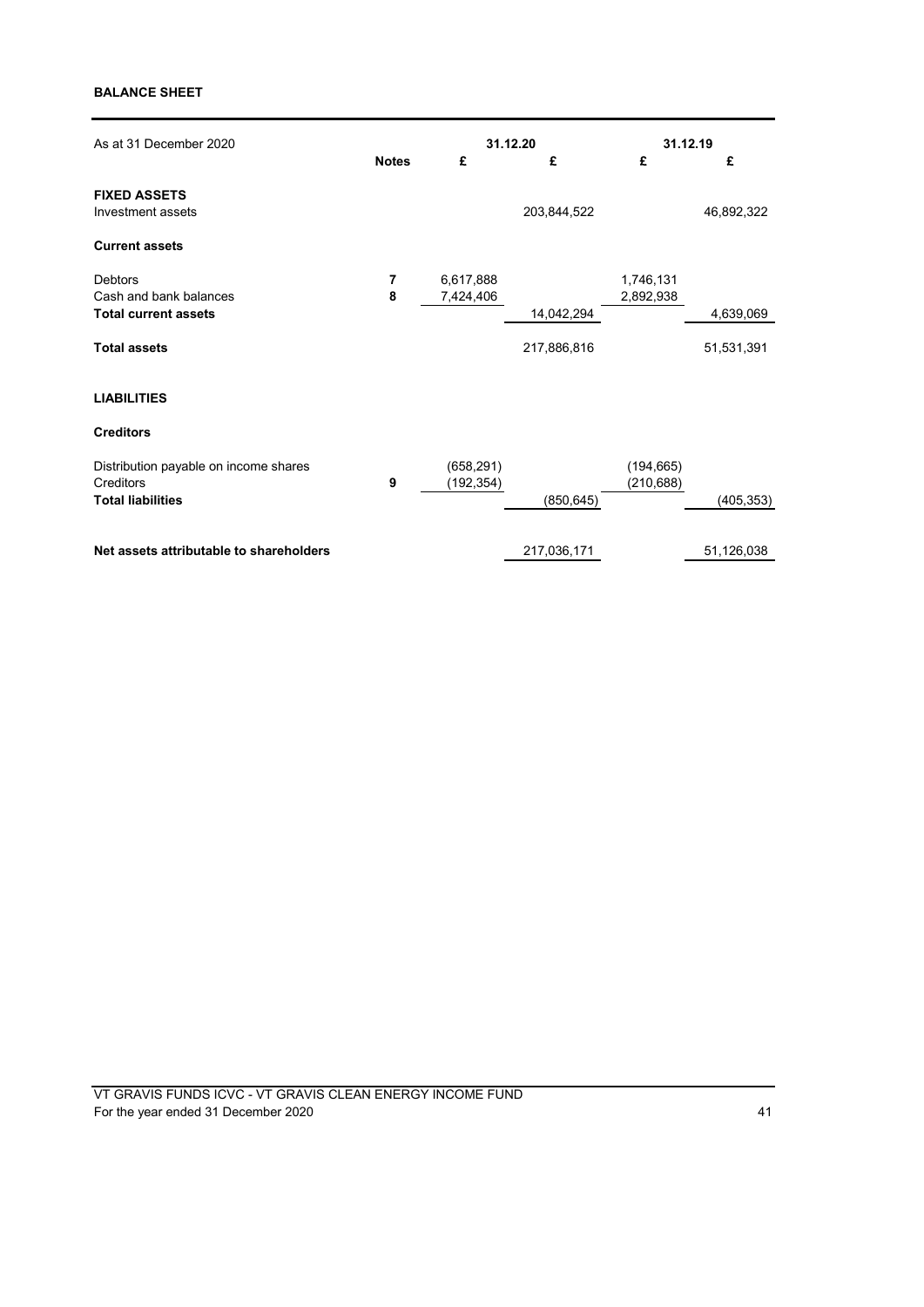#### **For the year ended 31 December 2020**

#### **1 Accounting policies**

(a) The financial statements have been prepared in compliance with FRS 102 and in accordance with the Statement of Recommended Practice for Authorised Funds (SORP) issued by the Investment Association (IA) in May 2014. The functional currency is Sterling.

(b) Dividends on equities are recognised when the security is quoted ex-dividend. Other revenue is accounted for on an accruals basis.

Equalisation received by the way of distributions from OEICs/unit trust investment is not included in revenue but is reflected as a reduction in the book cost of that investment.

(c) The ordinary element of stocks received in lieu of cash dividends is recognised as revenue of the Sub-fund, and where applicable is included in the distribution. In the case of enhanced stock dividend the value of the enhancement is treated as capital.

(d) Special dividends are treated as repayments of capital or revenue depending on the facts of each particular case.

(e) All expenses are accounted for on an accruals basis and, other than those relating to the buying and selling of investments which are charged to capital, all expenses of the Sub-fund were charged to revenue up to 13 October 2020. Expenses thereafter were charged to the capital of the Sub-fund.

(f) Where the revenue from investments exceeds the expenses of the Sub-fund, quarterly distributions are allocated to all holders of income and accumulation shares.

(g) The listed investments of the Sub-fund have been valued at bid market prices at the closing valuation point on 31 December 2020, whilst currency hedging contracts are marked to market based on the differential between the forward rate for currency of an equivalent duration and the contract rate.

(h) All transactions in foreign currencies are converted into Sterling at the rates of exchange ruling at the date of such transactions. Foreign currency assets and liabilities at the end of the accounting year are translated at the exchange rates at the closing valuation point on 31 December 2020.

(i) Deferred tax is recognised in respect of all timing differences that have originated but not reversed at the balance sheet date where transactions or events have occurred at that date that will result in an obligation to pay less or receive more tax.

Deferred tax assets are recognised only to the extent that the ACD considers that it is more likely than not there will be taxable profits from which underlying timing differences can be deducted.

(j) In certain circumstances the ACD may charge a dilution levy on the sale or repurchase of shares. The levy, which is paid into the Sub-fund, is intended to cover certain charges not included in the bid market value of the Sub-fund, used in calculating the share price, which could have a diluting effect on the performance of the Sub-fund.

(k) Equalisation will be applied to the Company. An allocation of income to be made in respect of each share issued or sold by the ACD during an accounting period in respect of which that income allocation is made may include a capital sum ("income equalisation") representing the ACD's best estimate of the amount of income included in the price of that share.

The amount of income equalisation in respect of any share may be the actual amount of income included in the issue price of the share in question or it may be an amount arrived at by taking the aggregate of the ACD's best estimate of the amounts of income included in the price of shares in that class issued or sold in the annual or interim period in question and dividing that aggregate by the number of those shares and applying the resultant average to each of the shares in question.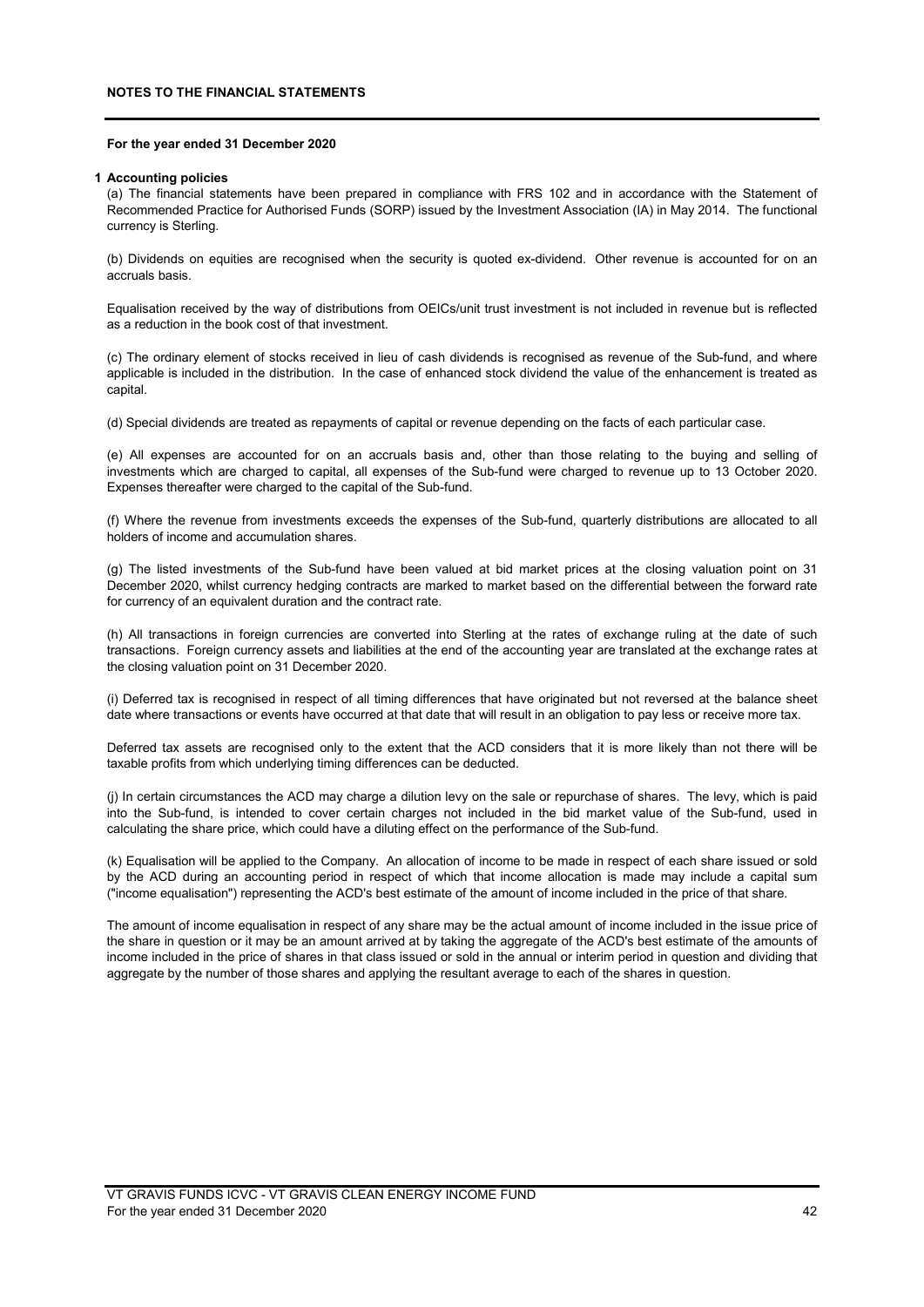| 2 Net capital gains<br>The net capital gains comprise:                                                                             | 2020<br>£    | 2019<br>£        |
|------------------------------------------------------------------------------------------------------------------------------------|--------------|------------------|
| Non-derivative securities gains                                                                                                    | 28,474,737   | 4,265,266        |
| Currency hedge gain                                                                                                                | 2,148,290    | 386,647          |
| Currency (losses)/gains                                                                                                            | (124, 979)   | 102,744          |
| Transaction charges (custodian)                                                                                                    | (1, 547)     | (2,361)          |
| Total net capital gains                                                                                                            | 30,496,501   | 4,752,296        |
|                                                                                                                                    |              |                  |
| 3 Revenue                                                                                                                          | 2020         | 2019             |
|                                                                                                                                    | £            | £                |
| <b>UK dividends</b>                                                                                                                | 706,705      | 174,005          |
| Overseas dividends                                                                                                                 | 4,107,123    | 920,317          |
| Taxable dividends                                                                                                                  | 9,114        | $\blacksquare$   |
| Annual management charge rebate                                                                                                    | 117,270      | 49,562           |
| <b>Bank interest</b>                                                                                                               | 2,127        | 1,828            |
| Total revenue                                                                                                                      | 4,942,339    | 1,145,712        |
| 4 Expenses                                                                                                                         | 2020<br>£    | 2019<br>£        |
| Payable to the Authorised Corporate Director,<br>associates of the Authorised Corporate Director,<br>and agents of either of them: |              |                  |
| Annual management charge                                                                                                           | 851,034      | 175,107          |
| Payable to the depositary, associates of the<br>depositary, and agents of either of them:                                          |              |                  |
| Depositary fee                                                                                                                     | 44,588       | 17,951           |
| Safe custody fee                                                                                                                   | 4,995        | 1,031            |
|                                                                                                                                    | 49,583       | 18,982           |
|                                                                                                                                    |              |                  |
| Other expenses:                                                                                                                    |              |                  |
| Audit fee<br>FCA fee                                                                                                               | 8,311        | 8,101            |
|                                                                                                                                    | 50<br>76,325 | (22)             |
| Other expenses                                                                                                                     | 84,686       | 15,153<br>23,232 |
|                                                                                                                                    |              |                  |
| Total expenses                                                                                                                     | 985,303      | 217,321          |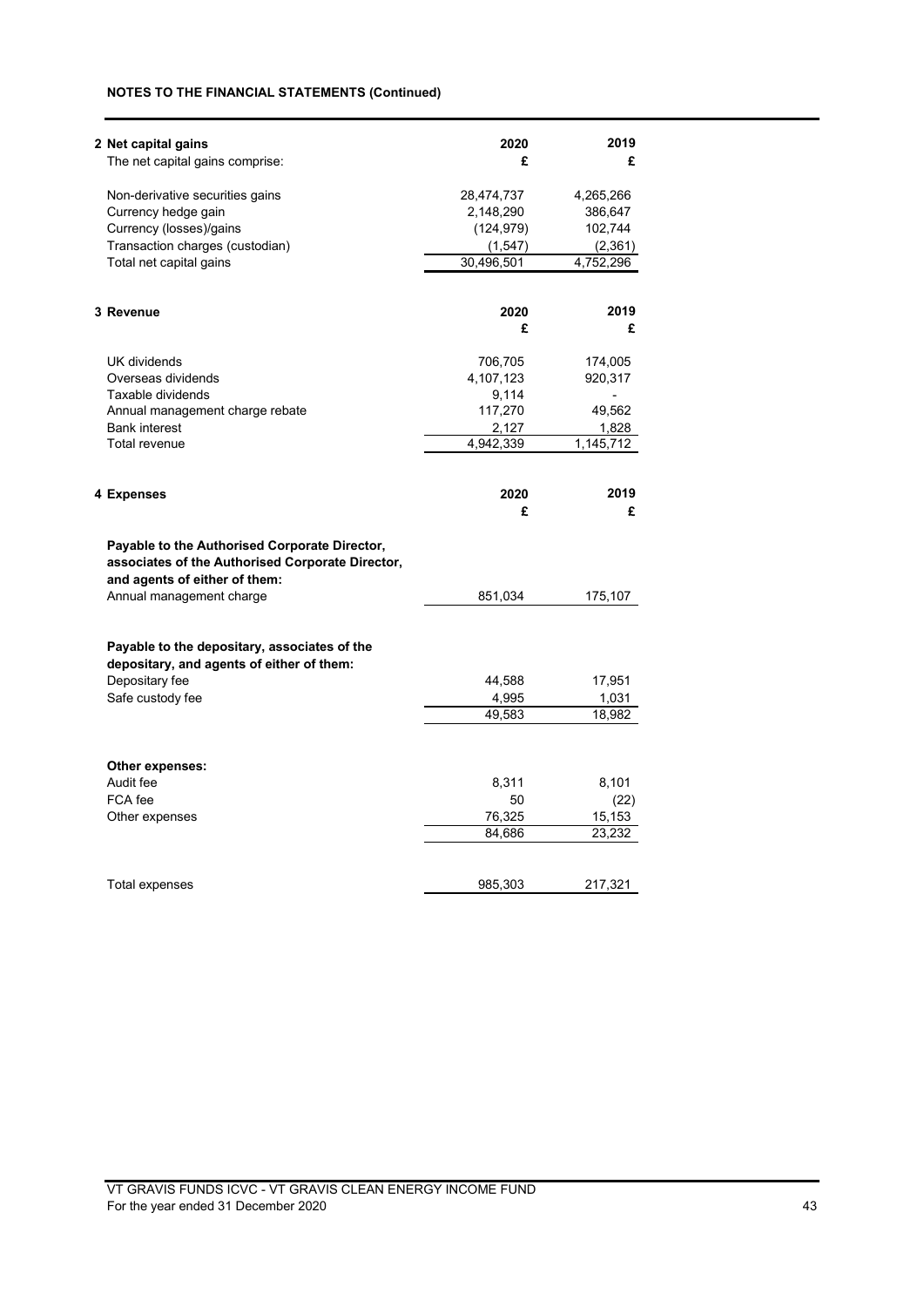| 5 Taxation                                            | 2020      | 2019       |
|-------------------------------------------------------|-----------|------------|
|                                                       | £         | £          |
| (a) Analysis of charge in the year                    |           |            |
| Irrecoverable overseas withholding tax                | 400,415   | 67,111     |
| Total tax charge for the year (note 5b)               | 400.415   | 67,111     |
| (b) Factors affecting current tax charge for the year |           |            |
| The tax assessed for the year is lower than the       |           |            |
| standard rate of corporation tax in the UK for an     |           |            |
| open-ended investment company 20.00%                  |           |            |
| (2019: 20.00%). The differences are explained below:  |           |            |
| Net revenue before taxation                           | 3,935,969 | 928,391    |
| Corporation tax at 20.00% (2019: 20.00%)              | 787,194   | 185,678    |
| Effects of:                                           |           |            |
| Revenue not subject to UK corporation tax             | (962,766) | (218, 864) |
| Current year expenses not utilised                    | 175,572   | 33,186     |
| Irrecoverable overseas withholding tax                | 400,415   | 67,111     |
| Total tax charge for year (note 5a)                   | 400,415   | 67,111     |

**(c) Provision for deferred taxation**

At 31 December 2020 there is a potential deferred tax asset of £218,638 (31 December 2019: £43,066) in relation to surplus management expenses. It is unlikely the Sub-fund will generate sufficient taxable profits in the future to utilise this amount and therefore no deferred tax asset has been recognised.

| 6 Finance costs                                 | 2020      | 2019       |
|-------------------------------------------------|-----------|------------|
|                                                 | £         | £          |
| Interim dividend distributions                  | 2,593,850 | 545,590    |
| Final dividend distribution                     | 1,755,674 | 492,584    |
|                                                 | 4.349.524 | 1,038,174  |
| Add: Revenue deducted on cancellation of shares | 224,604   | 1,582      |
| Deduct: Revenue received on issue of shares     | (714,487) | (183, 276) |
| Net distribution for the year                   | 3,859,641 | 856,480    |
| Interest payable and similar charges            | 21,067    |            |
| <b>Total finance costs</b>                      | 3,880,708 | 856,480    |
| <b>Reconciliation of distributions</b>          |           |            |
| Net revenue after taxation                      | 3,535,554 | 861,280    |
| Expenses met by capital                         | 341,940   |            |
| Balance brought forward                         |           | (4,800)    |
| Net distribution for the year                   | 3,877,494 | 856,480    |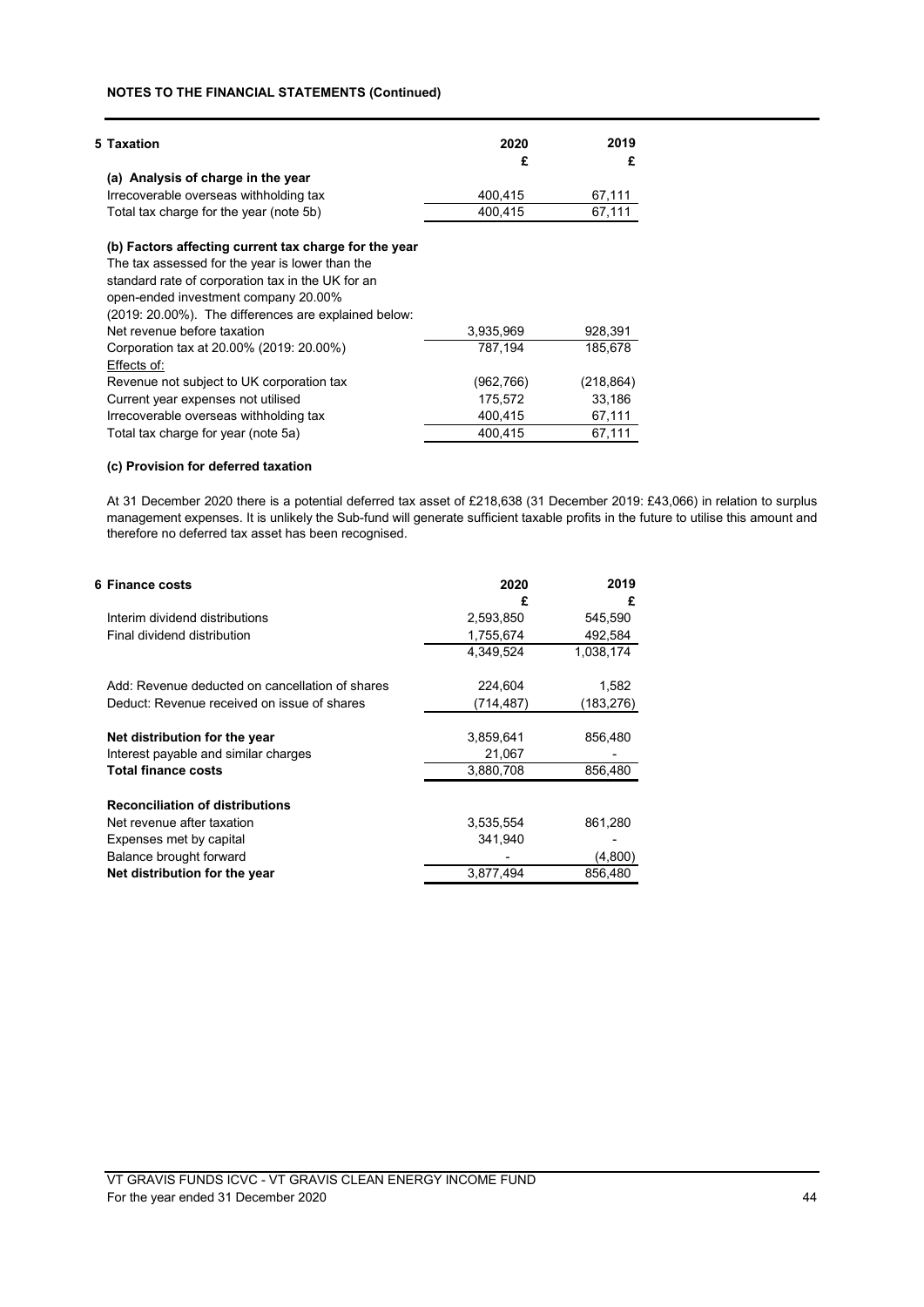| <b>7 Debtors</b>                             | 31.12.20<br>£  | 31.12.19  |
|----------------------------------------------|----------------|-----------|
| Amounts receivable on issue of shares        | 5,249,332      | 1,229,430 |
| Annual management charge rebate receivable   | 9,576          | 89,197    |
| Amounts receivable on outstanding sales      | 934,846        | 244,847   |
| Prepayments                                  | 69             | 3         |
| Accrued revenue: dividends                   | 424,065        | 174,834   |
| : withholding tax reclaimable                | L,             | 7,820     |
| <b>Total debtors</b>                         | 6,617,888      | 1,746,131 |
|                                              |                |           |
| 8 Cash and bank balances                     | 31.12.20       | 31.12.19  |
|                                              | £              | £         |
| Cash and bank balances                       | 7,424,406      | 2,892,938 |
| 9 Creditors                                  | 31.12.20       | 31.12.19  |
|                                              | £              |           |
| Outstanding payable on outstanding purchases | 32,519         | 13        |
| Payable to the ACD                           | 132,300        | 179,597   |
| Other accrued expenses                       | 27,535         | 31,078    |
| <b>Total creditors</b>                       | 192,354        | 210,688   |
| 10 Shares held                               |                |           |
| Shares held - C Net Income GBP               |                |           |
| Opening shares at 01.01.20                   | 15,915,489     |           |
| Shares issued during the year                | 28,958,681     |           |
| Shares cancelled during the year             | (7,260,467)    |           |
| Shares converted during the year             | (3,310,621)    |           |
| Closing shares as at 31.12.20                | 34,303,082     |           |
| <b>Shares held - C Net Accumulation GBP</b>  |                |           |
| Opening shares at 01.01.20                   | 21,368,385     |           |
| Shares issued during the year                | 70,377,320     |           |
| Shares cancelled during the year             | (24, 573, 415) |           |
| Shares converted during the year             | (2, 189, 778)  |           |
| Closing shares as at 31.12.20                | 64,982,512     |           |
| Shares held - I Net Income GBP               |                |           |
| Opening shares at 01.01.20                   | 137,294        |           |
| Shares issued during the year                | 17,354,460     |           |
| Shares cancelled during the year             | (183, 742)     |           |
| Shares converted during the year             | 3,763,241      |           |
| Closing shares as at 31.12.20                | 21,071,253     |           |
|                                              |                |           |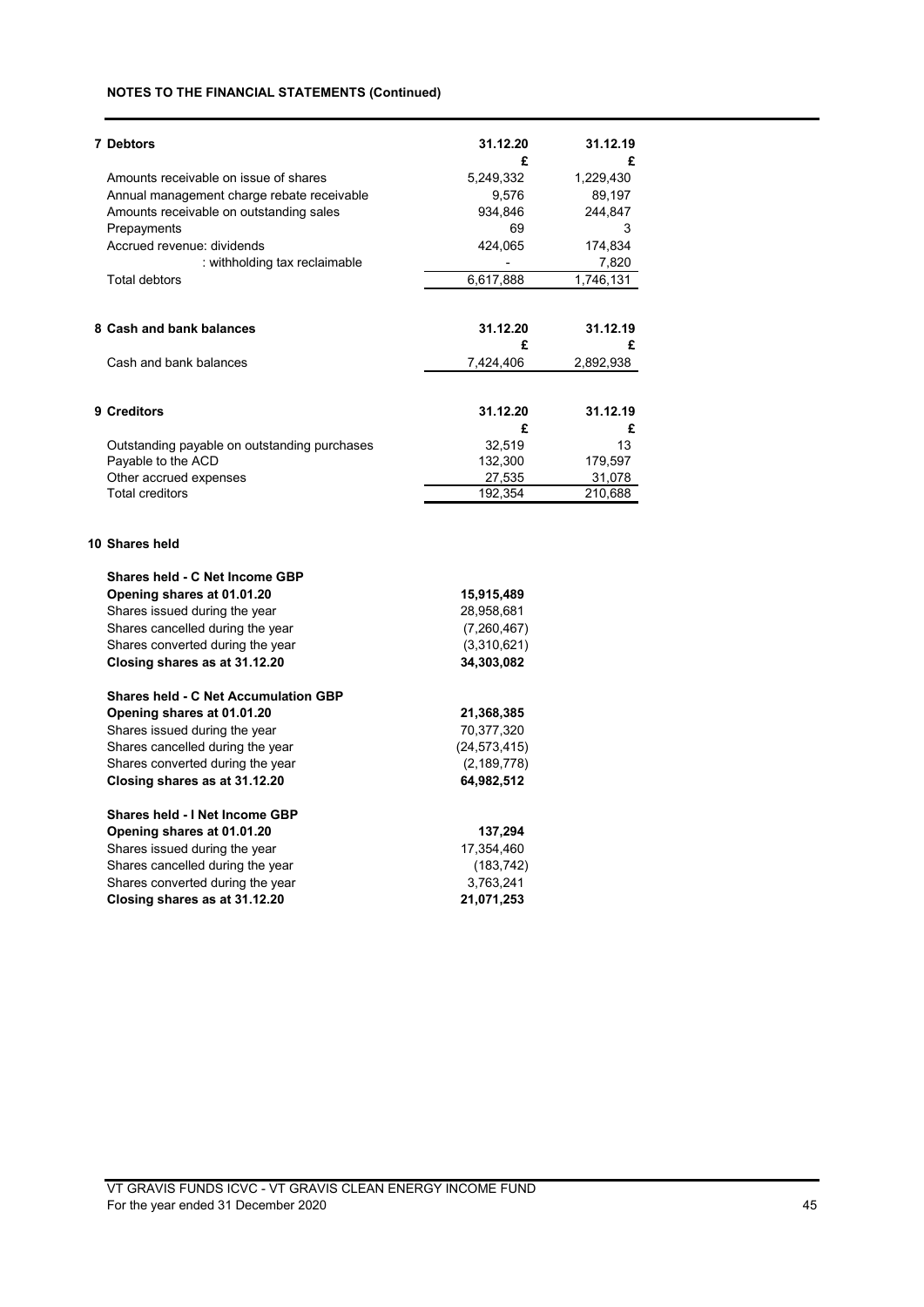### **10 Shares held (continued)**

| Shares held - I Net Accumulation GBP          |             |
|-----------------------------------------------|-------------|
| Opening shares at 01.01.20                    | 1,463,389   |
| Shares issued during the year                 | 15,098,683  |
| Shares cancelled during the year              | (4,505,632) |
| Shares converted during the year              | 2.323.061   |
| Closing shares as at 31.12.20                 | 14,379,501  |
| Shares held - C Net Accumulation EUR (Hedged) |             |
| Opening shares at 01.01.20                    | 9.331       |
| Shares issued during the year                 |             |
| Shares cancelled during the year              |             |
| Shares converted during the year              |             |
| Closing shares as at 31.12.20                 | 9.331       |

### **11 Risk management policies**

In pursuing its investment objective as stated on page 32, the Sub-fund holds a number of financial instruments. The Subfund's financial instruments comprise securities and other investments, currency hedges, cash balances, debtors and creditors that arise directly from its operations, for example, in respect of sales and purchases awaiting settlement, amounts receivable for issues and payable for redemptions and debtors for accrued revenue.

The main risks arising from the Sub-fund's financial instruments, those of its underlying holdings and the ACD's policies for managing these risks are summarised below. These policies have been applied throughout the year.

#### **Market price risk**

Market price risk is the risk that the value of the Sub-fund's investment holdings will fluctuate as a result of changes in market prices caused by factors other than interest rate or foreign currency movement. Market price risk arises mainly from uncertainty about future prices of financial instruments the Sub-fund holds. It represents the potential loss the Sub-fund might suffer through holding market positions in the face of price movements.

The Sub-fund's investment portfolio is exposed to market price fluctuations, which are monitored by the ACD in pursuance of the investment objective and policy as set out in the Prospectus.

Adherence to investment guidelines and to investment and borrowing powers set out in the Instrument of Incorporation, the Prospectus and in the rules of the Financial Conduct Authority's Collective Investment Schemes Sourcebook mitigates the risk of excessive exposure to any particular type of security or issuer.

If market prices at the balance sheet date had been 10% higher or lower while all other variables remained constant, the return attributable to ordinary shareholders and equity for the year ended 31.12.20 would have increased/decreased by £20,384,452 (2019: £4,689,232).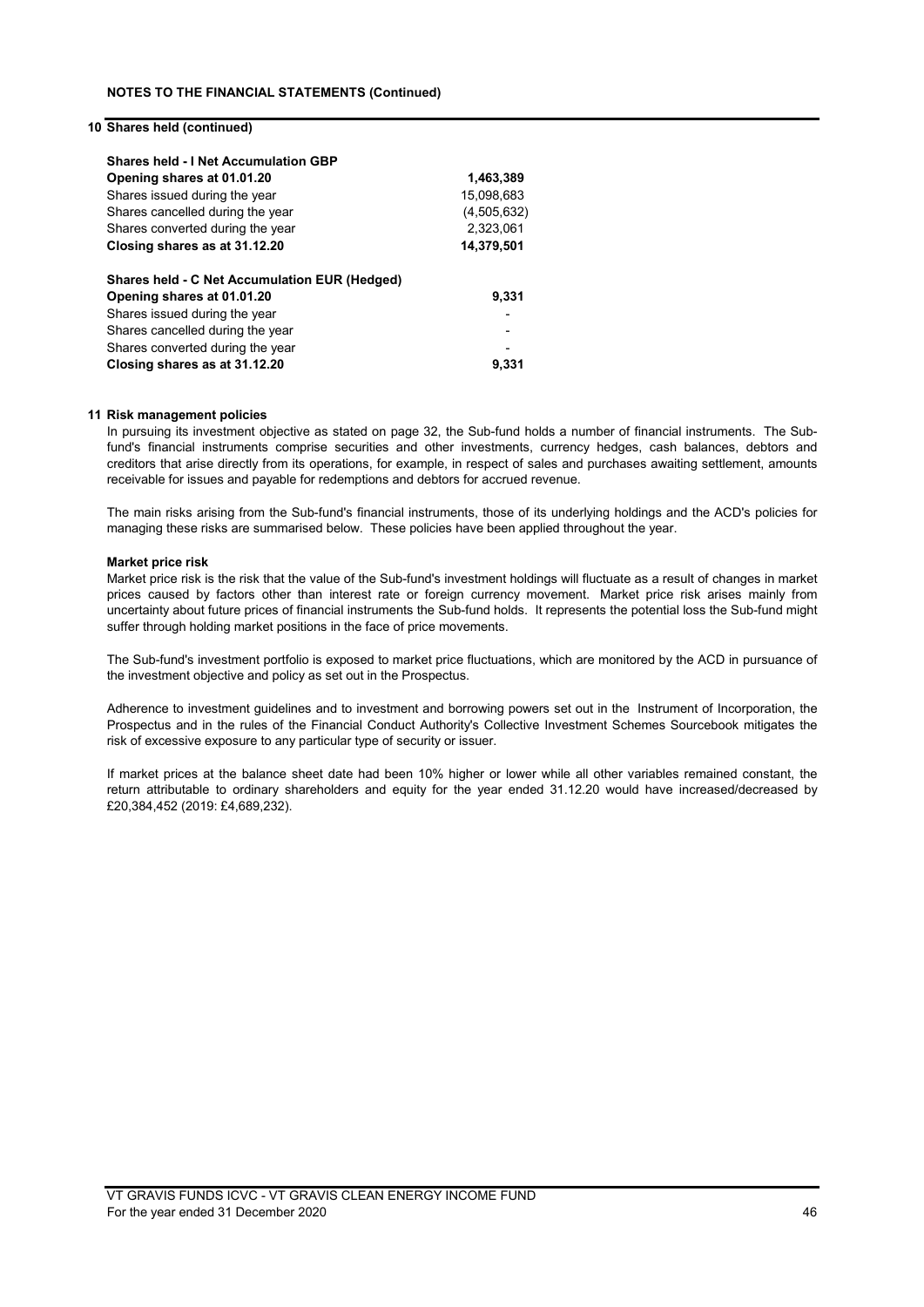### **11 Risk management policies (continued)**

### **Foreign currency risk**

Foreign currency risk is the risk that the value of the Sub-fund's investment holdings will fluctuate as a result of changes in foreign currency exchange rates.

Net currency monetary assets and liabilities consist of:

|                    | Net monetary assets and |           |                     |            |                  |            |
|--------------------|-------------------------|-----------|---------------------|------------|------------------|------------|
|                    | liabilities             |           | Non-monetary assets |            | Total net assets |            |
|                    |                         |           |                     |            |                  |            |
|                    | 31.12.20                | 31.12.19  | 31.12.20            | 31.12.19   | 31.12.20         | 31.12.19   |
| Sterling           | 13,191,649              | 4,087,148 | 90,583,623          | 19.144.913 | 103,775,272      | 23,232,061 |
| <b>US Dollars</b>  |                         | 89.771    | 62,151,795          | 16,046,492 | 62,151,795       | 16,136,263 |
| Euro               |                         | 4,807     | 20,265,494          | 3,206,444  | 20,265,494       | 3,211,251  |
| Canadian Dollars   |                         | 50,742    | 23,883,653          | 5,881,133  | 23,883,653       | 5,931,875  |
| Swedish Krona      |                         |           | 1,445,859           | 542,761    | 1,445,859        | 542,761    |
| Danish Krone       |                         | 1,248     |                     | 500,319    |                  | 501,567    |
| New Zealand Dollar |                         |           | 5,514,098           | 1,570,260  | 5,514,098        | 1,570,260  |
| Total              | 13,191,649              | 4,233,716 | 203,844,522         | 46,892,322 | 217,036,171      | 51,126,038 |

### **Interest rate risk**

The table below details the interest rate risk profile at the balance sheet date:

| 31.12.20                  |                      |                  |              |
|---------------------------|----------------------|------------------|--------------|
|                           |                      | <b>Financial</b> |              |
|                           | <b>Floating rate</b> | assets not       |              |
|                           | financial            | carrying         |              |
| Currency                  | assets               | interest         | Total        |
|                           | £                    | £                | £            |
| Sterling                  | 7,424,403            | 182,715,001      | 190,139,404  |
| <b>US Dollars</b>         |                      | 16,046,492       | 16,046,492   |
| Euro                      | 3                    | 3,206,444        | 3,206,447    |
| Canadian Dollars          |                      | 5,881,133        | 5,881,133    |
| Swedish Krona             |                      | 542,761          | 542,761      |
| Danish Krone              |                      | 500,319          | 500,319      |
| <b>New Zealand Dollar</b> |                      | 1,570,260        | 1,570,260    |
| Total                     | 7,424,406            | 210,462,410      | 217,886,816  |
|                           |                      | <b>Financial</b> |              |
|                           | <b>Floating rate</b> | liabilities not  |              |
|                           | financial            | carrying         |              |
|                           | liabilities          | interest         | <b>Total</b> |
|                           |                      | £                | £            |
| Sterling                  |                      | (850,645)        | (850, 645)   |
| Total                     |                      | (850, 645)       | (850, 645)   |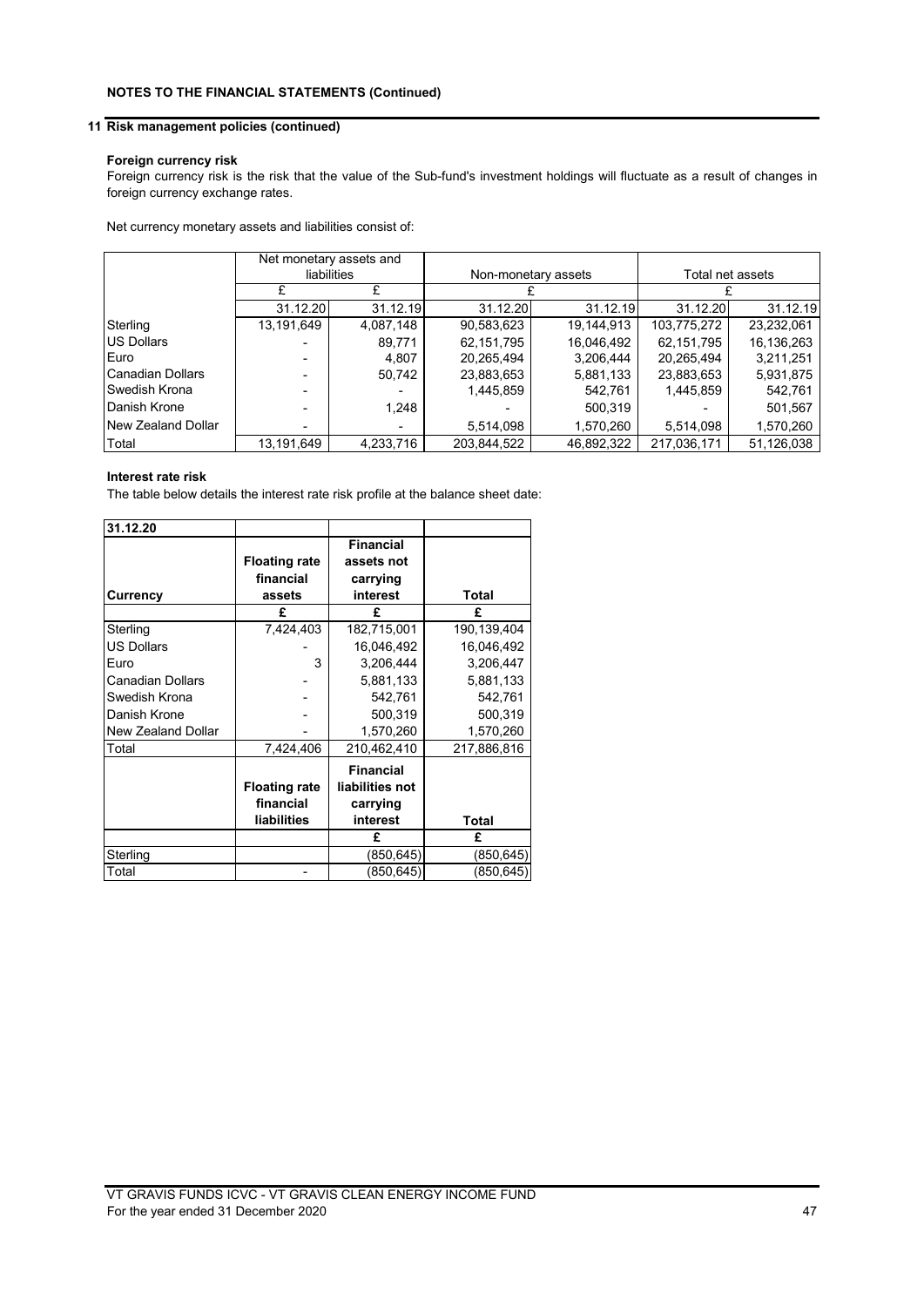### **11 Risk management policies (continued)**

### **Interest rate risk (continued)**

| 31.12.19                  |                      |                  |              |
|---------------------------|----------------------|------------------|--------------|
|                           |                      | <b>Financial</b> |              |
|                           | <b>Floating rate</b> | assets not       |              |
|                           | financial            | carrying         |              |
| Currency                  | assets               | interest         | Total        |
|                           | £                    | £                | £            |
| Sterling                  | 2,892,936            | 20,744,476       | 23,637,412   |
| <b>US Dollars</b>         |                      | 16,136,263       | 16,136,263   |
| Euro                      | $\overline{2}$       | 3,211,251        | 3,211,253    |
| <b>Canadian Dollars</b>   |                      | 5,931,875        | 5,931,875    |
| Swedish Krona             |                      | 542,761          | 542,761      |
| Danish Krone              |                      | 501,567          | 501,567      |
| <b>New Zealand Dollar</b> |                      | 1,570,260        | 1,570,260    |
| Total                     | 2,892,938            | 48,638,453       | 51,531,391   |
|                           |                      | <b>Financial</b> |              |
|                           | <b>Floating rate</b> | liabilities not  |              |
|                           | financial            | carrying         |              |
|                           | liabilities          | interest         | <b>Total</b> |
|                           |                      | £                | £            |
| Sterling                  |                      | (405, 353)       | (405,353)    |
| Total                     |                      | (405,353)        | (405,353)    |

Interest rate risk is the risk that the value of the Sub-fund's investment holdings will fluctuate as a result of changes in interest rates.

### **Maturity of financial liabilities**

The financial liabilities of the Sub-fund as at 31 December 2020 are payable either within one year or on demand.

#### **Liquidity risk**

The Sub-fund's assets comprise mainly of readily realisable securities. The main liability of the Sub-fund is the redemption of any shares that the investors wish to sell. Assets of the Sub-fund may need to be sold if insufficient cash is available to finance such redemptions.

### **Credit risk**

Certain transactions in securities that the Sub-fund enters into expose it to the risk that the counterparty will not deliver the investment for a purchase, or cash for a sale after the Sub-fund has fulfilled its responsibilities. The Sub-fund only buys and sells investments through brokers which have been approved by the ACD as acceptable counterparties and fund management companies. In addition, limits are set to the exposure to any individual broker that may exist at any time and changes in broker's financial ratings are reviewed.

Credit risk also arises on cash held within financial institutions. Credit risk on cash balances is mitigated by ensuring that cash is held with financial institutions that are at least investment grade credit related.

#### **Fair value disclosure**

The fair value hierarchy is intended to prioritise the inputs that are used to measure the fair value of assets and liabilities. The highest priority is given to quoted prices and the lowest priority to un-observable inputs. The criteria applied to the fair values levels in these financial statements are as follows:

- A Fair value based on a quoted price for an identical instrument in an active market.
- B Fair value based on the price of a recent transaction for an identical instrument.
- C1 Fair value based on a valuation technique using observable market data.

C2 Fair value based on a valuation technique that relies significantly on non-observable market data.

| Valuation Technique                                             | Assets<br>(E000's) | Liabilities (£000's) |
|-----------------------------------------------------------------|--------------------|----------------------|
| A Quoted prices for identical instruments in active<br>Imarkets | 203,586            |                      |
| C1 Valuation technique using observable market data             | 259                |                      |
| Total                                                           | 203.845            |                      |

VT GRAVIS FUNDS ICVC - VT GRAVIS CLEAN ENERGY INCOME FUND For the year ended 31 December 2020 48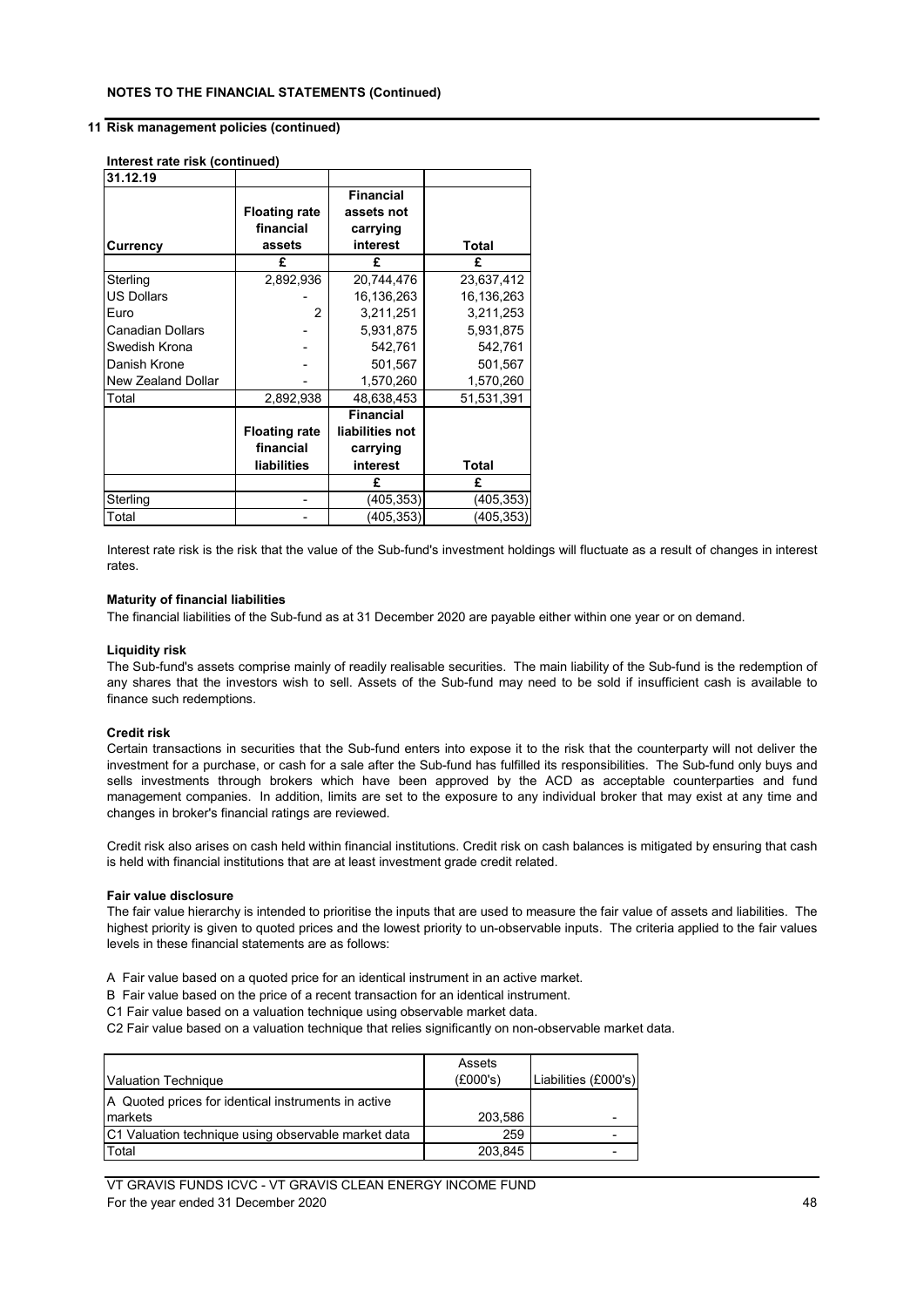### **12 Contingent assets and liabilities**

At 31 December 2020, the Sub-fund had no contingent liabilities or commitments (31 December 2019: £nil).

#### **13 Post balance sheet events**

As indicated in the accounting policies in Note 1, the investments have been valued at the closing valuation point on 31 December 2020. Since that date, the Sub-fund's quoted price has moved as follows for each share class:

|                                       | Price (GBp) at  | Price (GBp) at       |
|---------------------------------------|-----------------|----------------------|
|                                       | 31 December     | <b>30 April 2021</b> |
| <b>Share class</b>                    | 2020            |                      |
| Class C Net Income GBP                | 154.5072        | 148.2262             |
| Class C Net Accumulation GBP          | 173.5031        | 167.9133             |
| Class I Net Income GBP                | 135.1973        | 129.7689             |
| Class I Net Accumulation GBP          | 165.0534        | 159.7860             |
|                                       | Price (EURc) at | Price (EURc)         |
|                                       | 31 December     | at 30 April          |
| <b>Share class</b>                    | 2020            | 2021                 |
| Class C Net Accumulation EUR (Hedged) | 178.4782        | 172.2038             |

#### **14 Direct transaction costs**

|                                                | 2020             |            | 2019       |            |  |
|------------------------------------------------|------------------|------------|------------|------------|--|
| Analysis of total purchase costs               | £                | %          | £          | $\%$       |  |
| Purchases in the year before                   |                  |            |            |            |  |
| transaction costs                              | 141,140,644      |            | 38,102,188 |            |  |
| Commissions                                    | 42.695           | 0.03%      | 15,354     | 0.04%      |  |
| Taxes                                          | 112,360          | 0.08%      | 12,785     | 0.03%      |  |
| Levies                                         | 80               | $0.00\%$   | 87         | $0.00\%$   |  |
| Total purchase costs                           | 155,135<br>0.11% |            | 28,226     | 0.07%      |  |
| Total purchases including transaction<br>costs | 141,295,779      | 38,130,414 |            |            |  |
| Analysis of total sale costs                   |                  |            |            |            |  |
| Sales in the year before<br>transaction costs  | 13,068,500       |            | 2,036,324  |            |  |
| Commissions                                    | (3,710)          | $(0.03\%)$ | (1,070)    | $(0.05\%)$ |  |
| Levies                                         | (89)             | $(0.00\%)$ | (27)       | $(0.00\%)$ |  |
| Total sale costs                               | (3,799)          | $(0.03\%)$ | (1,097)    | (0.05%)    |  |
| Total sales net of transaction costs           | 13,064,701       |            | 2,035,227  |            |  |

The following represents the total of each type of transaction cost, expressed as a percentage of the Sub-fund's average net asset value in the year:

|             |         | 2020 % of average net<br>£ asset value |        |          |
|-------------|---------|----------------------------------------|--------|----------|
| Commissions | 46.405  | 0.04%                                  | 16.424 | 0.03%    |
| Taxes       | 112,360 | 0.11%                                  | 12.785 | 0.03%    |
| Levies      | 169     | $0.00\%$                               | 114    | $0.00\%$ |
|             | 158.934 | 0.15%                                  | 29.323 | 0.06%    |

VT GRAVIS FUNDS ICVC - VT GRAVIS CLEAN ENERGY INCOME FUND For the year ended 31 December 2020 49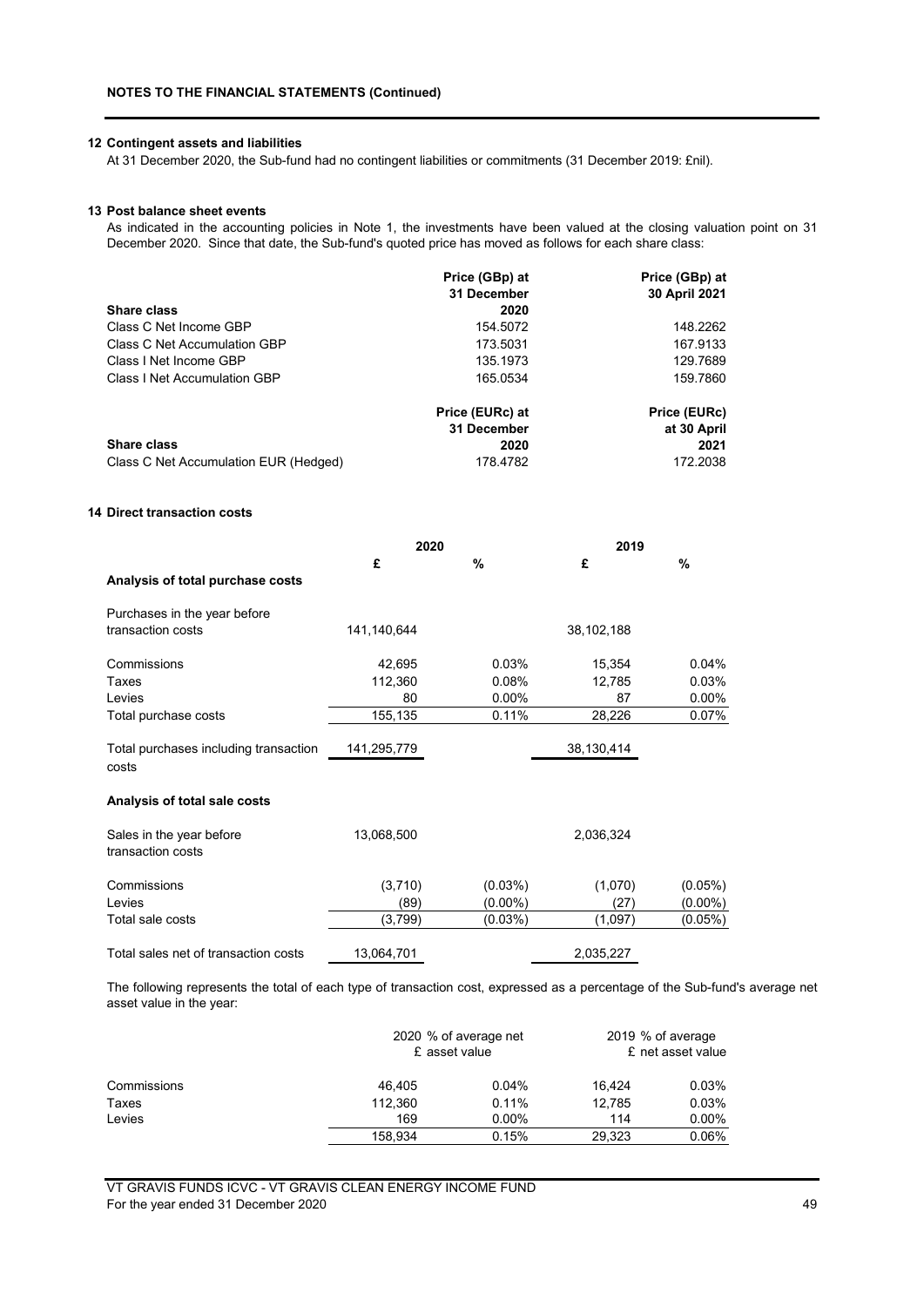### **Interim distributions in pence per share for GBP holdings and cent per share for EUR holdings**

Group 1: Shares purchased prior to 01 January 2020 Group 2 : Shares purchased 01 January 2020 to 31 March 2020

| Payment<br>date | Unit Type | <b>Share Class</b>     | Net<br>Revenue | Equalisation<br>2020 | <b>Distribution</b><br>paid/allocated | <b>Distribution</b><br>paid/allocated 2019 |
|-----------------|-----------|------------------------|----------------|----------------------|---------------------------------------|--------------------------------------------|
|                 |           |                        | 2020           |                      | 2020                                  |                                            |
| 30.04.20        | group 1   | C Net Income GBP       | 0.9308         |                      | 0.9308                                | 1.0430                                     |
| 30.04.20        | group 2   | C Net Income GBP       | 0.6146         | 0.3162               | 0.9308                                | 1.0430                                     |
| 30.04.20        | group 1   | I Net Income GBP       | 0.7943         |                      | 0.7943                                |                                            |
| 30.04.20        | group 2   | I Net Income GBP       | 0.4516         | 0.3427               | 0.7943                                |                                            |
| 30.04.20        | group 1   | C Net Acc GBP          | 1.0089         |                      | 1.0089                                | 1.0892                                     |
| 30.04.20        | group 2   | C Net Acc GBP          | 0.6134         | 0.3955               | 1.0089                                | 1.0892                                     |
| 30.04.20        | group 1   | I Net Acc GBP          | 0.9485         |                      | 0.9485                                | 1.0847                                     |
| 30.04.20        | group 2   | I Net Acc GBP          | 0.3569         | 0.5916               | 0.9485                                | 1.0847                                     |
| 30.04.20        | group 1   | C Net Acc EUR (Hedged) | 0.8908         |                      | 0.8908                                |                                            |
| 30.04.20        | group 2   | C Net Acc EUR (Hedged) | 0.8908         |                      | 0.8908                                |                                            |

### **Interim distributions in pence per share for GBP holdings and cent per share for EUR holdings**

Group 1: Shares purchased prior to 01 April 2020

Group 2 : Shares purchased 01 April 2020 to 30 June 2020

| Payment  | Unit Type | <b>Share Class</b>     | Net     | Equalisation | <b>Distribution</b> | <b>Distribution</b> |
|----------|-----------|------------------------|---------|--------------|---------------------|---------------------|
| date     |           |                        | Revenue | 2020         | paid/allocated      | paid/allocated 2019 |
|          |           |                        | 2020    |              | 2020                |                     |
| 31.07.20 | group 1   | C Net Income GBP       | 1.2533  |              | 1.2533              | 1.2022              |
| 31.07.20 | group 2   | C Net Income GBP       | 0.7411  | 0.5122       | 1.2533              | 1.2022              |
|          |           |                        |         |              |                     |                     |
| 31.07.20 | group 1   | I Net Income GBP       | 1.1031  |              | 1.1031              | ٠                   |
| 31.07.20 | group 2   | I Net Income GBP       | 0.5694  | 0.5337       | 1.1031              | ۰                   |
|          |           |                        |         |              |                     |                     |
| 31.07.20 | group 1   | C Net Acc GBP          | 1.3678  |              | 1.3678              | 1.2687              |
| 31.07.20 | group 2   | C Net Acc GBP          | 0.6988  | 0.6690       | 1.3678              | 1.2687              |
|          |           |                        |         |              |                     |                     |
| 31.07.20 | group 1   | I Net Acc GBP          | 1.3314  |              | 1.3314              | 1.2336              |
| 31.07.20 | group 2   | I Net Acc GBP          | 0.2157  | 1.1157       | 1.3314              | 1.2336              |
|          |           |                        |         |              |                     |                     |
| 31.07.20 | group 1   | C Net Acc EUR (Hedged) | 1.2536  |              | 1.2536              | 1.1480              |
| 31.07.20 | group 2   | C Net Acc EUR (Hedged) | 1.2536  |              | 1.2536              | 1.1480              |
|          |           |                        |         |              |                     |                     |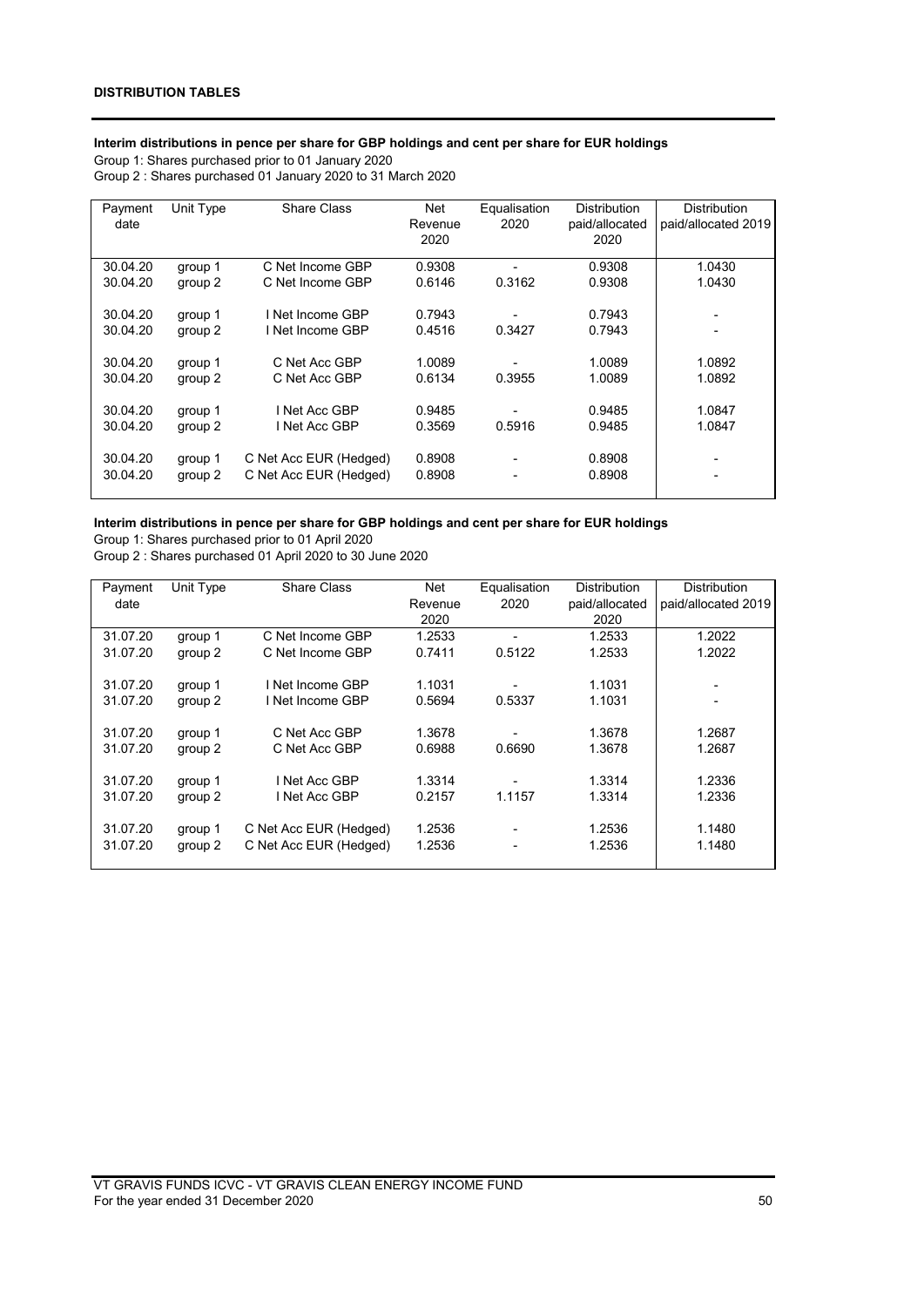### **Interim distributions in pence per share for GBP holdings and cent per share for EUR holdings**

Group 1: Shares purchased prior to 01 July 2020 Group 2 : Shares purchased 01 July 2020 to 30 September 2020

| Payment  | Unit Type | <b>Share Class</b>     | Net     | Equalisation | <b>Distribution</b> | <b>Distribution</b> |
|----------|-----------|------------------------|---------|--------------|---------------------|---------------------|
| date     |           |                        | Revenue | 2020         | paid/allocated      | paid/allocated 2019 |
|          |           |                        | 2020    |              | 2020                |                     |
| 30.10.20 | group 1   | C Net Income GBP       | 1.1823  |              | 1.1823              | 0.9544              |
| 30.10.20 | group 2   | C Net Income GBP       | 0.7688  | 0.4135       | 1.1823              | 0.9544              |
|          |           |                        |         |              |                     |                     |
| 30.10.20 | group 1   | I Net Income GBP       | 1.0282  |              | 1.0282              | 0.8586              |
| 30.10.20 | group 2   | I Net Income GBP       | 0.4491  | 0.5791       | 1.0282              | 0.8586              |
|          |           |                        |         |              |                     |                     |
| 30.10.20 | group 1   | C Net Acc GBP          | 1.3009  |              | 1.3009              | 1.0170              |
| 30.10.20 | group 2   | C Net Acc GBP          | 0.8654  | 0.4355       | 1.3009              | 1.0170              |
|          |           |                        |         |              |                     |                     |
| 30.10.20 | group 1   | I Net Acc GBP          | 1.2701  |              | 1.2701              | 0.9965              |
| 30.10.20 | group 2   | I Net Acc GBP          | 0.8506  | 0.4195       | 1.2701              | 0.9965              |
|          |           |                        |         |              |                     |                     |
| 30.10.20 | group 1   | C Net Acc EUR (Hedged) | 1.2097  |              | 1.2097              | 0.9560              |
| 30.10.20 | group 2   | C Net Acc EUR (Hedged) | 1.2097  |              | 1.2097              | 0.9560              |
|          |           |                        |         |              |                     |                     |

### **Final distributions in pence per share for GBP holdings and cent per share for EUR holdings**

Group 1: Shares purchased prior to 01 October 2020

Group 2 : Shares purchased 01 October 2020 to 31 December 2020

| Payment  | Unit Type | <b>Share Class</b>     | Net     | Equalisation | <b>Distribution</b> | <b>Distribution</b> |
|----------|-----------|------------------------|---------|--------------|---------------------|---------------------|
| date     |           |                        | Revenue | 2020         | paid/allocated      | paid/allocated 2020 |
|          |           |                        | 2020    |              | 2020                |                     |
| 29.01.21 | group 1   | C Net Income GBP       | 1.2823  |              | 1.2823              | 1.2154              |
| 29.01.21 | group 2   | C Net Income GBP       | 0.5815  | 0.7008       | 1.2823              | 1.2154              |
|          |           |                        |         |              |                     |                     |
| 29.01.21 | group 1   | I Net Income GBP       | 1.0365  |              | 1.0365              | 0.8970              |
| 29.01.21 | group 2   | I Net Income GBP       | 0.6065  | 0.4300       | 1.0365              | 0.8970              |
|          |           |                        |         |              |                     |                     |
| 29.01.21 | group 1   | C Net Acc GBP          | 1.4124  |              | 1.4124              | 1.3071              |
| 29.01.21 | group 2   | C Net Acc GBP          | 0.6752  | 0.7372       | 1.4124              | 1.3071              |
|          |           |                        |         |              |                     |                     |
| 29.01.21 | group 1   | I Net Acc GBP          | 1.2477  |              | 1.2477              | 1.2638              |
| 29.01.21 | group 2   | I Net Acc GBP          | 0.7623  | 0.4854       | 1.2477              | 1.2638              |
|          |           |                        |         |              |                     |                     |
| 29.01.21 | group 1   | C Net Acc EUR (Hedged) | 1.2912  |              | 1.2912              | 1.3071              |
| 29.01.21 | group 2   | C Net Acc EUR (Hedged) | 1.2912  |              | 1.2912              | 1.3071              |
|          |           |                        |         |              |                     |                     |

#### **EQUALISATION**

Equalisation applies only to shares purchased during the distribution period (Group 2 shares). It represents the accrued revenue included in the purchase price of the shares. It is returned with the distribution as a capital repayment. It is not liable to income tax but must be deducted from the cost of the shares for capital gains tax purposes.

#### **Information for corporate shareholders**

A corporate shareholder receives the distribution shown on the voucher enclosed with this report as follows:

i) 99.77% of the total dividend allocation together with the tax credit is received as franked investment income. ii) 0.23% of the dividend allocation is received as an annual payment received after deduction of income tax at the lower rate and is liable to corporation tax. It is not franked investment income.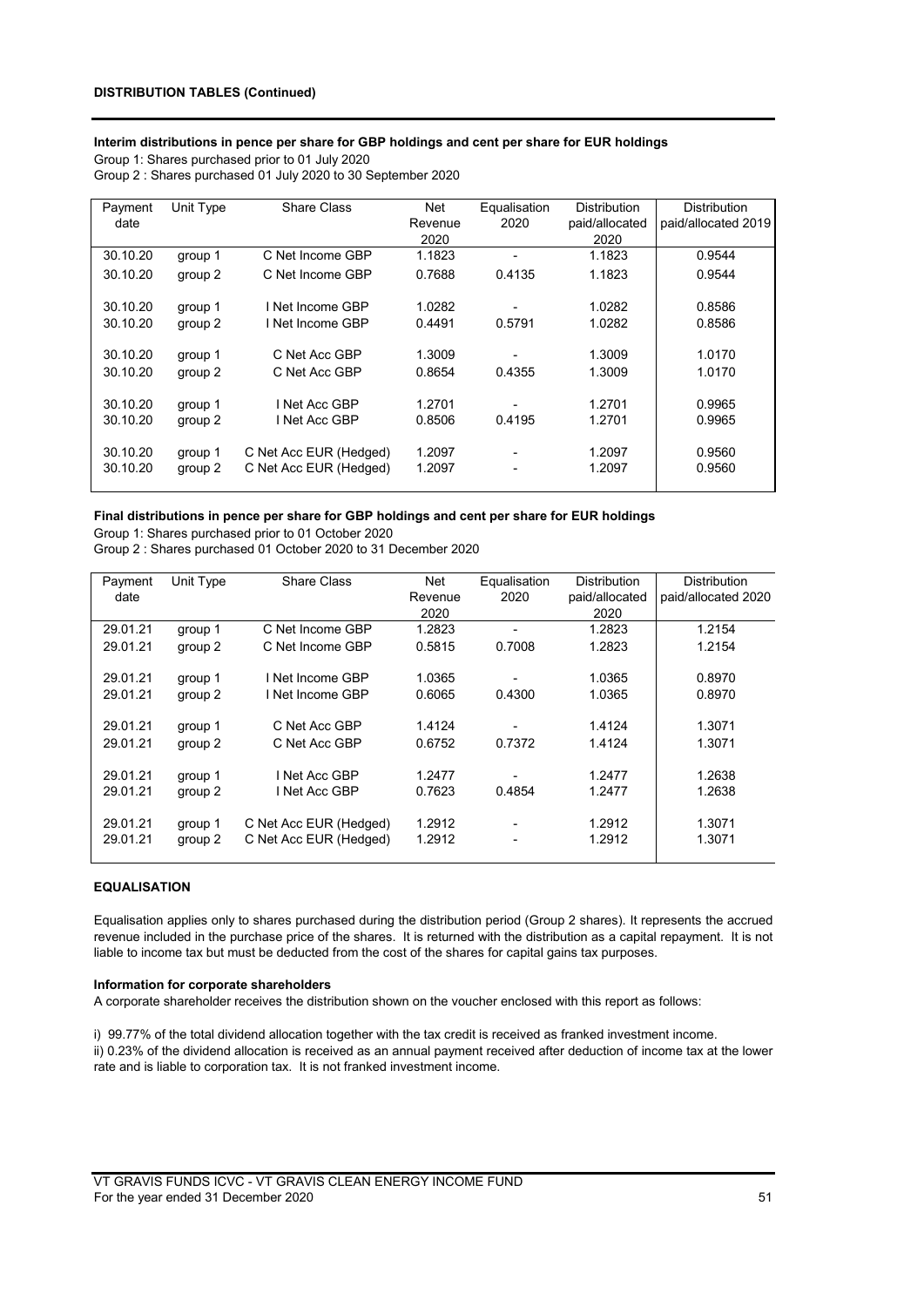#### **Distribution**

Distributions of the revenue of the Company will be made to shareholders on or before 31 January each year and interim allocations of revenue on or before 30 April, 31 July and 31 October.

#### **Individual shareholders**

**Income tax:** HM Revenue and Customs changed the taxation of dividends on 6 April 2016. Dividend tax credits were abolished and replaced by a tax-free annual dividend allowance currently standing at £2,000 (2020/21). UK resident shareholders are now subject to new higher rates of tax on dividend income in excess of the annual allowance. The actual rate depends on the individual's tax rate band.

**Capital gains tax**: Individual shareholders resident in the UK for tax purposes may be liable to capital gains tax on realisation of their shares as with other chargeable assets. However, the first £12,300 (2020/21) of gains each year are presently tax free for individuals. Gains in excess of that amount are charged at the rate of tax applicable to the individual tax payer.

### **Taxation**

The company will pay no corporation tax on its profits for the year ended 31 December 2020 and capital gains within the Company will not be taxed.

### **Corporate shareholders**

Companies resident for tax purposes in the UK, which hold shares should note that OEIC distributions are streamed into both franked and unfranked income. The unfranked income element will be treated as an annual payment which has been subject to income tax at prevailing rates and will be liable to tax accordingly. On realisation of their shares, UK resident companies may be liable to pay corporation tax on any capital gains.

The above information on taxation is only a general summary, and shareholders should consult their own tax advisors in relation to their own circumstances. Shareholders should also note that the position as outlined may change to reflect future changes in tax legislation.

### **Issue and redemption of shares**

Valu-Trac Investment Management Limited is the ACD and Registrar. Valu-Trac Investment Management Limited will receive requests for the purchase or sale of shares at any time during normal business hours between 8.30am and 5.30pm. Instructions may be given by email to the below addresses or by sending an application form to the Registrar. Application forms are available from the Registrar.

For VT Gravis UK Infrastructure Income Fund: UKinfrastructure@valu-trac.com For VT Gravis Clean Energy Income Fund; cleanenergy@valu-trac.com

The price of shares will be determined by reference to a valuation of the Company's net assets at 12 noon.

The ACD has the right to reject, on reasonable grounds relating to the circumstances of the applicant, any application for shares in whole or part, and in this event the ACD will return any money sent, or the balance of such monies, at the risk of the applicant. In addition the ACD may reject any application previously accepted in circumstances where the applicant has paid by cheque and that cheque subsequently fails to be cleared.

Any subscription monies remaining after a whole number of shares has been issued will not be returned to the applicant. Instead, smaller denomination shares will be issued in such circumstances.

A contract note giving details of the shares purchased and the price used will be issued by the Registrar by the end of the business day following the valuation point by reference to which the purchase price is determined. Settlement is due on receipt by the purchaser of the contract note and should be made to the Authorised Corporate Director's dealing account.

Ownership of shares will be evidenced by an entry on the Company's Register of Shareholders. Certificates will not be issued. Statements in respect of periodic distributions of revenue will show the number of shares held by the recipient in respect of which the distribution is made. Individual statements of a shareholder's shares will also be issued at any time on request by the registered holder.

Where shares are redeemed, payment will be made not later than the close of business on the fourth business day following the next valuation point after receipt by the ACD of a request for redemption.

The most recent issue and redemption prices are available from the ACD.

#### **Remuneration**

Information about the authorised fund manager (AFM) remuneration policies and disclosures is available from Valu-Trac Investment Management Limited on its website which can be found on the link below. <https://www.valu-trac.com/VIML%20Remuneration%20Policy%20Statement.pdf>

The AFM does not employ any staff directly from the Sub-fund, so there are no quantitative disclosures in this report.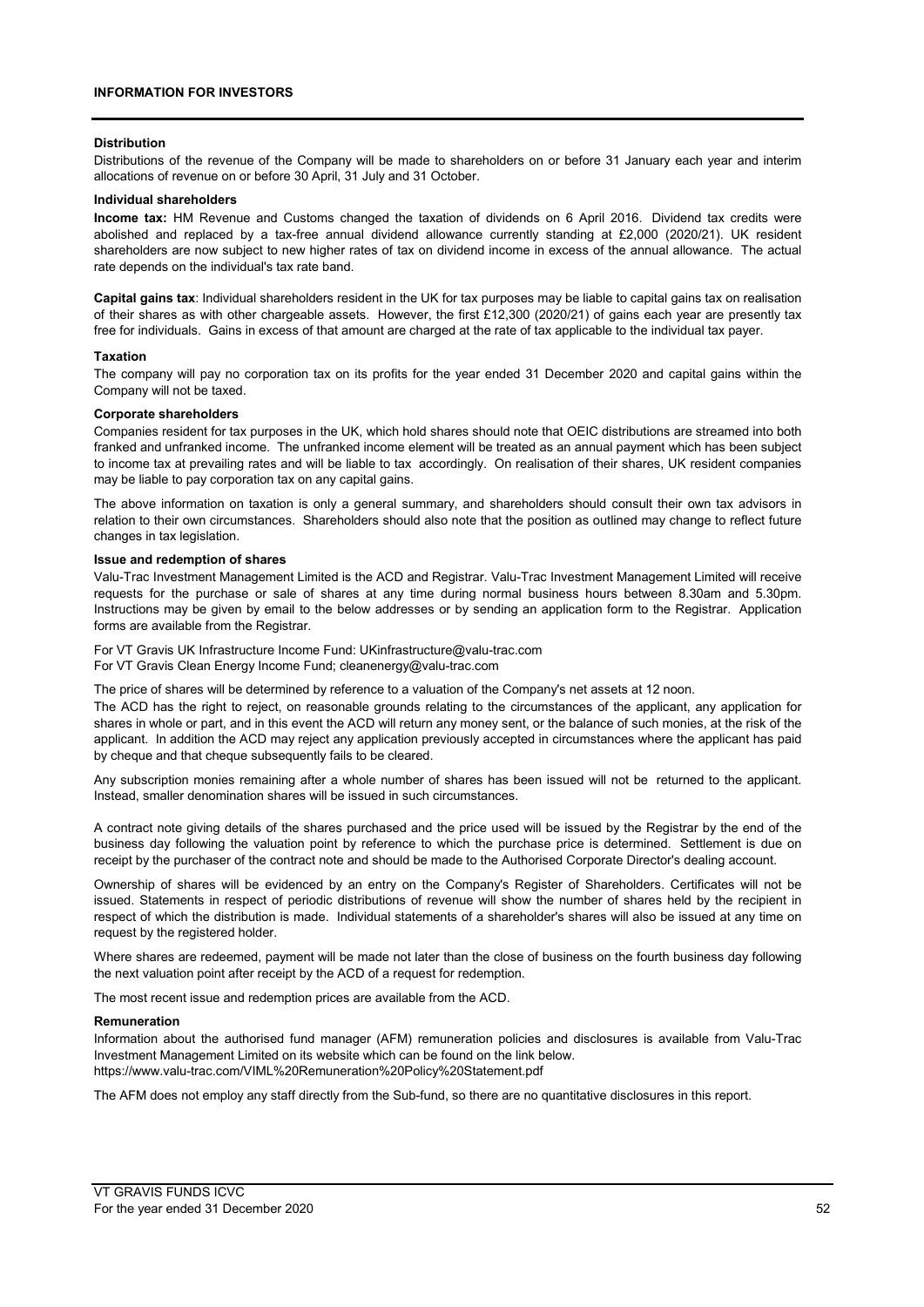### **CORPORATE DIRECTORY**

| <b>Authorised</b> | Valu-Trac Investment Management Limited                     |
|-------------------|-------------------------------------------------------------|
| Corporate         | Orton                                                       |
| Director &        | Fochabers                                                   |
| Registrar         | Moray                                                       |
|                   | <b>IV327OE</b>                                              |
|                   |                                                             |
|                   | Telephone: 01343 880344                                     |
|                   | Fax: 01343 880267                                           |
|                   | Email: ukinfrastructure@valu-trac.com (UK Infrastructure)   |
|                   | : CleanEnergy@valu-trac.co.uk (Clean Energy)                |
|                   |                                                             |
|                   | Authorised and regulated by the Financial Conduct Authority |
|                   | Registered in England No 2428648                            |
|                   |                                                             |
| Investment        | <b>Gravis Advisory Limited</b>                              |
| <b>Adviser</b>    | 24 Savile Row                                               |
|                   | London                                                      |
|                   | <b>W1S 2ES</b>                                              |
|                   |                                                             |
| <b>Depositary</b> | NatWest Trustee and Depositary Services Limited             |
|                   | House A                                                     |
|                   | Floor 0, 175 Glasgow Road                                   |
|                   | Gogarburn                                                   |
|                   | Edinburgh                                                   |
|                   | <b>EH12 1HQ</b>                                             |
|                   |                                                             |
|                   | Authorised and regulated by the Financial Conduct Authority |
|                   |                                                             |
| <b>Auditor</b>    | Johnston Carmichael LLP                                     |
|                   | <b>Chartered Accountants</b>                                |
|                   | Commerce House                                              |
|                   | Elgin                                                       |
|                   | <b>IV30 1JE</b>                                             |
|                   |                                                             |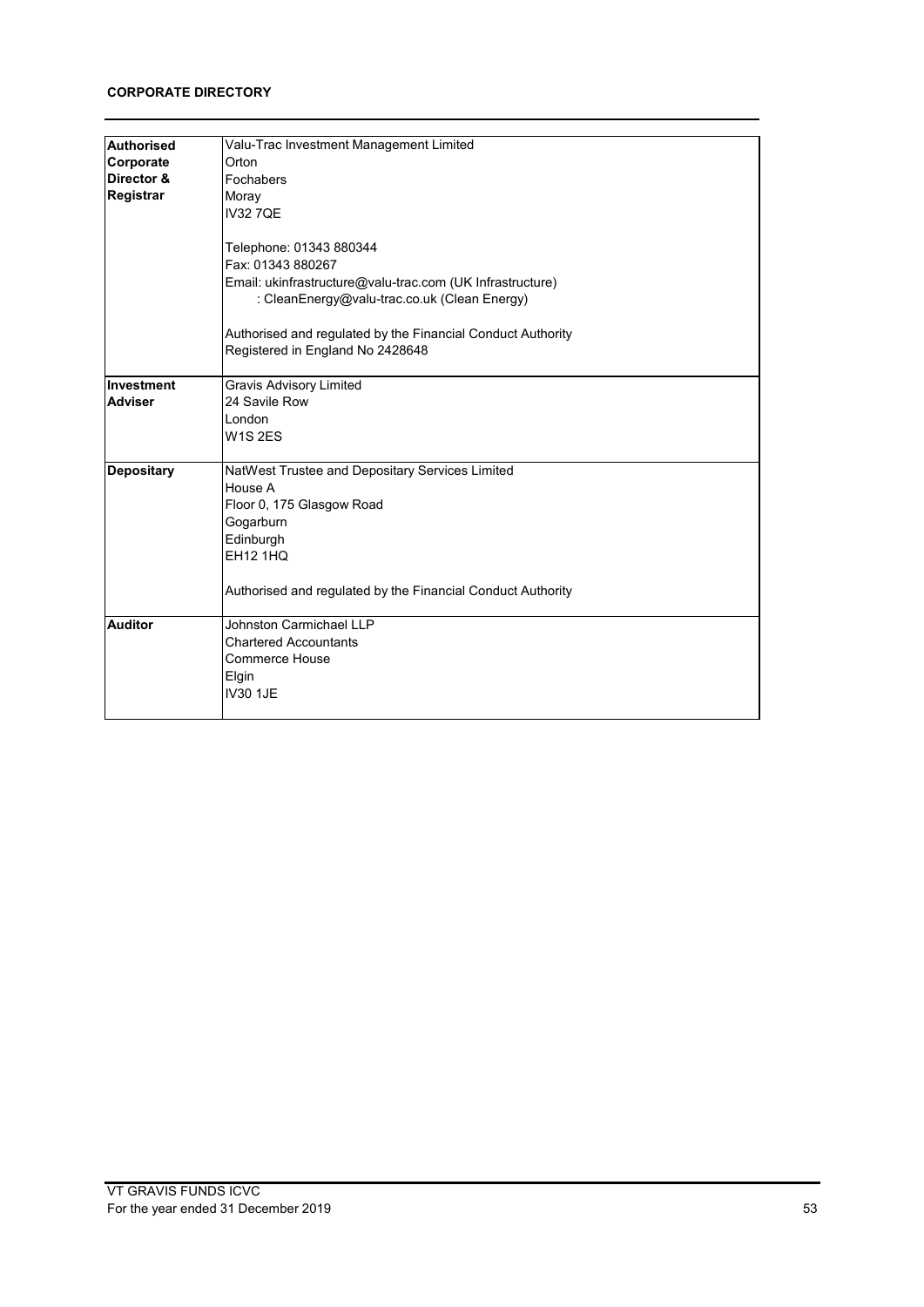# **Statement by the Authorised Fund Manager (AFM) to the shareholders of VT Gravis UK Infrastructure Income Fund on the outcome of the AFM's assessment of the value provided to shareholders**

For the year ended 31 December 2020

This assessment is to establish what the VT Gravis UK Infrastructure Income Fund (the fund) has delivered to you in return for the price you have had to pay.

The AFM is the Authorised Corporate Director of the fund, Valu-Trac Investment Management Limited (Valu-Trac). The Investment Adviser is Gravis Advisory Limited.

The fund was launched on 25 January 2016.

The investment objective of the VT Gravis UK Infrastructure Income Fund is to generate income and preserve capital with potential for capital growth.

The fund will aim to meet its objectives by investing primarily (at least 70%) in equities (which are mainly listed in the United Kingdom and whose primary activity is in the wider infrastructure sector of the United Kingdom). In addition to investing in equities, the fund may also invest in other transferable securities, bonds, collective investment schemes, money market instruments, deposits, cash and near cash.

The fund will have a specific focus on investments denominated in Sterling, which are themselves invested in Sterling assets and which have most or all of their activities within the UK. Other than as noted in the policy there is no particular emphasis on any geographical area or industry or economic sector.

|                                                  | At and for the year ended   |                             |                 |                             |                             |  |
|--------------------------------------------------|-----------------------------|-----------------------------|-----------------|-----------------------------|-----------------------------|--|
|                                                  | 31 Dec<br>2020 <sup>6</sup> | 31 Dec<br>2019 <sup>6</sup> | 31 Dec<br>20186 | 31 Dec<br>2017 <sup>6</sup> | 31 Dec<br>2016 <sup>6</sup> |  |
| Value of fund (per<br><b>Performance Record)</b> |                             |                             |                 |                             |                             |  |
| C Net Income GBP                                 | £82,070k                    | £69,329 $k$                 | £41,493k        | £43,274k                    | £14,765 $k$                 |  |
| C Net Accumulation GBP                           | £154,621 $k$                | £145,319k                   | £70,540k        | £71,886k                    | £35,139k                    |  |
| C Net Income $EUR^2$                             | E327k                       | E283k                       | $\epsilon$ 97k  | $\epsilon$ 40 $k$           |                             |  |
| C Net Accumulation $EUR1$                        | $\epsilon$ 334k             | E239k                       | $E$ 79 $k$      | $\epsilon$ 68 $k$           |                             |  |
| C Net Accumulation $USD3$                        | \$122k                      |                             |                 |                             |                             |  |
| I Net Income GBP                                 | £155,670k                   | £128,284k                   | £80,924k        | £62,921k                    | £32,097k                    |  |
| I Net Income EUR <sup>4</sup>                    | $\epsilon$ 363 $k$          |                             |                 |                             |                             |  |
| I Net Income USD                                 | \$345k                      | \$368k                      | \$317k          | \$325k                      | \$324k                      |  |
| I Net Accumulation GBP                           | £306,775k                   | £228,267k                   | £94,789k        | £70,196k                    | £25,439k                    |  |
| I Net Accumulation USD <sup>5</sup>              | \$57k                       |                             |                 |                             |                             |  |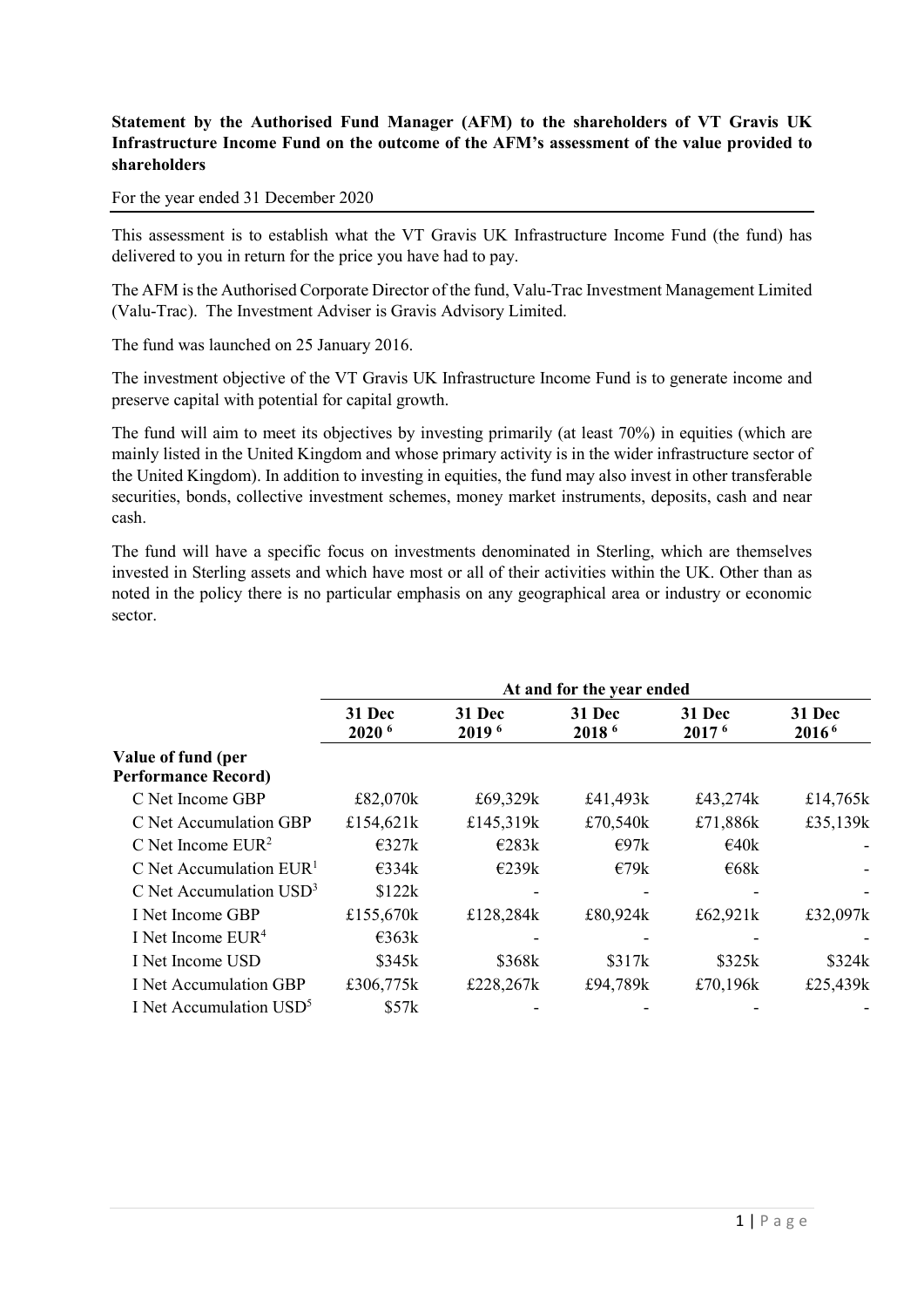| <b>Shares outstanding</b>                          |            |          |             |                    |         |
|----------------------------------------------------|------------|----------|-------------|--------------------|---------|
| C Net Income GBP                                   | 76,466k    | 59,469k  | 40,586k     | 40,470k            | 13,803k |
| C Net Accumulation GBP                             | 113,262k   | 102,867k | 59,593k     | 61,849k            | 31,509k |
| C Net Income $EUR^2$                               | 348k       | 277k     | 107k        | 42k                |         |
| C Net Accumulation $EUR1$                          | 299k       | 206k     | 81k         | 70k                |         |
| C Net Accumulation USD <sup>3</sup>                | 123k       |          |             |                    |         |
| I Net Income GBP                                   | 145,012k   | 110,083k | 79,241k     | 59,408k            | 30,094k |
| I Net Income EUR <sup>4</sup>                      | 355k       |          |             |                    |         |
| I Net Income USD                                   | 300k       | 300k     | 300k        | 300k               | 300k    |
| I Net Accumulation GBP                             | 223,146k   | 160,614k | 79,695k     | 60,226k            | 22,793k |
| I Net Accumulation USD <sup>5</sup>                | 55k        |          |             |                    |         |
| NAV per share                                      |            |          |             |                    |         |
| C Net Income GBP                                   | 107.33p    | 116.58p  | 102.24p     | 106.22p            | 106.97p |
| C Net Accumulation GBP                             | 136.52p    | 141.27p  | 118.37p     | 116.23p            | 111.52p |
| C Net Income $EUR^2$                               | 93.79c     | 101.99c  | 90.52c      | 95.06c             |         |
| $C$ Net Accumulation EUR <sup>1</sup>              | 111.80c    | 115.97c  | 98.43c      | 97.80c             |         |
| C Net Accumulation USD <sup>3</sup>                | 99.32c     |          |             |                    |         |
| I Net Income GBP                                   | 107.35p    | 116.53p  | 102.12p     | 105.91p            | 106.66p |
| I Net Income EUR <sup>4</sup>                      | 102.32c    |          |             |                    |         |
| I Net Income USD                                   | 115.05c    | 122.78c  | 105.83c     | 108.29c            | 108.14c |
| I Net Accumulation GBP                             | 137.48p    | 142.12p  | 118.94p     | 116.55p            | 111.61p |
| I Net Accumulation USD <sup>5</sup>                | 103.32c    |          |             |                    |         |
| Dividend per share                                 |            |          |             |                    |         |
| C Net Income GBP                                   | 5.14p      | 5.55p    | 5.82p       | 5.26p              | 4.59p   |
| C Net Accumulation GBP                             | 6.35p      | 6.02p    | 6.35p       | 5.59p              | 4.81p   |
| $C$ Net Income $EUR2$                              | 3.95c      | 3.88c    | 4.49c       | 2.10c              |         |
| $C$ Net Accumulation EUR <sup>1</sup>              | 4.55c      | 4.23c    | 4.70c       | 2.93c              |         |
| C Net Accumulation $\text{USD}^3$                  | 3.25c      |          |             |                    |         |
| I Net Income GBP                                   | 5.19p      | 5.17p    | 5.82p       | 5.45p              | 4.88p   |
| I Net Income EUR <sup>4</sup>                      | 2.84c      |          |             |                    |         |
| I Net Income USD                                   | 4.31c      | 4.26c    | 4.53c       | 4.29c              | 3.70c   |
| I Net Accumulation GBP                             | 6.44p      | 6.12p    | 6.62p       | 5.79p              | 4.79p   |
| I Net Accumulation USD <sup>5</sup>                | 1.01c      |          |             |                    |         |
| gains/(losses)<br>before<br><b>Net</b><br>expenses |            |          |             |                    |         |
| Capital gains/(losses)                             | (£45,745k) | £55,895k | (E10, 384k) | $(\pounds3, 720k)$ | £2,788k |
| Total net gains/(losses)                           | (£13,223k) | £79,016k | £6,077k     | £7,511k            | £4,881k |

*1 Share class launched on 18 May 2017 at 100c*

*2 Share class launched on 21 June 2017 at 100c*

*3 Share class launched 31 January 2020 at 100c*

*4 Share class launched 12 May 2020 at 100c*

*5 Share class launched 10 July 2020 at 100c*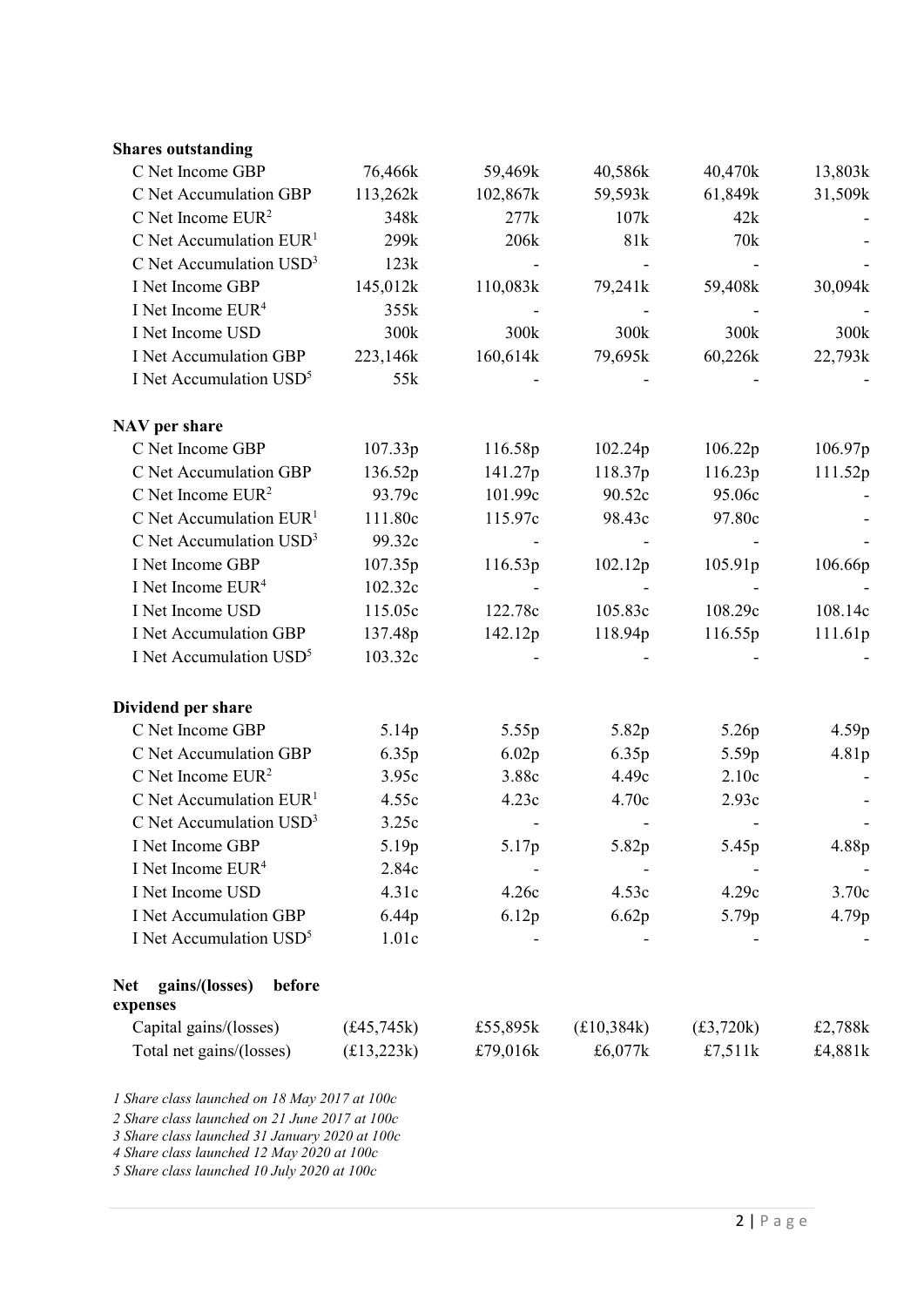|                                                | 2020  | <b>Since Inception</b> |
|------------------------------------------------|-------|------------------------|
| Increase/(Decrease) in NAV per share           |       |                        |
| C Net Income GBP (Dividends paid are excluded) | (8%)  | $7\%$                  |
| C Net Accumulation GBP                         | (3%)  | 37%                    |
| C Net Income EUR (Dividends paid are excluded) | (8%)  | (6%)                   |
| C Net Accumulation EUR                         | (4%)  | 12%                    |
| C Net Accumulation USD                         | (1%)  | $(1\%)$                |
| I Net Income GBP (Dividends paid are excluded) | (8%)  | $7\%$                  |
| I Net Income EUR (Dividends paid are excluded) | $2\%$ | $2\%$                  |
| I Net Income USD (Dividends paid are excluded) | (6%)  | 15%                    |
| <b>I</b> Net Accumulation GBP                  | (3%)  | 37%                    |
| I Net Accumulation USD                         | $3\%$ | $3\%$                  |
|                                                |       |                        |

The fund is not managed to or constrained by a benchmark, and nor does the ACD use a benchmark in order to assess performance. However, the performance of the fund can be assessed as to whether the objective has been achieved.

In carrying out the assessment of value the following criteria were considered:

# **1. Quality of service**

The AFM considers that a good level of service was provided to shareholders by all parties involved commensurate to the amount paid by the fund for those services. The AFM monitors the following operational services:

Depositary – NatWest Trustee and Depositary Services Limited

Custodian – RBC Investor Services Trust, UK branch (RBC)

The external audit is conducted by Johnston Carmichael LLP.

These services are essential in ensuring that the fund operated efficiently and in the case of the Depositary and Custodian the service is supervised on an on-going daily basis by the AFM. As a shareholder this means that you can be certain that your requests such as investment and redemption of the fund's units will always be carried out exactly as set out in the documentation.

Valu-Trac does not delegate any of the core functions of the fund such as fund administration, fund accounting and transfer agency. This means that the AFM directly employs and supervises the individuals who are carrying out this work and that those undertaking the work are appropriately qualified and experienced. Due to this high level of supervision and control of these functions the AFM believes that the shareholders can be certain that their instructions will be carried out efficiently and that the reporting they receive is timely and focused. The AFM works closely with Gravis Advisory Limited to coordinate mailings such as annual letters with dividend vouchers and financial reports to avoid excessive correspondence whilst providing all required reporting on a timely and clear basis. This also has ensured that the AFM has responded to any enquiries from shareholders fully and promptly.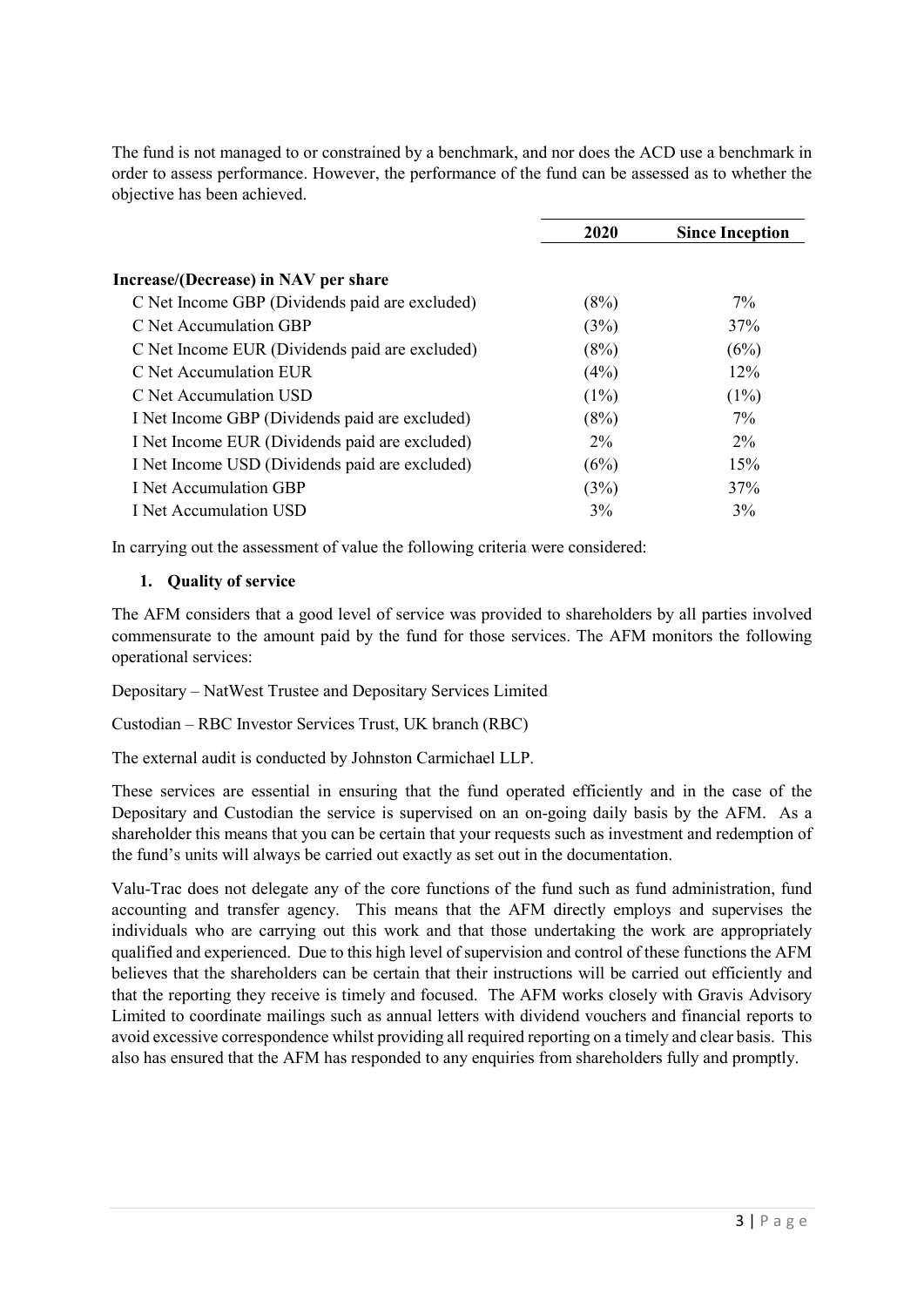# **2. Performance**

The AFM has assessed performance of the fund net of all the charges that are outlined in its prospectus. The objective of the fund is two-fold; preserve capital with potential for capital growth and to generate income. The performance for 2020 is presented below along with the annualised performance for the length of time each share class has been active.

To show capital growth, the total returns generated are shown on the table below this is after operating costs, including the fee paid to the investment manager, and transaction costs which vary depending on the class of shares, this is discussed more in the Classes of Units section below.

|                                            | <b>Performance to</b><br>31 Dec 2020 | Annualised<br>Performance |
|--------------------------------------------|--------------------------------------|---------------------------|
| C Net Income GBP (launch $25/01/2016$ )    | (3.52%)                              | $6.82\%$                  |
| C Net Accumulation GBP (launch 25/01/2016) | (3.36%)                              | 7.40%                     |
| C Net Income EUR (launch 21/06/2017)       | (4.17%)                              | 2.33%                     |
| C Net Accumulation EUR (launch 18/05/2017) | $(3.60\%)$                           | 3.26%                     |
| C Net Accumulation USD (launch 31/01/2020) | (0.68%)                              | $(0.74\%)$                |
| I Net Income GBP (launch 25/01/2016)       | (3.43%)                              | 6.86%                     |
| I Net Income EUR (launch 12/05/2020)       | 5.15%                                | 8.08%                     |
| I Net Income USD (launch 25/01/2016)       | (2.79%)                              | 7.32%                     |
| I Net Accumulation GBP (launch 25/01/2016) | (3.27%)                              | 7.59%                     |
| I Net Accumulation USD (launch 10/07/2020) | 3.32%                                | 6.96%                     |

*Total return basis has distributions added back in for the Income share classes*

The levels of income can be seen to have been achieved by looking at the dividends paid in the current year, and the average dividends paid since launch.

|                                            | <b>2020 Distribution</b> | <b>Average Distribution</b> |
|--------------------------------------------|--------------------------|-----------------------------|
| C Net Income GBP (launch 25/01/2016)       | 5.14p                    | 5.34 <sub>p</sub>           |
| C Net Accumulation GBP (launch 25/01/2016) | 6.36 <sub>p</sub>        | 5.90 <sub>p</sub>           |
| C Net Income EUR (launch 21/06/2017)       | 3.95c                    | 4.08c                       |
| C Net Accumulation EUR (launch 18/05/2017) | 4.55c                    | 4.53c                       |
| C Net Accumulation USD (launch 31/01/2020) | 3.25c                    | 3.25c                       |
| I Net Income GBP (launch 25/01/2016)       | 5.19p                    | 5.37 <sub>p</sub>           |
| I Net Income EUR (launch 12/05/2020)       | 2.84c                    | 2.84c                       |
| I Net Income USD (launch 25/01/2016)       | 4.31c                    | 4.27c                       |
| I Net Accumulation GBP (launch 25/01/2016) | 6.44 <sub>p</sub>        | 6.03p                       |
| I Net Accumulation USD (launch 10/07/2020) | 1.01c                    | 1.01c                       |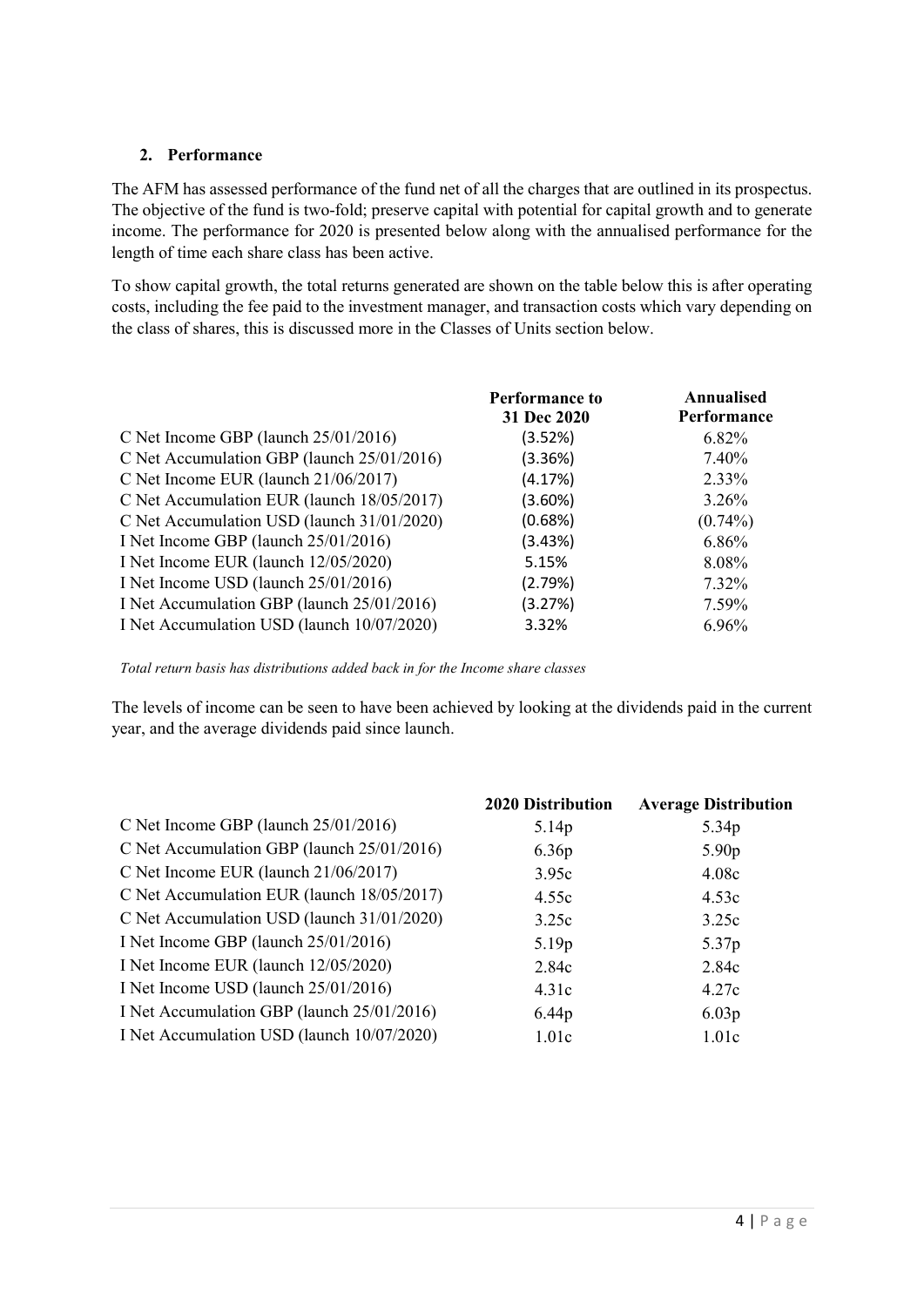While the fund did not meet the objectives of preserving capital growth in the period under review, since the year end there has been signs of capital growth as shown in the table below.

|                             | <b>Share Price</b><br>27 April 2021 | <b>Share Price 31</b><br>December 2020 | <b>Increase</b> |
|-----------------------------|-------------------------------------|----------------------------------------|-----------------|
| C Net Income GBP            | 108.19p                             | 107.33p                                | $0.80\%$        |
| C Net Accumulation GBP      | 138.71p                             | 136.52p                                | 1.60%           |
| C Net Income EUR            | 94.29c                              | 93.79c                                 | $0.53\%$        |
| C Net Accumulation $EUR1$   | 113.32c                             | 111.80c                                | 1.36%           |
| $C$ Net Accumulation $USD3$ | 100.98c                             | 99.32c                                 | $1.67\%$        |
| I Net Income GBP            | 108.25p                             | 107.35p                                | 0.84%           |
| I Net Income EUR            | 102.90c                             | 102.32c                                | $0.57\%$        |
| I Net Income USD            | 116.09c                             | 115.05c                                | $0.90\%$        |
| I Net Accumulation GBP      | 139.73p                             | 137.48p                                | 1.64%           |
| I Net Accumulation USD      | 105.08p                             | 103.32c                                | 1.70%           |

The AFM has also assessed the risk the fund took to achieve the above performance and is satisfied no excessive risk was undertaken. While under this most recent period capital has not been preserved, in general the fund has provided capital growth while delivering a competitive level of income without incurring excessive risk (detailed analysis on how we have arrived at this conclusion can be provided on request).

# **3. AFM costs - general**

The costs charged during the year ended 31 December 2020 were as follows:

|                                   |           | % of       |
|-----------------------------------|-----------|------------|
|                                   |           | average    |
|                                   |           | fund       |
|                                   | £         | value      |
| Authorised Corporate Director fee | 21,345    | $0.00\%$   |
| Investment Management fee         | 53,265    | 0.01%      |
| Investment Adviser fee            | 4,158,573 | 0.68%      |
| Investment Adviser Rebate         | (379,677) | $(0.06\%)$ |
| Depositary fee                    | 228,280   | $0.04\%$   |
| Safe Custody fee                  | 26,221    | $0.00\%$   |
| Audit fee                         | 8,311     | $0.00\%$   |
| FCA fee                           | 50        | $0.00\%$   |
| Transaction costs (capital)       | 824       | $0.00\%$   |
| <b>Electronic Dealing costs</b>   | 88,963    | 0.01%      |
| Other fees                        | 23,720    | $0.00\%$   |
| <b>Total costs</b>                | 4,229,875 | $0.69\%$   |

Net loss for the year (capital and revenue less expenses) was £17,603k, which included taxation of £93,136.

Note that the Investment Adviser pays a rebate to the fund such that the operating costs (excluding underlying fund holding charges and dealing costs) per share class do not exceed the IM charge for that share class (0.75% for the C shares, 0.65% for the I shares).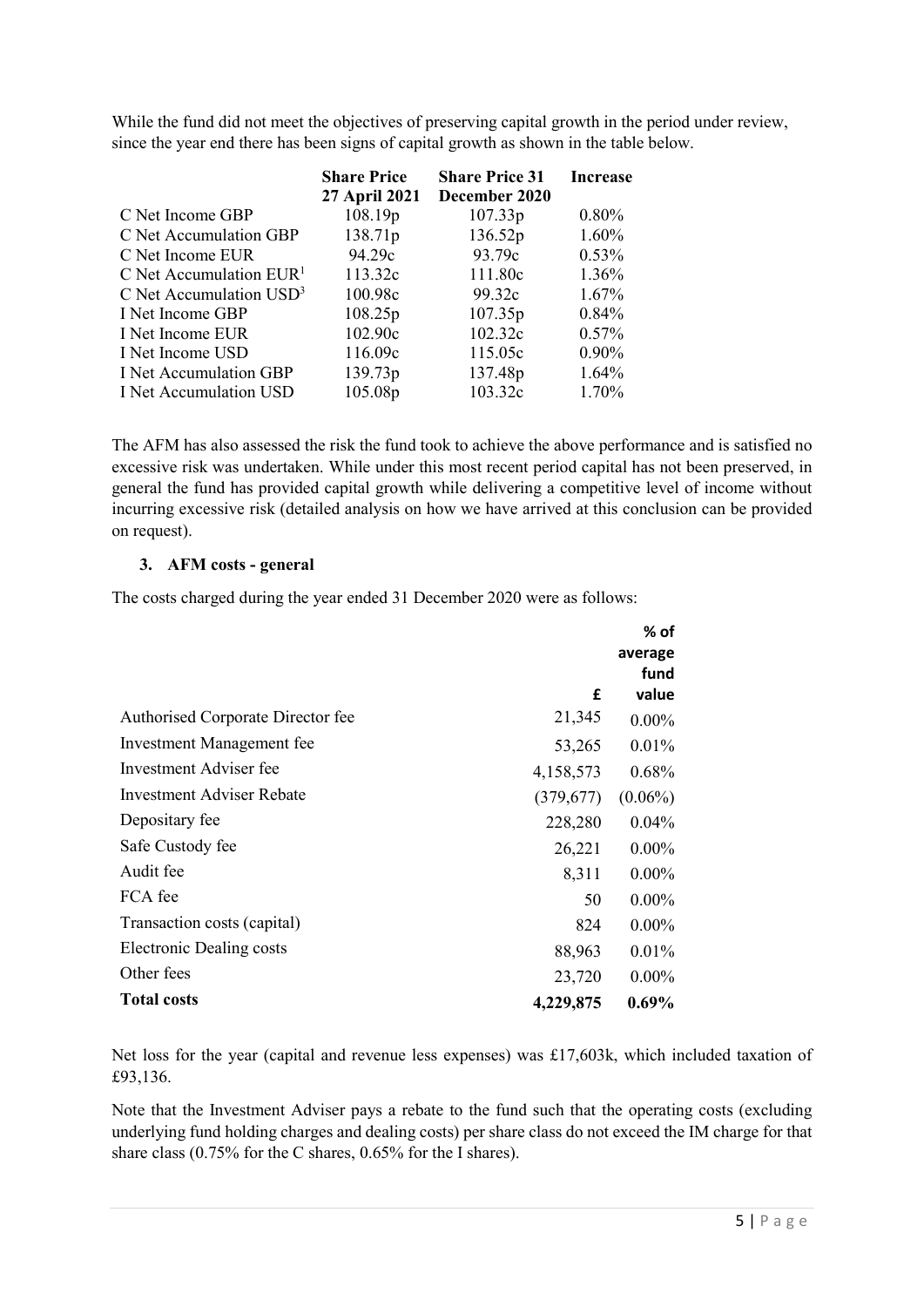There were no preliminary charges by shareholders during the year.

It should be noted that the prospectus does also allow for dilution levies if the existing Shareholders (for purchases) or remaining Shareholders (for redemptions) might otherwise be adversely affected. For example, the dilution levy may be charged in the following circumstances: where the Scheme Property of a fund is in continual decline; on a fund experiencing large levels of net purchases relative to its size; on "large deals" (typically being a purchase or redemption of shares to a size exceeding 3% of the Net Asset Value of the relevant fund); in any case where the ACD is of the opinion that the interests of existing or remaining Shareholders require the imposition of a dilution levy.

The AFM has considered the costs charged to the fund by comparing the operating charges of the share classes to the average OCF of the largest 10 funds in the IA Specialist sector, retail classes where available. This is shown below.

|                                             | Operating charges (including cost of |
|---------------------------------------------|--------------------------------------|
|                                             | underlying funds)                    |
| C Class                                     | $0.75\%$                             |
| I Class                                     | $0.65\%$                             |
| IA Specialist (average of 10 largest funds) | 1.26%                                |
| Source - Morningstar                        |                                      |

The AFM has concluded the costs and in particular the Investment Management fee are appropriate and justified for the fund with the Investment Management fee considered to be competitive for this style of fund. The Investment Advisor fee, although a significant proportion of the total costs, is considered value for the specialist knowledge, experience and research which the Investment Advisor provides.in this asset class.

# **4. Economies of scale**

IM fees are charged as a fixed percentage per share class (see Classes of units section below), these rates have not changed since 2016. Other fees are fixed, inflation linked or reduce in rates dependent on the size of the fund. This indicates that as the fund grows in size, the actual costs of the fund per share class will reduce. However, the existence of the rebate means that the costs per share class are no more than the IM fee charged for that share class plus any dealing and holding costs.

# **5. Comparable market rates**

The AFM has compared the charges of this fund with that of comparable funds. The AFM believes that the shareholders of the fund are achieving efficient market rates as a whole. As the AFM assets grow in total it continues to strive for extra efficiencies wherever this can be achieved for all of its schemes.

# **6. Comparable services**

The services provided to this fund and the costs are also comparable amongst other similar funds operated by the AFM.

# **7. Classes of units**

There are 10 share classes, split between C shares and I shares

|                          | At and for the year ended |                |                |                |                |
|--------------------------|---------------------------|----------------|----------------|----------------|----------------|
|                          | 31 Dec<br><b>2020</b>     | 31 Dec<br>2019 | 31 Dec<br>2018 | 31 Dec<br>2017 | 31 Dec<br>2016 |
| <b>Operating charges</b> |                           |                |                |                |                |
| C Class                  | 0.75%                     | $0.75\%$       | $0.75\%$       | $0.75\%$       | $0.75\%$       |
| I Class                  | $0.65\%$                  | $0.65\%$       | $0.65\%$       | $0.65\%$       | $0.65\%$       |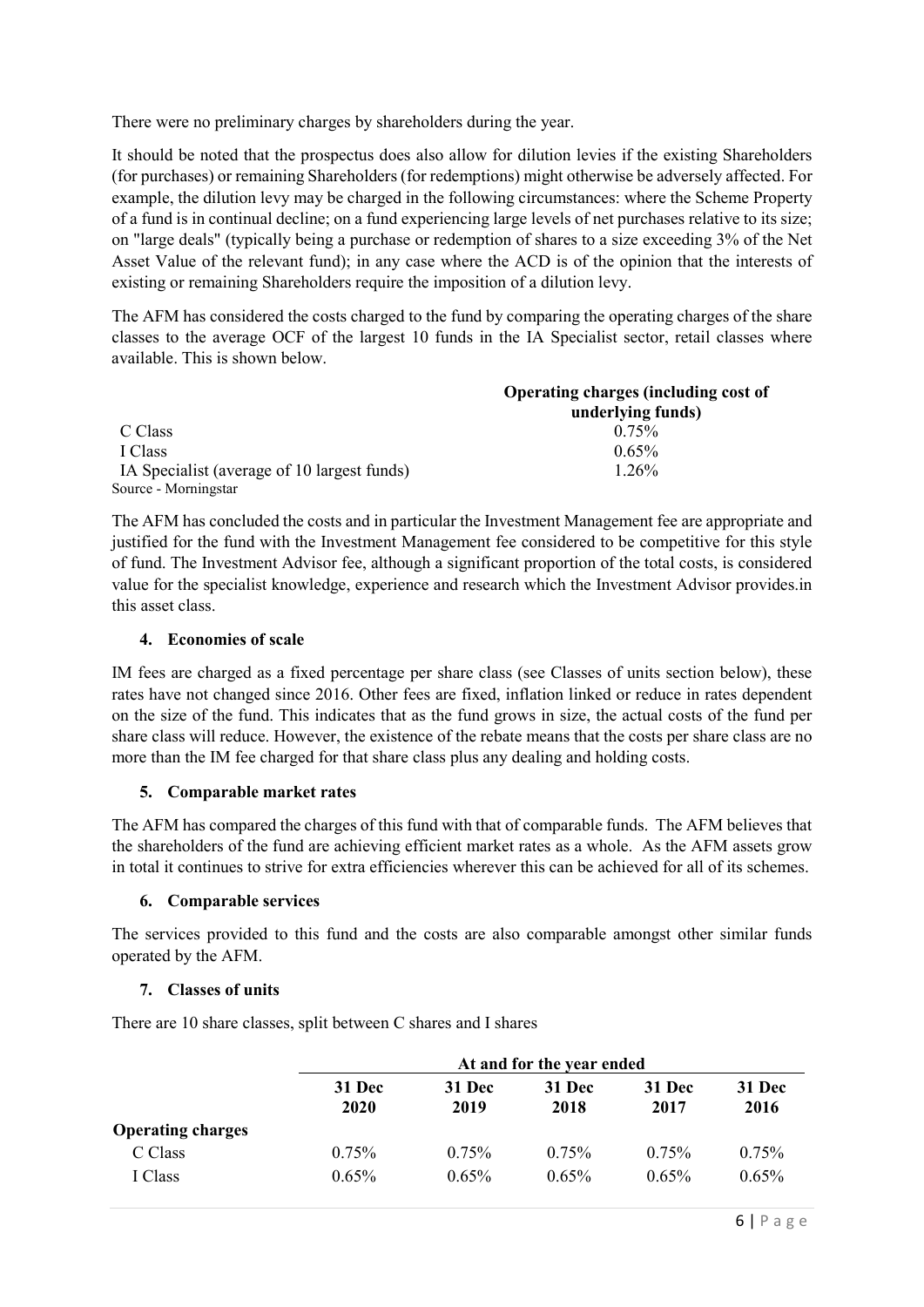The lower fee for the I Classes is due to the higher minimum investment figure required  $(\text{\pounds}5,000,000)$ compared to the C Classes (£1,000).

# **CONCLUSION**

In taking all of these criteria into consideration the AFM concludes that in assessing whether the payments out of the scheme property as set out in the prospectus are justified in the context of the overall value delivered to shareholders, the shareholders of VT Gravis UK Infrastructure Income Fund are receiving good value.

30 April 2021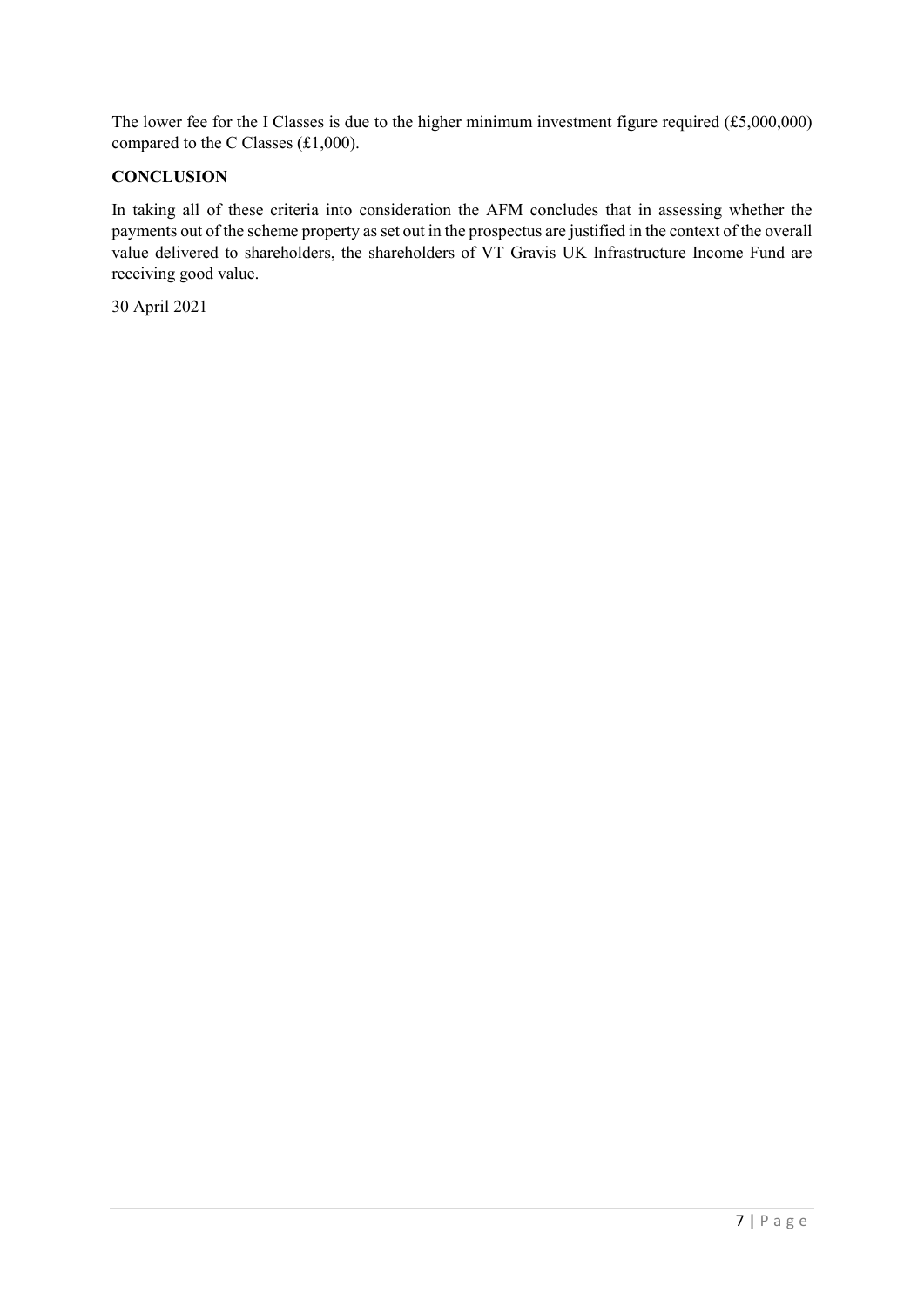# **Statement by the Authorised Fund Manager (AFM) to the shareholders of VT Gravis Clean Energy Income Fund on the outcome of the AFM's assessment of the value provided to shareholders**

For the year ended 31 December 2020

This assessment is to establish what the VT Gravis Clean Energy Income Fund (the fund) has delivered to you in return for the price you have had to pay.

The AFM is the Authorised Corporate Director of the fund, Valu-Trac Investment Management Limited (Valu-Trac). The Investment Adviser is Gravis Advisory Limited.

The fund was launched on 18 December 2017.

The investment objective of the VT Gravis Clean Energy Income Fund is to generate income and preserve capital with the potential for capital growth.

The fund will aim to meet its objectives by investing primarily (at least 70%) in listed equities whose primary activity or exposure is within the clean energy sector. In addition to investing in equities, the fund may also invest in other transferable securities, bonds, collective investment schemes, money market instruments, deposits, cash and near cash.

Other than as noted in the policy there is no particular emphasis on any geographical area or industry or economic sector.

| At and for the year ended           |                  |                  |                             |                 |  |
|-------------------------------------|------------------|------------------|-----------------------------|-----------------|--|
|                                     | 31 Dec<br>2020 5 | 31 Dec<br>2019 5 | 31 Dec<br>2018 <sup>5</sup> | 31 Dec<br>20175 |  |
| Value of fund (per                  |                  |                  |                             |                 |  |
| <b>Performance Record)</b>          |                  |                  |                             |                 |  |
| $C$ Net Income $GBP1$               | £53,001k         | £20,040k         | £5,074 $k$                  | £1,137 $k$      |  |
| C Net Accumulation GBP <sup>1</sup> | £112,747 $k$     | £29,168k         | £1,749 $k$                  | £910k           |  |
| C Net Accumulation $EUR2$           | €17k             | E13k             | E1k                         |                 |  |
| I Net Income GBP <sup>4</sup>       | £28,488k         | £151 $k$         |                             | £996k           |  |
| I Net Accumulation GBP <sup>3</sup> | £23,734k         | £1,898k          | £19k                        |                 |  |
| <b>Shares outstanding</b>           |                  |                  |                             |                 |  |
| $C$ Net Income $GBP1$               | 34,303k          | 15,915k          | 5,211k                      | 1,141k          |  |
| C Net Accumulation $GBP1$           | 64,983k          | 21,368k          | 1,721k                      | 911k            |  |
| C Net Accumulation $EUR^2$          | 9k               | 9k               | 1k                          |                 |  |
| I Net Income GBP <sup>4</sup>       | 21,071k          | 137k             |                             | 1,000k          |  |
| I Net Accumulation GBP <sup>3</sup> | 14,380k          | 1,463k           | 20k                         |                 |  |
| NAV per share                       |                  |                  |                             |                 |  |
| $C$ Net Income $GBP1$               | 154.51p          | 125.91p          | 97.35p                      | 99.64p          |  |
| C Net Accumulation GBP <sup>1</sup> | 173.50p          | 136.50p          | 101.65p                     | 99.96p          |  |
| C Net Accumulation $EUR2$           | 178.48c          | 141.10c          | 106.45c                     |                 |  |
| I Net Income GBP <sup>4</sup>       | 135.20p          | 109.98p          |                             | 99.64p          |  |
| I Net Accumulation GBP <sup>3</sup> | 165.05p          | 129.72p          | 96.48p                      |                 |  |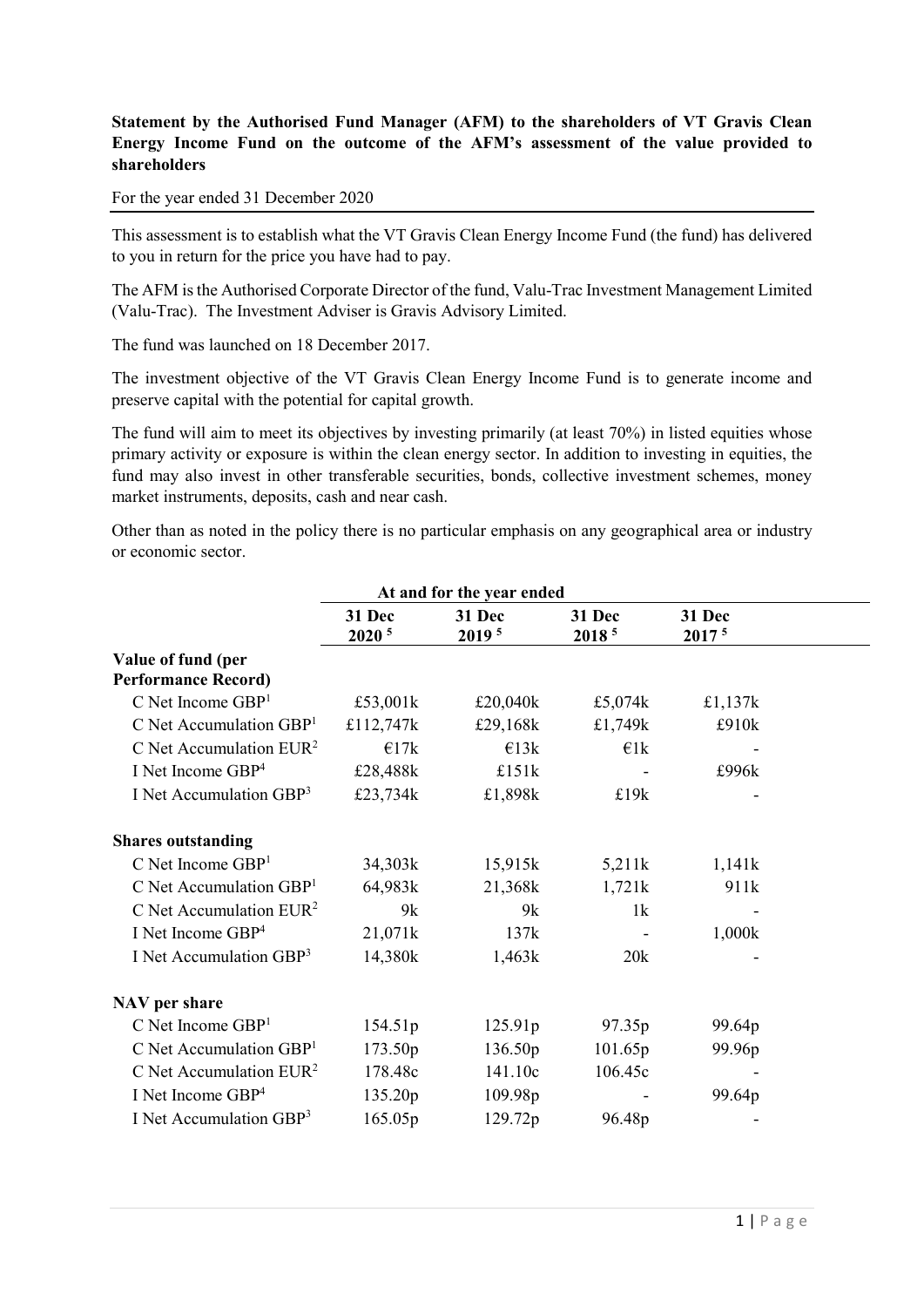| Dividend per share                            |                   |         |                   |                |
|-----------------------------------------------|-------------------|---------|-------------------|----------------|
| C Net Income $GBP1$                           | 4.65p             | 4.42p   | 3.90 <sub>p</sub> | 0.32p          |
| C Net Accumulation $GBP1$                     | 5.09 <sub>p</sub> | 4.68p   | 3.96 <sub>p</sub> | 0.32p          |
| C Net Accumulation $EUR^2$                    | 4.65c             | 3.41c   | 3.43c             |                |
| I Net Income GBP <sup>4</sup>                 | 3.96 <sub>p</sub> | 1.76p   | 0.80 <sub>p</sub> | 0.33p          |
| I Net Accumulation $GBP^3$                    | 4.80 <sub>p</sub> | 4.58p   | 0.29 <sub>p</sub> |                |
| gains/(losses)<br><b>Net</b><br><b>before</b> |                   |         |                   |                |
| expenses                                      |                   |         |                   |                |
| Capital gains/(losses)                        | £30,498k          | £4,755k | $(\pounds 65k)$   | $(\pounds16k)$ |
| Total Net gains/(losses)                      | £35,323k          | £5,851k | £202 $k$          | (f.5k)         |

*1 Share class launched on 18 December 2017 at 100p*

*2 Share class launched on 19 February 2018 at 100c*

*3 Share class launched on 14 December 2018 at 100p*

*4Share class was launched on 18 December 2017, closed on 11 April 2018 at 92.39p and reactivated on 27 June 2019 at 100p*

*5 Sources of data is Valu-Trac Administration Services. All share classes denominated in currencies other than GBP are hedged back to the fund domicile of GBP.*

The fund is not managed to or constrained by a benchmark, and nor does the ACD use a benchmark in order to assess performance. However, the performance of the fund can be assessed as to whether the objective has been achieved.

|                                           | <b>2020</b> | <b>Since Inception</b> |
|-------------------------------------------|-------------|------------------------|
|                                           |             |                        |
| Increase in NAV per share                 |             |                        |
| C Net Income GBP (Dividends are excluded) | 23%         | 55%                    |
| C Net Accumulation GBP                    | 27%         | 74%                    |
| C Net Accumulation EUR                    | 26%         | 78%                    |
| I Net Income GBP (Dividends are excluded) | 23%         | 35%                    |
| I Net Accumulation GBP                    | $27\%$      | 65%                    |

In carrying out the assessment of value the following criteria were considered:

### **1. Quality of service**

The AFM considers that a good level of service was provided to shareholders by all parties involved commensurate to the amount paid by the fund for those services. The AFM monitors the following operational services:

Depositary – NatWest Trustee and Depositary Services Limited

Custodian – RBC Investor Services Trust, UK branch (RBC)

The external audit is conducted by Johnston Carmichael LLP.

These services are essential in ensuring that the fund operated efficiently and in the case of the Depositary and Custodian the service is supervised on an on-going daily basis by the AFM. As a shareholder this means that you can be certain that your requests such as investment and redemption of the Fund's units will always be carried out exactly as set out in the documentation.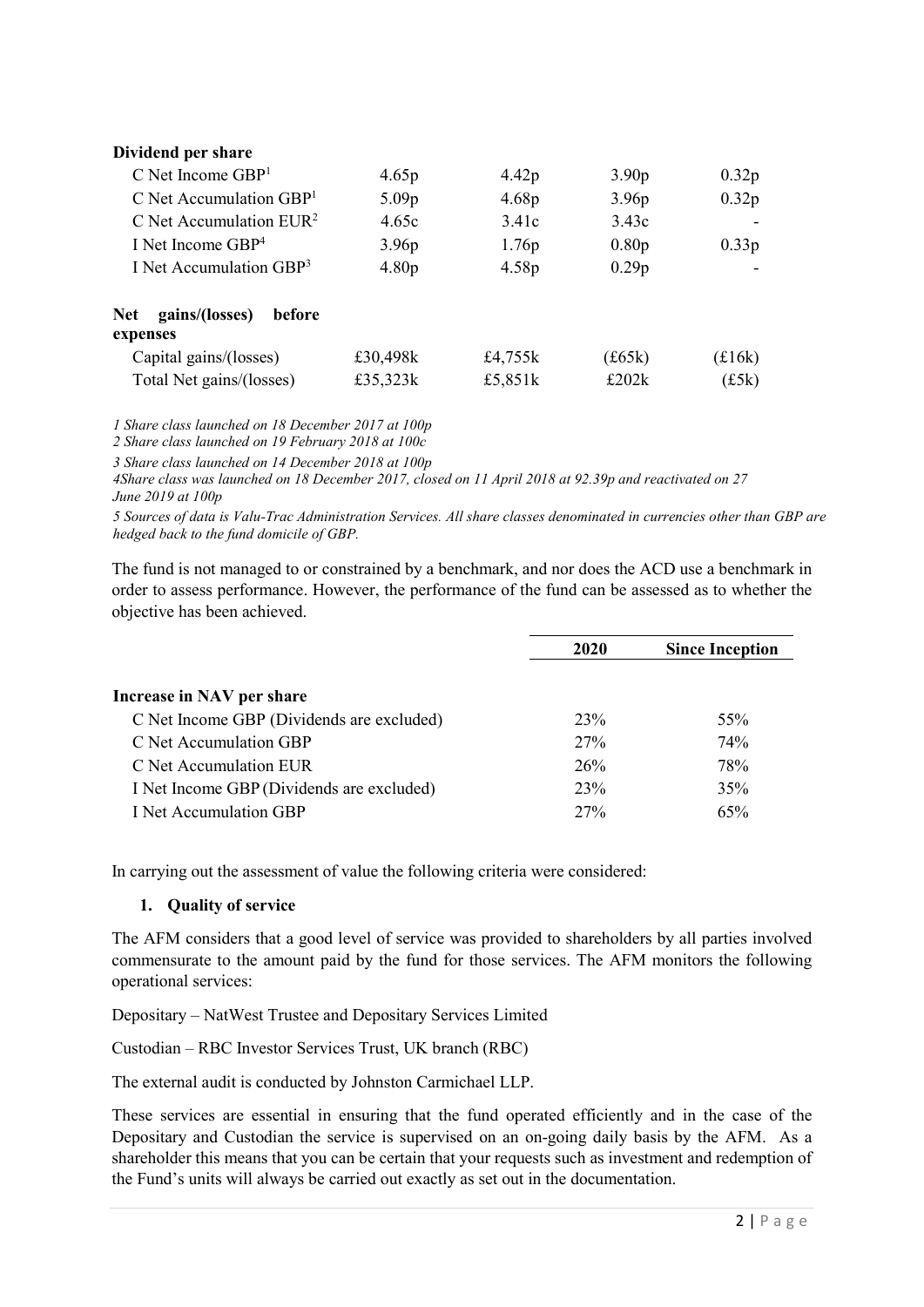Valu-Trac does not delegate any of the core functions of the fund such as fund administration, fund accounting and transfer agency. This means that the AFM directly employs and supervises the individuals who are carrying out this work and that those undertaking the work are appropriately qualified and experienced. Due to this high level of supervision and control of these functions the AFM believes that the shareholders can be certain that their instructions will be carried out efficiently and that the reporting they receive is timely and focused. The AFM works closely with Gravis Advisory Limited to coordinate mailings such as annual letters with dividend vouchers and financial reports to avoid excessive correspondence whilst providing all required reporting on a timely and clear basis. This also has ensured that the AFM has responded to any enquiries from shareholders fully and promptly.

# **2. Performance**

The AFM has assessed performance of the fund net of all the charges that are outlined in its prospectus. The objective of the fund is two-fold; preserve capital with potential for growth and to generate income. The performance for 2020 is presented below along with the annualised performance for the length of time each share class has been active.

To show capital growth, the total returns generated are shown on the table below this is after operating costs, including the fee paid to the investment manager, and transaction costs which vary depending on the class of shares, this is discussed more in the Classes of Units section below.

|                        | Performance to 31 Dec 2020 | <b>Annualised Performance</b> |
|------------------------|----------------------------|-------------------------------|
| C Net Income GBP       | 26.41%                     | 22.31%                        |
| C Net Accumulation GBP | 27.11%                     | 24.19%                        |
| C Net Accumulation EUR | 26.49%                     | 27.39%                        |
| I Net Income $GBP1$    | 26.53%                     | 27.01%                        |
| I Net Accumulation GBP | 27.24%                     | 31.74%                        |

*1 The I Net Income GBP annualised performance is from the period since the share class was reactivated on 27 June 2019*

*Total return basis has distributions added back in for the Income share classes.*

The levels of income can be seen to have been achieved by looking at the dividends paid in the current year, and the average dividends paid since launch.

|                        | <b>2020 Distribution</b> | <b>Average Distribution</b> |
|------------------------|--------------------------|-----------------------------|
| C Net Income GBP       | 4.65p                    | 4.37 <sub>p</sub>           |
| C Net Accumulation GBP | 5.09 <sub>p</sub>        | 4.62p                       |
| C Net Accumulation EUR | 4.64c                    | 4.01 <sub>p</sub>           |
| I Net Income $GBP1$    | 3.96 <sub>p</sub>        | 3.77p                       |
| I Net Accumulation GBP | 4.80 <sub>p</sub>        | 4.72p                       |

*1 The I Net Income GBP average distribution is from the period since the share class was reactivated on 27 June 2019*

The AFM has also assessed the risk the fund took to achieve the above performance and is satisfied no excessive risk was taken to achieve performance (detailed analysis on how we have arrived at this conclusion can be provided on request).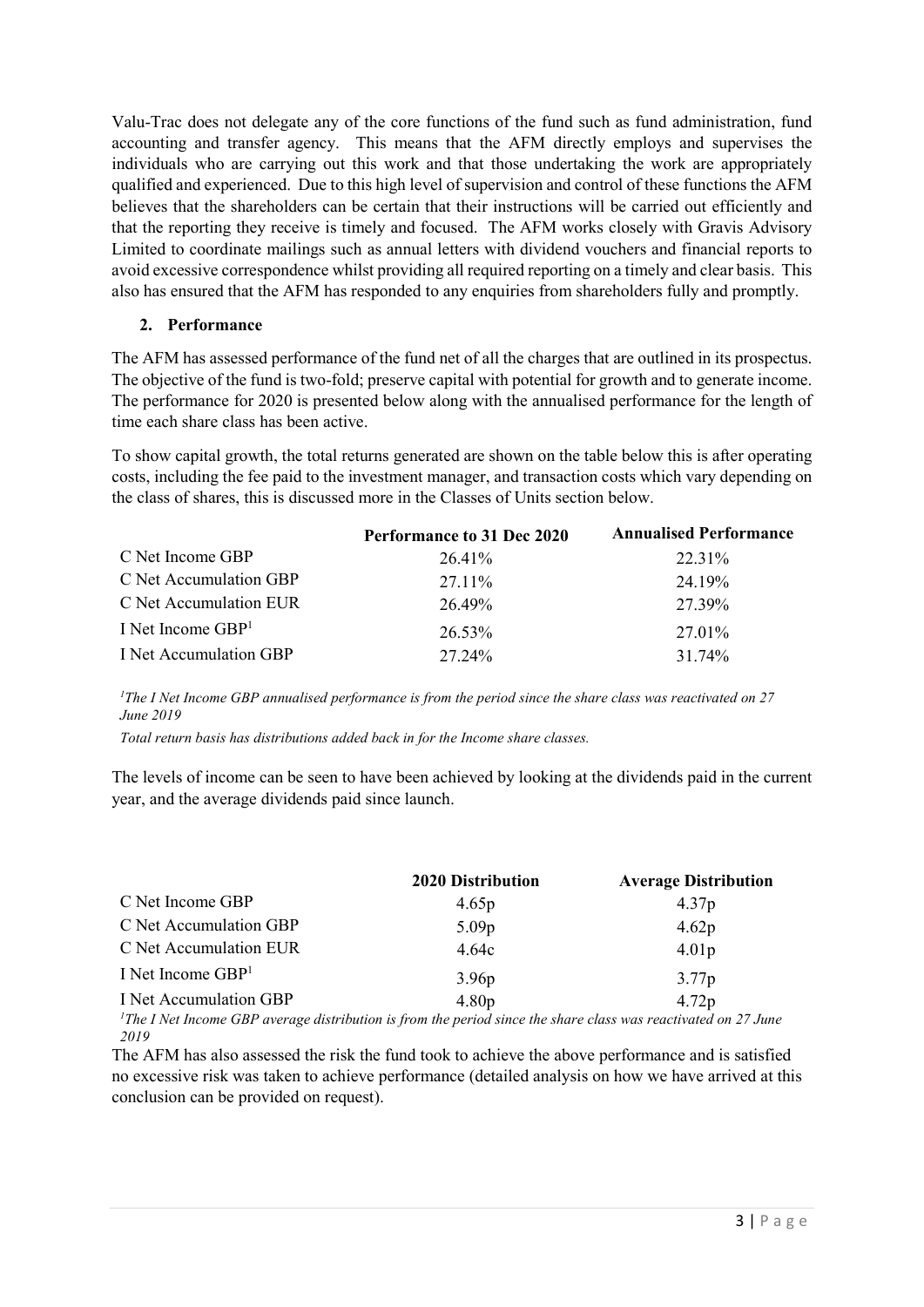# **3. AFM costs - general**

The costs (in £) charged during the year ended 31 December 2020 were as follows:

|                                   |           | $%$ of     |
|-----------------------------------|-----------|------------|
|                                   |           | average    |
|                                   |           | fund       |
|                                   | £         | value      |
| Authorised Corporate Director fee | 20,724    | $0.02\%$   |
| Investment Management fee         | 51,714    | 0.05%      |
| Investment Adviser fee            | 778,596   | 0.72%      |
| Investment Adviser Rebate         | (117,270) | $(0.11\%)$ |
| Depositary fee                    | 44,588    | $0.04\%$   |
| Safe Custody fee                  | 4,995     | $0.00\%$   |
| Audit fee                         | 8,311     | 0.01%      |
| FCA fee                           | 50        | $0.00\%$   |
| Transaction costs (capital)       | 1,547     | $0.00\%$   |
| <b>Electronic Dealing costs</b>   | 47,559    | $0.04\%$   |
| Other fees                        | 28,766    | $0.03\%$   |
| <b>Total costs</b>                | 869,580   | $0.80\%$   |

Net Income for the year (capital and revenue less expenses) was £34,032,055, which included taxation of £400,415.

Note that the Investment Adviser pays a rebate to the fund such that the operating costs (excluding underlying fund holding charges and dealing costs) per share class do not exceed the IM charge for that share class (0.80% for the C shares, 0.70% for the I shares).

It should be noted that the prospectus does also allow for dilution levies if the existing Shareholders (for purchases) or remaining Shareholders (for redemptions) might otherwise be adversely affected. For example, the dilution levy may be charged in the following circumstances: where the Scheme Property of a fund is in continual decline; on a fund experiencing large levels of net purchases relative to its size; on "large deals" (typically being a purchase or redemption of Shares to a size exceeding 3% of the Net Asset Value of the relevant fund); in any case where the ACD is of the opinion that the interests of existing or remaining shareholders require the imposition of a dilution levy.

The AFM has considered the costs charged to the fund by comparing the operating charges of the share classes to the average OCF of the largest 10 funds in the IA Global sector, retail classes where available. This is shown below.

|                                         | Operating charges (including cost of |  |  |
|-----------------------------------------|--------------------------------------|--|--|
|                                         | underlying funds)                    |  |  |
| C Class                                 | $0.80\%$                             |  |  |
| I Class                                 | $0.70\%$                             |  |  |
| IA Global (average of 10 largest funds) | $1.21\%$                             |  |  |
| Source - Morningstar                    |                                      |  |  |

The AFM has concluded the costs and in particular the Investment Management fee are appropriate and justified for the fund with the Investment Management fee considered to be competitive for this style of fund.